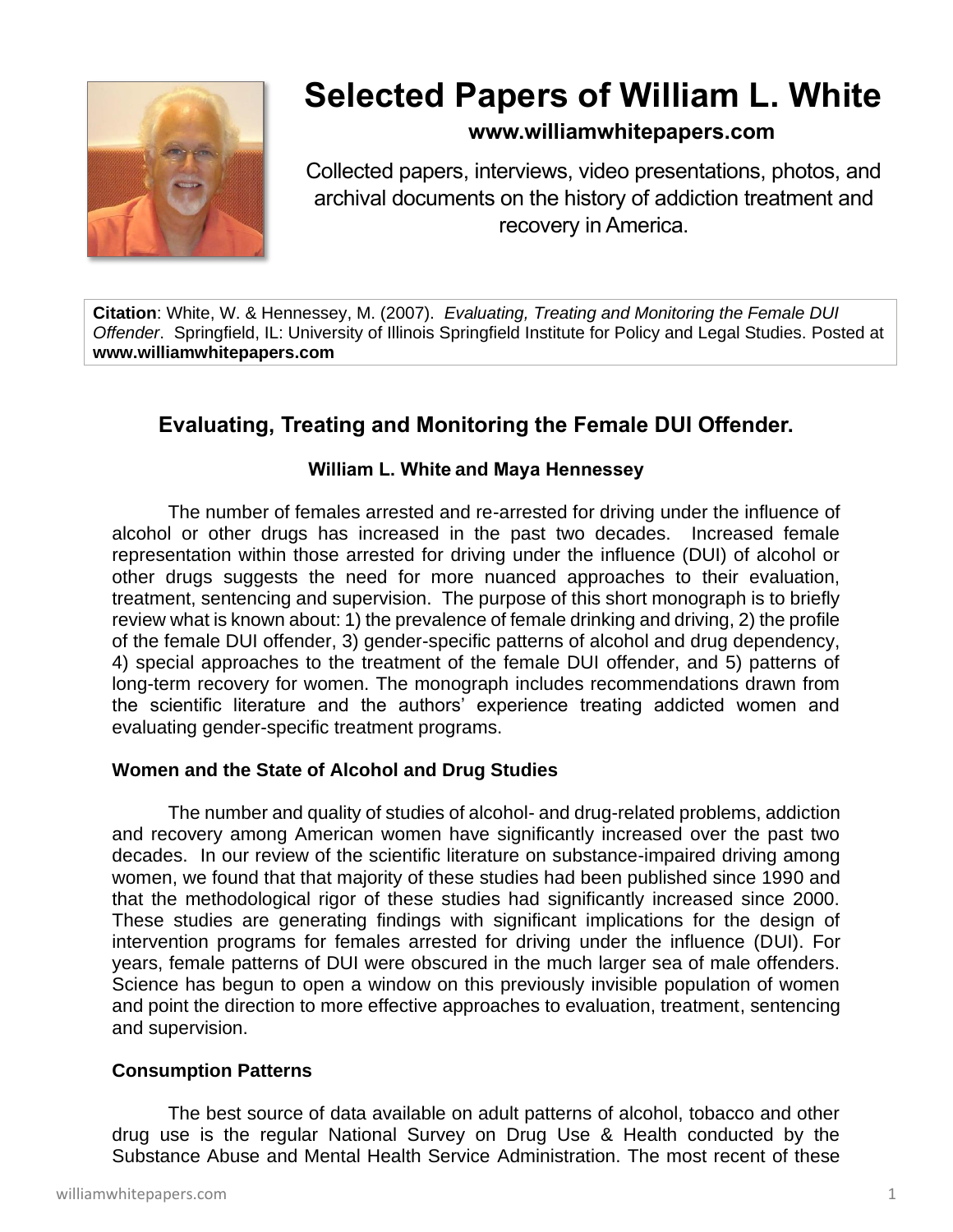surveys (2003) revealed that 74.5 million (61%) females aged 12 or older and 30.0 million (70%) males aged 12 or older consumed alcohol during the past year. This same survey revealed that 15.2 million (12%) females and 19.8 million (17%) males had used an illicit drug during the past year. Data on alcohol and other drug consumption patterns of younger females is available through the annual Monitoring the Future Survey sponsored by the National Institute on Drug Abuse. 52.3% of female twelfth graders report consumption of alcohol in the past 30 days and 24.4% of females (versus 33% for males) report having consumed 5 or more drinks in a row in the past two weeks. In 1975, the spread between males and females on this last figure was 23 percentage points, reflecting the subsequent leveling of differences in alcohol consumption patterns between women and men. Similar trends are occurring for illicit drug use with 30.1% of female high school seniors (compared to 34.3% of male high school seniors) report having consumed an illicit drug in the past twelve months (Johnston, 2006). Older women are more likely than younger women to consume only alcohol or to consume alcohol and prescription drugs. Younger women are more likely to combine alcohol and illicit drugs (Lex, 1994).

Changes in psychoactive drug consumption by women, particularly young women, have been linked to broader changes in gender roles and to promotional targeting of women by the alcohol, tobacco and pharmaceutical industries special products and appeals linking these products to beauty, wealth, social popularity, sophistication, sexuality and, perhaps most offensively, with liberation ("You've come a long way, Baby!") (White & Kilbourne, 2006). Increases in DUI arrests for women reflect both changes in social norms about women and alcohol, but also the fact that more women are driving and driving more frequently and more miles (Popkin, 1991). It is interesting to note that increased substance use among women and increased driving does not convert into risky driving decisions to the degree seen in men. The greater risk for men for DUI and DUI recidivism may well be linking to their increased propensity for impulsivity, risk-taking and aggression than differences in substance consumption (Elliott, Shope, Raghunathan & Waller, 2006). Females seem to drive more cautiously with or without alcohol in their systems (Zador, Krawchuk, & Voas, 2000).

#### **DUI Prevalence Rates among Women**

In the National Survey on Drug Use and Health, 11.4% of women aged 21 or over (compared to 22% of men aged 21 or over) reported driving under the influence of alcohol or other drugs in the past year (NSDUH Report, July 1, 2005). However, "as consumption increases, the male-female difference decreases and, in the heaviest drinking group, the rate of driving while intoxicated is almost as high among women as it is for men" (Johnson, Gruenwald & Treno, 1998). While the total volume of female DUI arrest rates is far lower than those for men, DUI arrests constitute the largest category of alcohol-related crimes that bring women into contact with the criminal justice system (Parks, Nochajski, Wieczorek & Millerm 1996). As such, these arrests events constitute a significant opportunity to intervene with women who are experiencing significant alcohol problems. Yet, in Illinois, so few women are referred to women specific treatment.

Looking at the specific issue of drug-impaired driving, 3% of females age 12 or older (compared to 6% of males) report driving under the influence of a drug (NSDUH Report, September 16, 2003).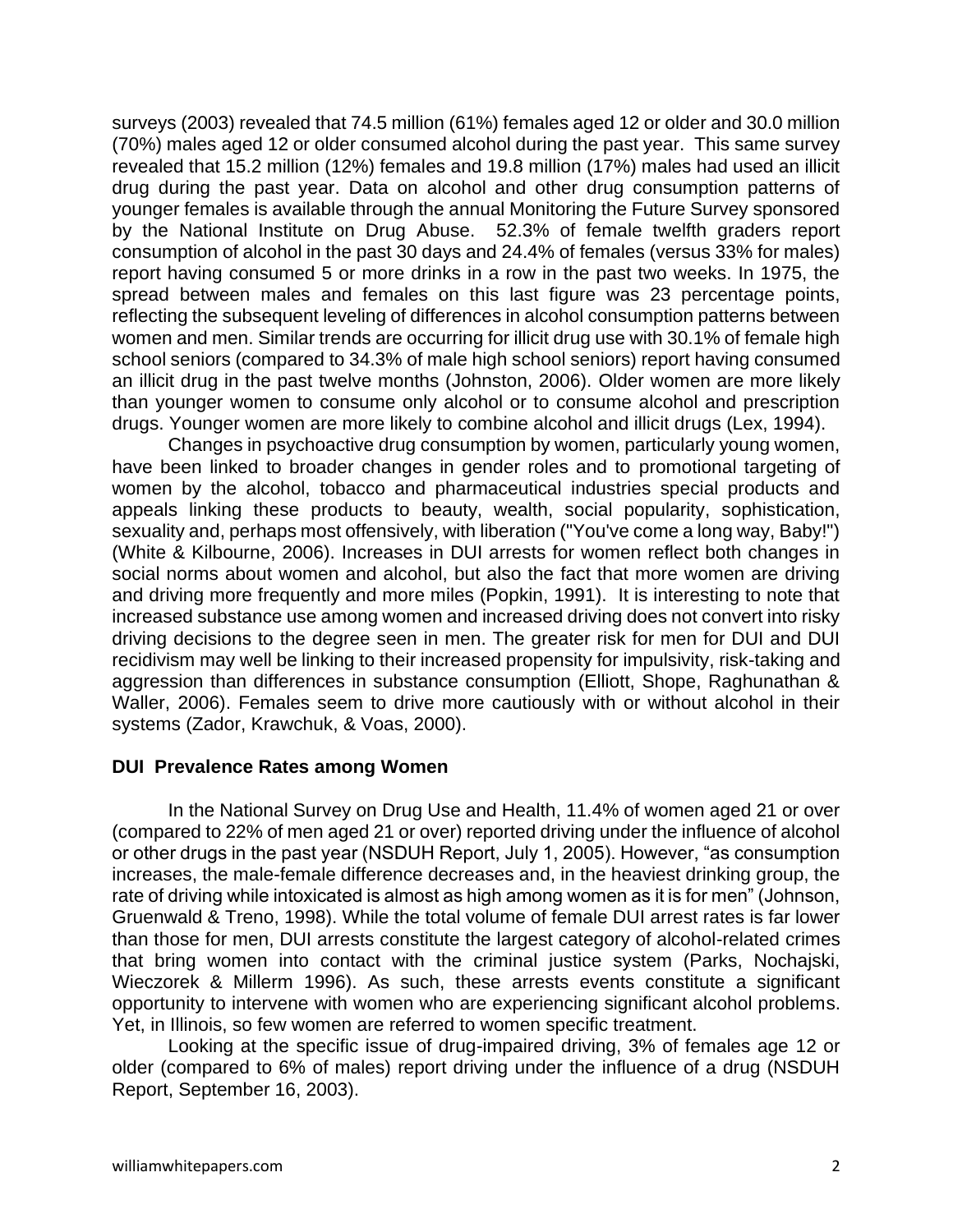The gender discrepancy in these rates is further indicated in fatal crash data revealing that male drivers involved in fatal motor vehicle crashes are almost twice as likely as female drivers to be intoxicated with a blood alcohol concentration (BAC) of 0.08% or greater (NHTSA 2004b), however the percentage of male drivers in alcoholrelated fatal crashes has decreased while female drivers in such crashes have increased (Waller & Blow, 1995; Abdel-Aty & Abdelwahab, 2000). Several studies have also concluded that females are at greater risk of involvement in fatal crashes at lower levels of intoxication than are males (Waller & Blow, 1995).

In Illinois, 17% of those arrested for DUI are women (DUI Fact Book, 2004), but DUI arrest for women have risen both nationally and in Illinois in recent decades (Parks, Nochasjski, Wieczorek & Millerm 1996).

Studies of the DUI recidivist report that female DUI offenders are less likely to be re-arrested than are male DUI offenders. In a follow-up study of 3,425 DUI offenders, Wells-Parker and colleagues (1991) found males twice as likely to recidivate as females. Most studies of DUI recidivists conclude that 90-95% of recidivists are male (White & Gasperin, in press).

### **Profile of Female DUI Offenders**

Only a small number of studies have focused specifically on the profile of the female DUI offender, and even fewer that profile the female DUI recidivist. Major findings from existing studies reveal that the female DUI offender is likely to:

- Be unmarried, separated or divorced (Wells-Parker, et al, 1991; Chang, Lapham & Barton, 1996)
- Unemployed and seeking employment (Wells-Parker, et al, 1991)
- Be drawn from wide age span (20-50) (Wells-Parker, et al, 1991)
- Be arrested secondary to a vehicular crash rather than for erratic driving (Waller & Blow, 1995).

Compared to young male DUI offenders, younger female DUI offenders are likely to exhibit greater alcohol, marijuana and tobacco use and report more strained relationships with their parents and parental disapproval of their friends (Farrow & Brissing, 1990).

Clinical classification differences exist between men and women arrested for DUI. Wells-Parker and colleagues (1991) found that 47.3% of female DUI offenders were classified as "high-problem-risk" compared to 57% of male DUI offenders. These figures underreport alcohol problems for both men and women due reliance on self-reported information whose validity is significantly compromised by fear of legal repercussions. A five-year follow-up study of convicted DUI offenders revealed that 85% of the female offenders (compared to 91% of male offenders) met lifetime criteria for alcohol abuse or alcohol dependence, and that 32% of female offenders (compared to 38% of male offenders) met lifetime criteria for a non-alcohol related substance use disorder (Lapham, Smith, C'de Baca, Chang, Skipper, Baum, & Hunt, 2001). A study of 1,105 DUI offenders in New Mexico found that of those with alcohol use disorders, 32% of females (compared to 38% of males) also had a drug use disorder and that 50% of women (compared to 33% of men) had an additional psychiatric diagnosis (Lapham, Smith, C'deBaca, Chang,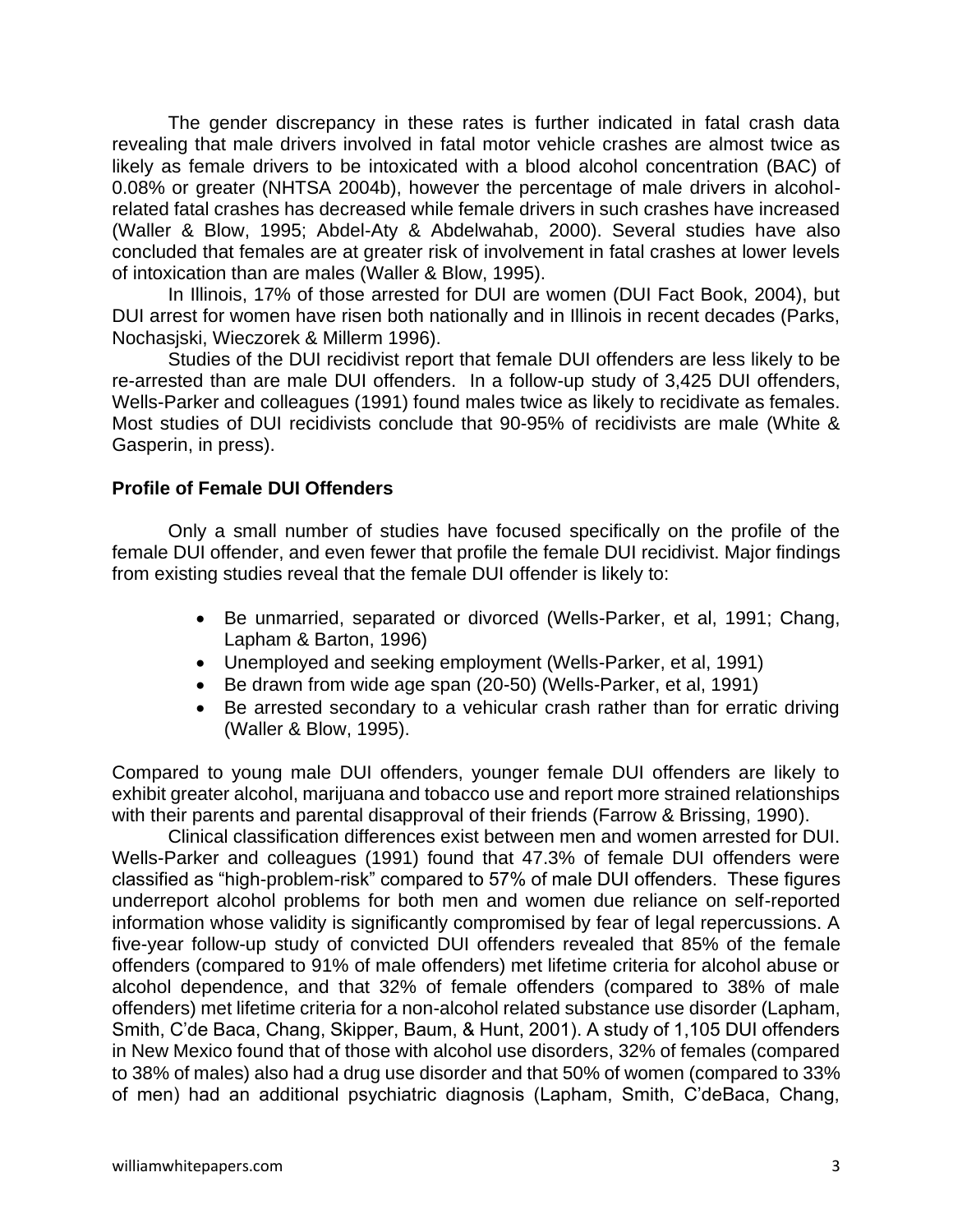Skipper, Baum & Hunt, 2001). These studies underscore the high percentage of female DUI offenders that are experiencing alcohol problems and the severity and complexity of those problems.

Few studies have compared the profiles of the male and female DUI recidivist. The best data available suggests the following:

- Male and female DUI recidivists are similar in ethnicity, levels of education, BAC at time of arrest, and lifetime substance use.
- Female recidivists reported higher rates of parental alcohol problems.
- Female recidivists reported higher rates of having hit or thrown something at their spouses (Lampham, Skipper, Hunt & Change, 2000).
- Younger female recidivists are more likely to share traits of rebellion and anti-social behavior similar to male DUI recidivists (Moore, 1994).
- Female recidivists have high rates of alcohol dependence and high rates of past year use of other psychotropic drugs (Lex, Sholar, Bower & Mendelsoln, 1991)

Given the limited number of studies available on female DUI offenders, we have highlighted below some of the broader studies on addiction, treatment and recovery among American women that have implications for the evaluation, treatment, sentencing and supervision of female DUI offenders.

# **Female Alcohol/Drug Physiology**

There are pronounced differences between men and women related to the metabolism and physical effects of alcohol. Here are the key differences:

Metabolism: Women reach higher blood alcohol concentrations and become more impaired than men after drinking the same amounts of alcohol. This is related to the fact that women have lower mean body water volume than men (creating higher alcohol concentrations) and greater difficulties metabolizing alcohol (resulting from lower levels of the gastric alcohol dehydrogenase required in the metabolism of alcohol) (Lex, 1991; Blume, 1992; NIAAA, 1999).

Effect of Menstruation: Blood alcohol levels for women vary across phases of the menstrual cycle. Women report becoming most intoxicated before onset of menstrual flow and least intoxicated immediately after onset. Such variation is minimized for women taking oral contraceptives. The onset and intensity of binge drinking has also been linked to pre-menstrual distress (Rusell and Czarnecki, 1986).

Alcohol-related Medical Problems: Women develop alcohol-related physical problems faster than do men. Women develop alcohol-related liver disease (alcoholic hepatitis with and without cirrhosis), hypertension, anemia, gastrointestinal hemorrhage, and ulcers after shorter periods of drinking and at lower levels of alcohol intake than men. The risks for alcoholic cirrhosis and cancers of the head and neck are elevated for women who consume more than 2-5 drinks per day (Wilsnack, 1984; Gearhart, 1991; Gomberg, 1993). The medical risks of alcohol consumption extend beyond the woman herself. Fetal Alcohol Syndrome / Fetal Alcohol Effect (FAS/FAE) is a preventable form of developmental disability caused by excessive alcohol consumption during pregnancy.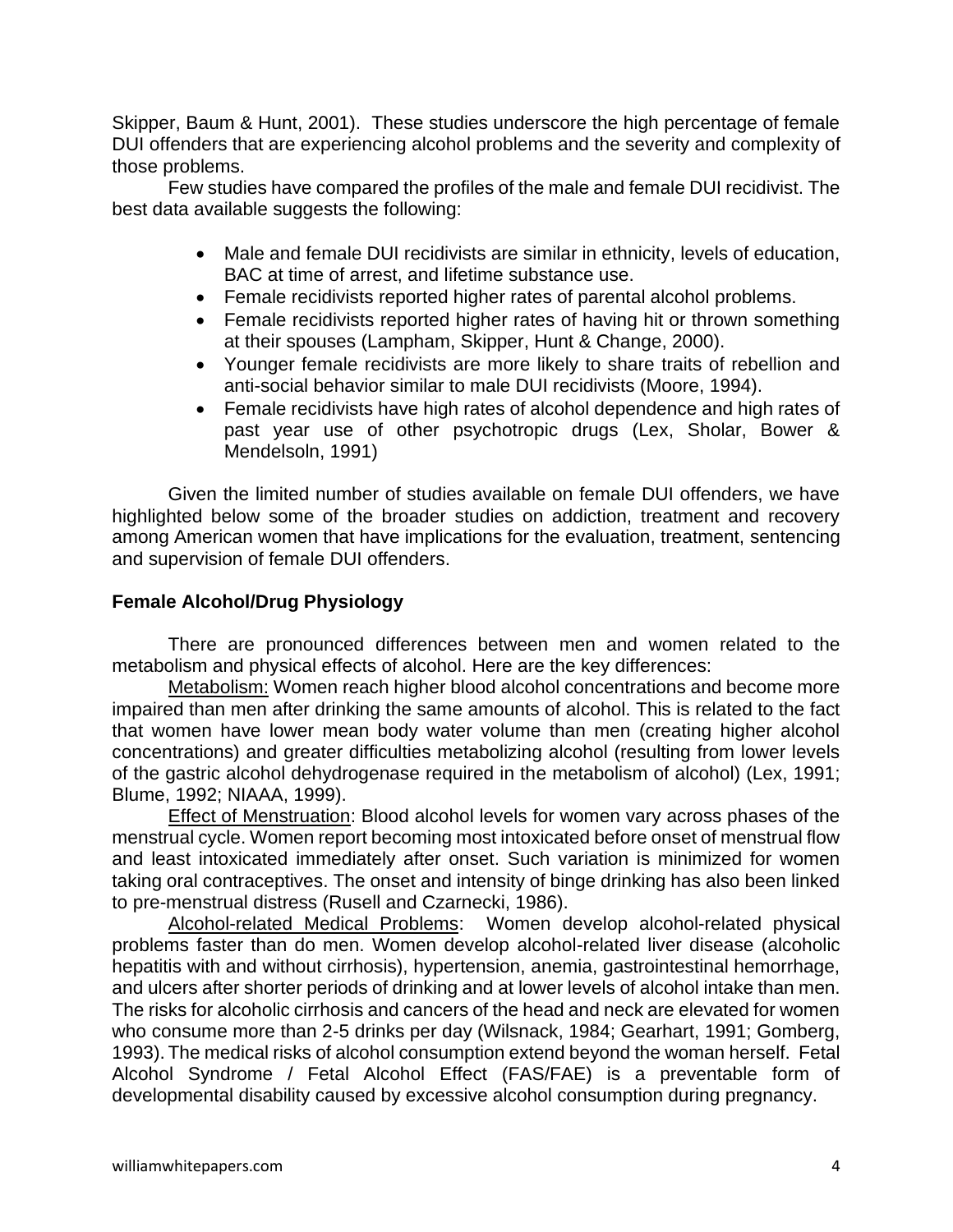Alcohol-related Mortality Rates: Alcohol dependent women have higher (50- 100%) mortality rates than either non-alcoholic women or alcoholic men (Hill, 1986; Gomberg and Nirenberg, 1993). Primary causes of death for alcohol dependent women include diseases of the digestive and circulatory systems, accidents (particularly alcoholsedative combinations), suicide and death by violence (Lex, 1991).

#### **Incidence and Risk of Substance Use Disorders in Women**

The Substance Abuse and Mental Health Service Administration's National Survey on Drug Use & Health defines substance dependence or abuse using criteria specified in the American Psychiatric Association's *Diagnostic and Statistical Manual of Mental Disorders (DSM-IV).* These criteria include such symptoms as recurrent drug or alcohol use resulting in physical danger, trouble with the law due to drug or alcohol use, increased tolerance to drugs or alcohol, and giving up or reducing other important activities in favor of drug or alcohol use. Based on the latest of these surveys, 5.9% of women aged 18 or older met criteria for abuse of or dependence on alcohol or an illicit drug in the past year. 15.7% of females aged 18-25 and 26.3% of males aged 18 to 25 met criteria for either dependence or abuse. Among those aged 26 or older, males were twice as likely as females to be dependent on or abusing alcohol or an illicit drug. The rate of substance dependence or abuse for persons age 50 or older was 4.9% for males and 1.5% for females (SAMHSA, 2005).

The higher rates of alcohol dependence for males was long thought to be based on greater genetic vulnerability for alcoholism among men, but recent studies of the heritability of alcoholism have concluded that a substantial (over 50%) of the risk of female alcoholism is genetically influenced (Kendler, et al., 1992; NIAAA, 1999). Many addicted women admitted to addiction treatment, particularly those entering through a DUI referral mechanism, present with multiple etiological factors: genetic risks related to intergenerational family histories of alcoholism, a history of physical and sexual abuse; a history of emotional deprivation, and anxiety and depression that make frequent mood alteration desirable; and involvement in intimate relationships and social groups that promote excessive drinking.

# **Onset of AOD Problems**

Compared to men, the onset of alcohol and other drug problems in women occurs at a later age and is more likely to be associated with a particular life event (e.g., childbirth, breast removal, hysterectomy, family problems, divorce, physical or sexual assault, or the loss of a parent, spouse, or child through death (White, Woll & Webber, 2003; Beckman and Amaro, 1986).

# **Female Patterns of Substance Dependence**

There are many clinically relevant gender differences in substance dependence. The course of alcohol and drug dependence in women is different than men in its symptomotology and is marked by a faster progression–the latter often referred to as "telescoping" (Smith and Cloninger, 1981). Such accelerated effects were first noted in women addicted to alcohol (Corrigan, 1980; Hesslebrock, et al., 1985; Stabenau, 1984).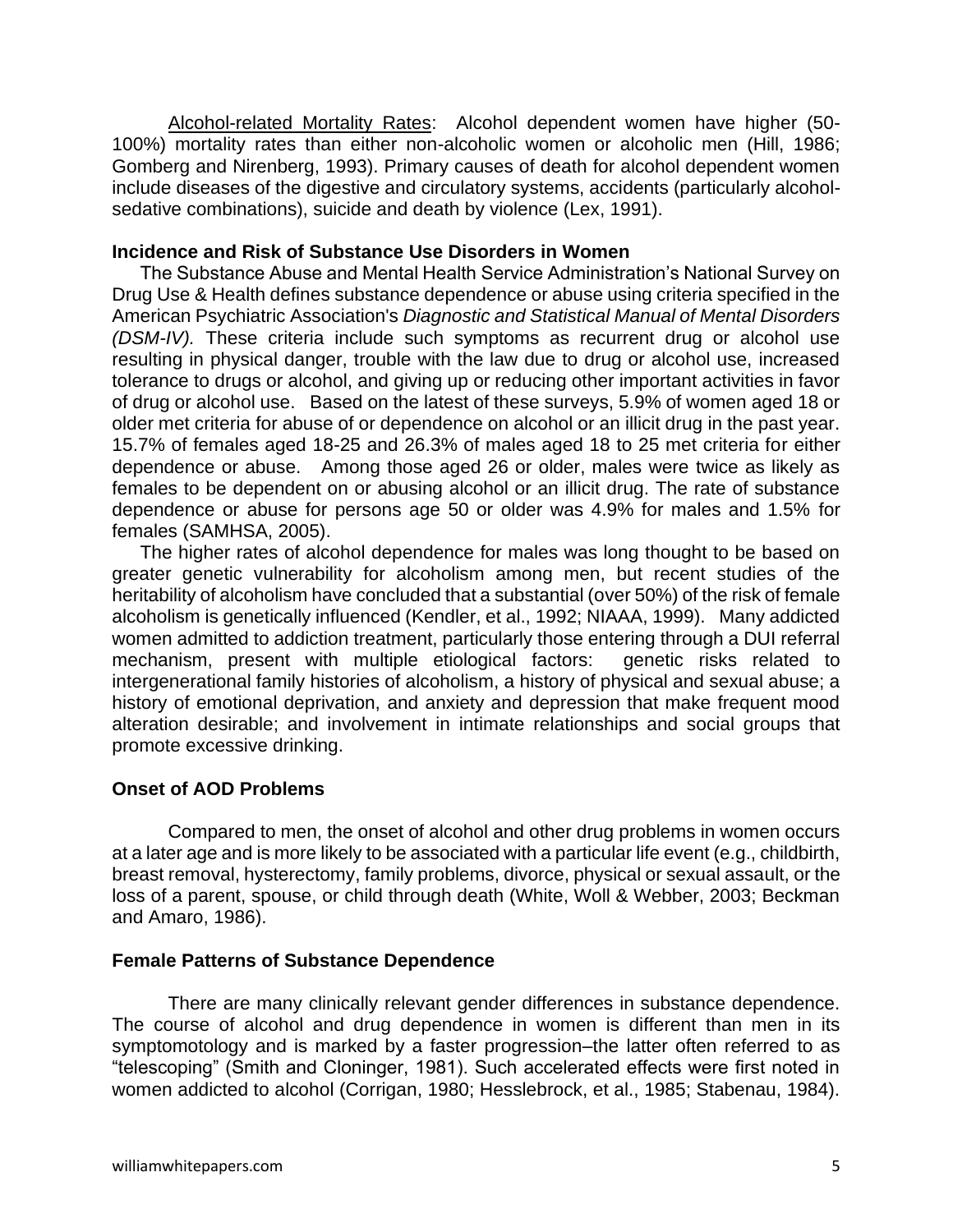These early studies confirmed that women become physically addicted to alcohol more rapidly than men and with less volume of alcohol consumed (Spiegel, 1986). Later studies also discovered that women developed heroin addiction more quickly than men (Hser, et al., 1990). Studies of men and women addicted to cocaine reported women had earlier onset of use, higher rates of daily use, higher risk methods of ingestion (smoking or intravenous), more concurrent alcohol use, and an earlier age of entry into treatment (Griffin et al., 1989; Wechsberg, et al., 1998; McCance-Katz, et al., 1999).

In spite of the severe medical consequences of alcoholism in women, women alcoholics consume less alcohol that do male alcoholics and report less daily drinking and binge drinking (Blume, 1992). The phases of alcoholism are less distinct (Lisansky, 1957) and the symptoms and stages of alcoholism differ somewhat for women. Beginning with the work of James (1975), studies have documented that several early stage symptoms of alcoholism in men constitute late stage symptoms of alcoholism in women. For example men begin to choose substances over relationships during early stages of problem development while women cling to relationships well into the later stages of dependence.

Addicted women are more likely than men to be using other drugs in conjunction with beverage alcohol. They frequently present patterns of multiple concurrent and/or sequential drug use (Edwards, 1985; Celentano and McQueen, 1984). Multiple drug use places women at a higher risk for cross-addiction, toxic drug interactions and fatal overdoses.

Differences between male and female substance use patterns have been diminishing in recent years (Green, 2006).

#### **Ethnic/Gender Differences**

White, Woll & Webber (2003) reviewed the characteristics and consequences of addiction across ethnic groups and found substantial differences. African-American women tend to be clustered at the extremes of abstinence and heavy drinking, with more African American women totally abstaining than White women (Gary and Gary, 1985). Mexican-American women abstain from alcohol or drink moderately. While the pattern of alcohol abstinence has been consistently reported for immigrant Mexican American women, there are more recent reports of moderate and heavy drinking by Mexican-American women born in the U.S. (Caetano, 1985; Gilbert, 1987). Native American women experience the highest proportion of alcohol deaths. The alcoholic cirrhosis death rate for Native American women, ages 15-34, is 36 times the rate for White women; the rate for African-American women is 6 times the rate for White women (Malin, et al., 1978). The addictions literature is almost completely silent on the drug consumption patterns and problems of Asian-American women.

# **Addiction and Psychiatric Illness**

Where addicted men are more likely to experience co-morbid personality disorders, addicted women are more likely to experience co-morbid affective disorders (Wilsnack, Wilsnack and Klassen, 1984). Addicted women are twice as likely to report major depression than addicted men (Wechsberg, et al., 1994) raising the potential that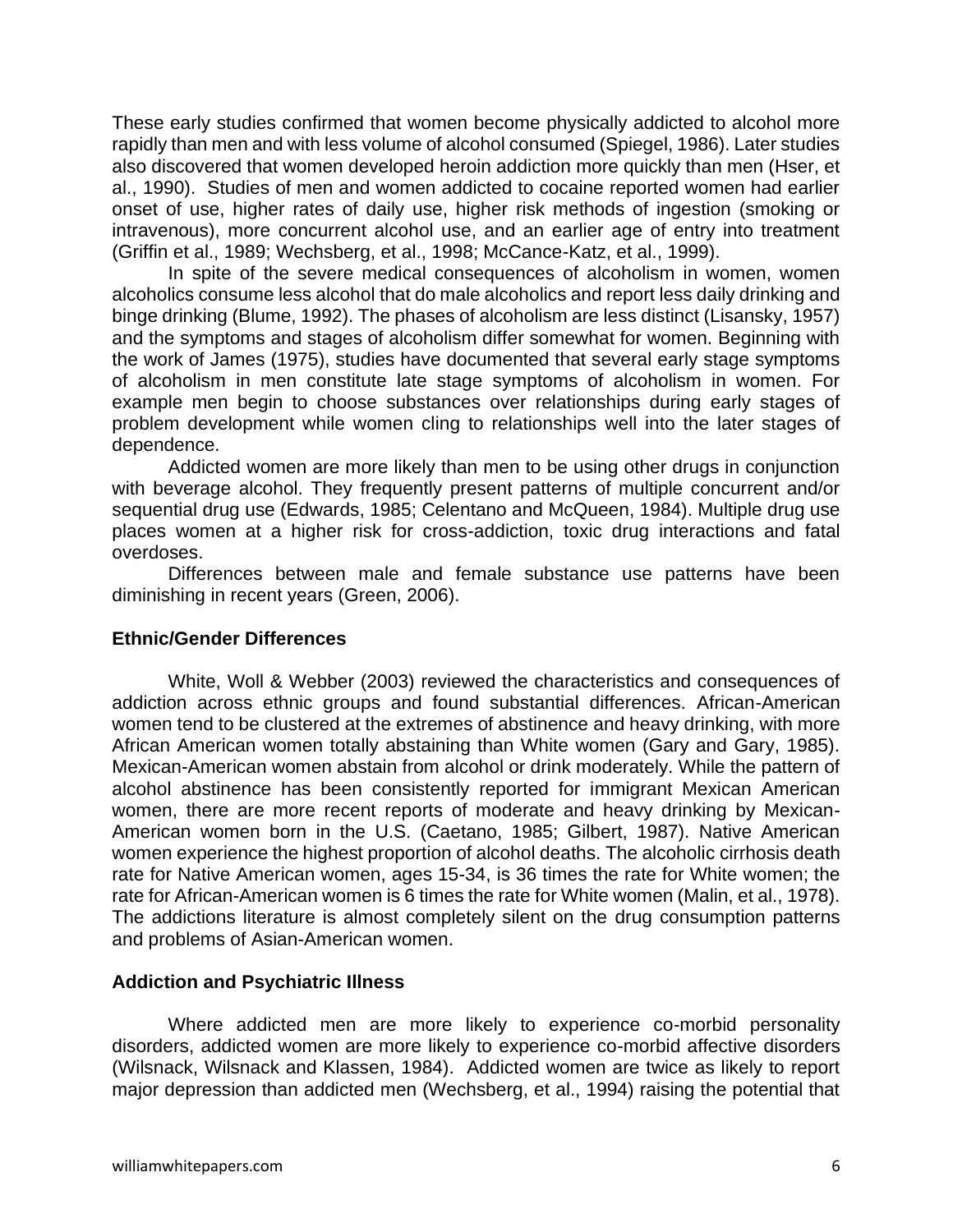some women may self-medicate affective disorders with alcohol and other drugs. The cooccurrence of eating disorders (particularly bulimia) and substance use disorders has also been noted in the clinical literature (Katzman, et al., 1991; Holderness, et al., 1994). A 1996 NIMH-funded study of women detainees in Cook County Jail found that over 80% of the 1272 detainees met criteria for one or more lifetime psychiatric disorders. (*Arch Gen Psychiatry*/Vol 53).

# **Victimization as a Risk Factor**

The relationship between childhood sexual abuse and/or subsequent sexual trauma and the onset and course of alcohol and other drug problems is a complex one. Key research and clinical findings include the following:

- Women with substance use disorders report higher rates of childhood sexual abuse compared to non-addicted women (67 percent compared to 28 percent) (Blume, 1992; Forth-Finnegan, 1991, 1984; Rachel, 1985; Covington, 1986), and reports of childhood sexual abuse among addicted women seeking treatment range between 75-90 percent (Rohsenow, Corbett and Devine, 1988; Zweben, 1996).
- The link between developmental victimization and the subsequent development of substance use disorders may be intensified with the presence of key traumagenic factors, e.g., early onset of abuse, long duration of abuse, victimization by family members, multiple perpetrators, and failure to protect following early disclosure (White, Woll & Webber, 2003).
- Addicted women often present patterns of serial victimization–childhood sexual abuse followed by later episodes of physical and/or sexual assault (Miller, et al., 1989).
- Addicted women with histories of sexual victimization have a higher incidence of health problems and health care utilization than do addicted women without such histories (Liebbschultz, Mulvey and Samet, 1997).
- The sexual victimization of addicted women is often clinically nested within a larger cluster of problems, including feelings of depression, worthlessness, and powerlessness; suicidal thoughts; toxic, abusive intimate relationships, impaired mother-child relationships, and environmental chaos (Gomberg, 1993).
- The sexual abuse of addicted women may contribute to many of the clinical issues often noted in women's treatment programs: fear and distrust, shame and guilt, feelings of unworthiness; conflict about sex role identity; self-doubts about adequacy as a women; and sexual dysfunction (Wilsnack, 1973; Kirkpatrick, 1986).
- The preponderance of addicted women with a history of physical and sexual abuse suggests by itself the need for special approaches to their treatment (Skorine & Kovach, 1986).

It was long thought that a sexual abuse history was predictive of poorer treatment outcome, but this assumption is being challenged by recent studies. These studies note that women with sexual abuse histories report numerous problems (depression, anxiety,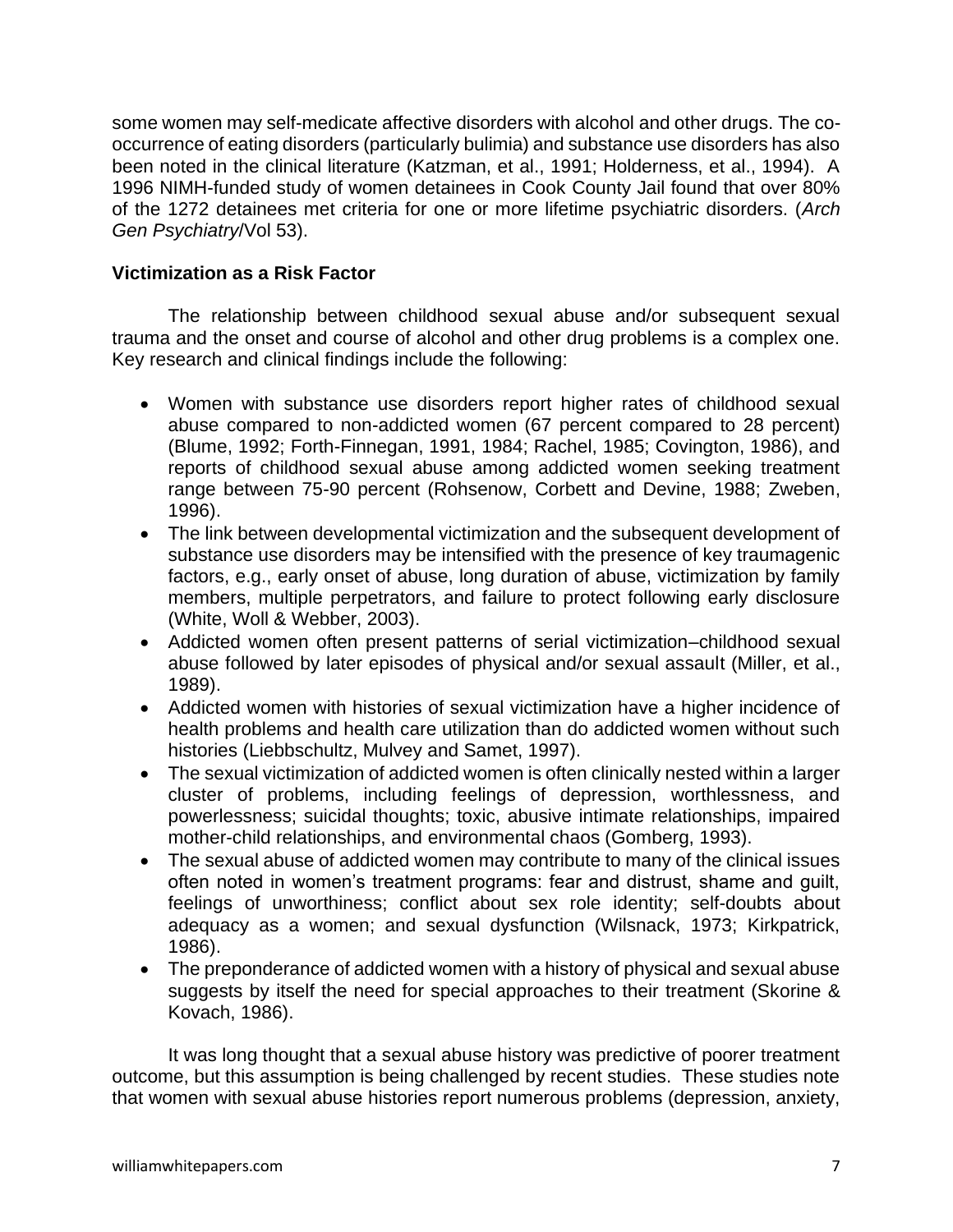low self-esteem, low decision-making confidence) at treatment admission and at followup, but that they are more likely than women without such histories to consume less illicit drugs following treatment, be in counseling for psychological problems and to be taking psychotropic medications under the direction of a physician (Bartholomey, Courtney, Rowan-Szal & Simpson, 2005).

#### **Obstacles to Treatment**

Women encounter greater obstacles to initiating and completing treatment for a substance use disorder than do men (Green, 2006). These obstacles include intense social stigma attached to addicted women (particularly addicted mothers), female socialization (e.g., learned helplessness, passivity), multiple role responsibilities, inadequate insurance and financial resources, fear of loss of custody of children and legal punishment (for pregnant, addicted mothers), and lack of child care, transportation and sober housing (NIAAA, 1983, Gomberg, 1988, Schliebner, 1994, Burman, 1992, Finkelstein, 1994)

#### **Treatment Entry Decisions**

There is growing evidence for gender-specific factors related to the initiation of recovery (e.g., pregnancy) and in obstacles to successful recovery (e.g., intimate involvement with an addicted husband or partner) (Anglin, et al., 1987). The entry of addicted women into treatment is associated with 1) perception of alcohol or drugs as a problem, 2) life events (consequences) that precipitate a crisis and need for change, 3) the anticipation or experience of hope that treatment can produce positive change, 4) the perception that the treatment agency has programs that can respond to her special needs and the needs of her family, and 5) a social network that supports entry and continued involvement in treatment (Thom, 1984). Waldorf (1983) found women separating from addicted husbands/paramours (often subsequent to their arrest) as a major factor in initiation of natural recovery in addicted women. Similarly, Wilsnack and her colleagues (1991) found divorce or separation associated with improved post-treatment outcomes among treated, married women (Wilsnak, et al., 1991).

Admissions of women to treatment have until recently been linked to health or family concerns (pregnancy, effect of use on children) than the occupational or legal issues that tend to bring men to treatment (Blume, 1992; Burmanm 1997). Pregnancy and/or concern about parental adequacy are major motivators for women seeking entry into addiction treatment (Rosenbaum and Murphy, 1990l Chen & Kandel, 1998), but the increased involvement of women in the criminal justice system has sparked a dramatic increase in women, particularly younger women, entering addiction treatment.

The use of indigenous outreach workers is effective in engaging women in addiction treatment who have previously resisted seeking out such services (Groos and Brown, 1993; White, Woll & Webber, 2003).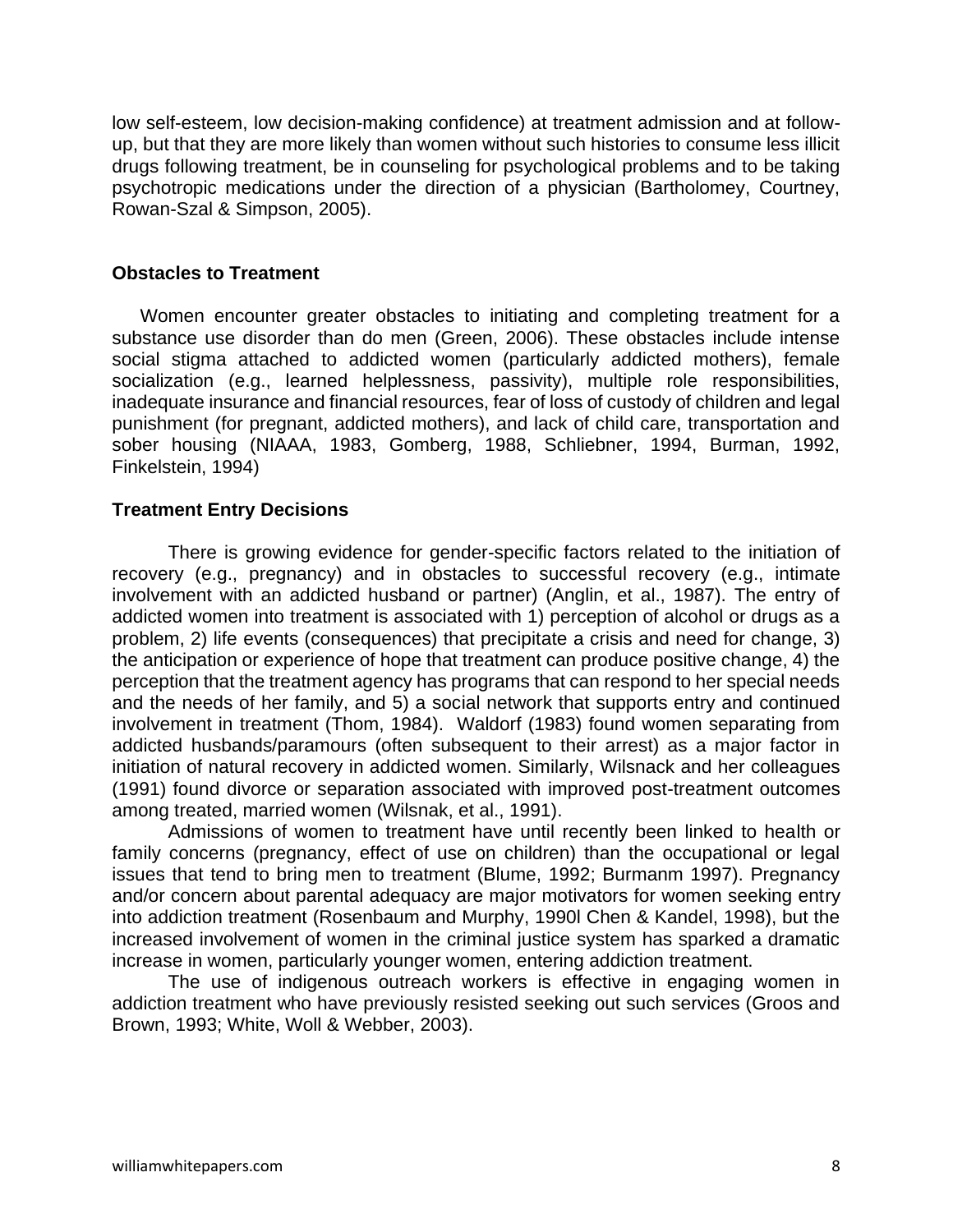#### **Female Treatment Admissions**

Females made up 30% (565,400) of the 1.9 million addiction treatment admissions in the United States in 2002. Females admissions were an average of 33 years of age and were more likely to report problems with opiates or cocaine (fewer problems with alcohol or marijuana), be self-referred, be unemployed at admission, and more likely to be separated, divorced or widowed (DASIS Report, May 20, 2005).

## **Assessment and Treatment Process**

The multiplicity of problems that characterize the lives of addicted women require a redesign of traditional evaluation and treatment processes. Assessment instruments and processes for addicted women need to be global as opposed to categorical and continuing rather than an intake activity (Wechsberg, 1995). The treatment itself needs to focus on the whole spectrum of problems presented by the addicted woman rather than focusing narrowly on the problem of addiction (Brown, Huba, and Melchior, 1995; Wechsberg, 1995). The nature and number of these problems may dictate a longer period of indicated treatment for women. For example, time and physical healing may be required for alcoholic women to recover from alcohol-induced neuropsychological deficits before intensive psychotherapies can be used effectively (Hill, in Wilsnack, 1984).

Traditional confrontational approaches in addiction treatment may be highly inappropriate and even injurious for many addicted women (Murray, 1989; Nelson-Zlupco, 1995; Zweben, 1996). Such traditional approaches require substantial modification for clinical appropriateness and effectiveness (Brown, et al., 1996). Motivational enhancement strategies offer a tested alternative to such clinical tactics (Miller and Rollnick, 1991).

In 1986, a sweeping review of the addiction treatment research concluded that there was little research evidence to support the efficacy of any particular treatment approaches for addicted women (Vannicelli, 1986). Since then, there has been an accumulation of research that is defining the major elements of an evidence-based, gender-specific and family focused model of addiction treatment. Women-specific addiction treatment programs differ significantly in the variety, comprehensiveness, design, duration and cost of services (Grella, et al., 1999). More specifically, they:

- provide outreach services (Reed, 1987)
- focus on addiction as one of multiple problems that require service attention (Nichols, 1985; Wallen, 1992; Zweben, 1996)
- collaborate with multiple helping agencies during the treatment process (Reed, 1987)
- concentrate services in a single, non-stigmatizing service environment (Kaplan-Sanoff and Leib, 1995; Finkelstein, 1993)
- focuses on the needs of the woman and her children
- treat gynecological and medical problems (Burman, 1992)
- provide child care, transportation and housing services (Beckman and Amaro, 1986)
- link clients to domestic violence services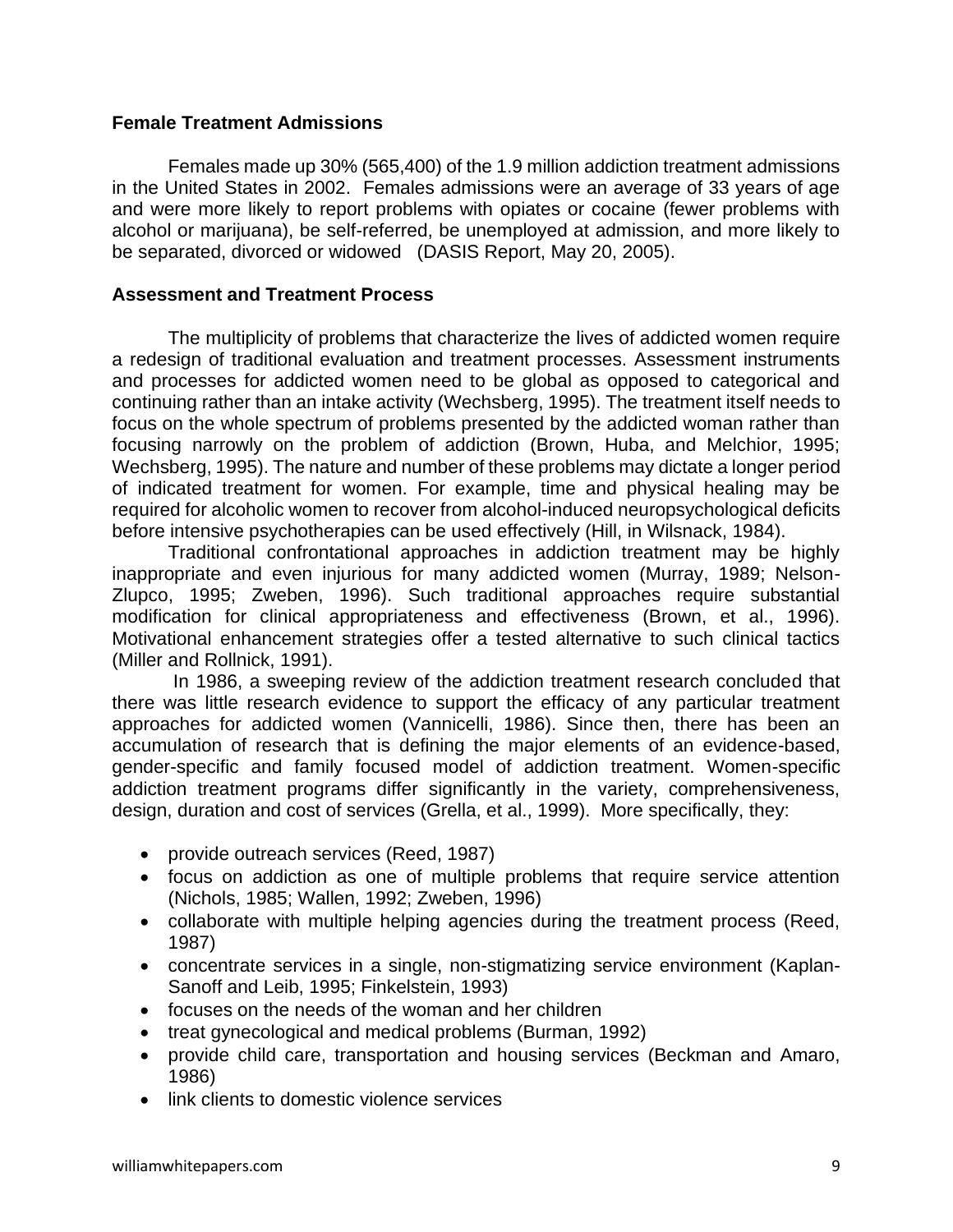- provide strong female recovery role models (DiMatteo and Cesarini, 1986; Reed, 1987),
- provide all-female groups and female therapists, outreach workers and case managers (Ruggels, et al., 1977; (Woodhouse, 1990)
- place emphasis on client empowerment via the goals of personal and economic self-sufficiency and an emphasis on choices throughout the treatment process (LaFave and Echols, 1998)
- provide women-only, peer support groups within the treatment milieu encouraging sexual autonomy related to desires, preferences, and limits (Nelson-Zlupko, 1995),
- provide case management services to address personal and environmental obstacles to recovery
- provide a longer duration of treatment involvement with a structured program of family-focused aftercare, and
- provide pregnancy-related services

# **Treatment Outcomes**

Addiction treatment outcomes for women are influenced by both client characteristics and program characteristics (Morrissey, Ellis, Gatz, et al, 2005).

Women who complete treatment have nine times the abstinence rates as followup as women who did not complete treatment, whereas the abstinence rates of men completing treatment is only three times greater than men who do not complete treatment (Green, 2006).

In spite of the popular conceptions (myths) that women are hard to treat and have poor treatment outcomes, early research suggested that women do as well as men in addiction treatment (Vannicelli, 1984; Annis & Liban, 1980; Toneatto et al, 1992). More recent studies have concluded that women have better post-treatment recovery outcomes than men (Walitzer & Dearing, 2000; McCance-Katz, Carroll &Rounsaville, 1999; Hser, Evans & Huang, 2005; Green, 2006). The latter findings included treatment outcome studies for cocaine and methamphetamine dependence.

Studies of women-only versus gender-mixed treatment programs have produced conflicting results, with some gender-specific programs showing enhanced outcomes (Dahlgren and Willander, 1989), while others revealed no difference in outcome (Copeland et al., 1993).

There is evidence that women-only treatment programs are able to reach those women that otherwise would not seek or complete addiction treatment (Reed and Leibson, 1981). What is most clear from treatment outcomes studies of women is that women have higher retention rates and better post-treatment outcomes in programs in which great numbers of women are treated and which provide a more comprehensive range of gender-specific services (Grella & Greenwell, 2004).

Poorer treatment outcomes for women have been associated with: 1) presence of a disturbed or violent parent during childhood, 2) depressive symptoms, 3) alcohol abuse and violence in partner at time of follow-up, 4) removal of children from home by authorities during follow-up period, and 5) problems handling aggressive impulses (Hover, 1986; Hover, 1987; Bergman, 1985; Walitzer & Dearing, 2000). Involvement with an addicted partner is a major etiological factor in the onset of excessive alcohol and drug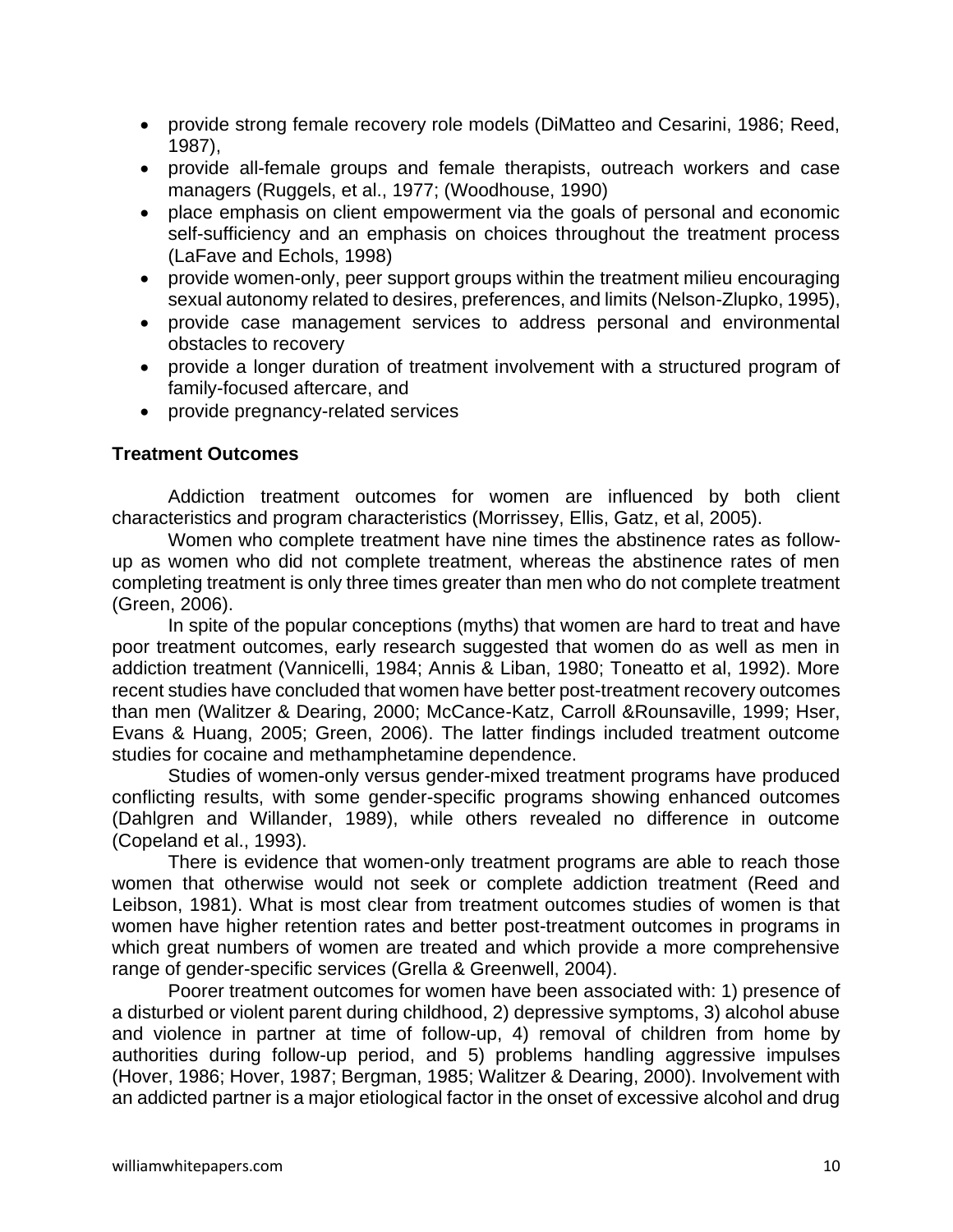use for women and a major barrier preventing the addicted woman from entering treatment or sabotaging her on-going recovery efforts (Lex, 1994). It should not be surprising, then that unmarried women have better post-treatment recovery rates than those who are married (McCrady and Raytek, 1993). Involvement in methadone treatment has been shown to provide structure and stability in the life of opiate-addicted women, but that many women of these women express concerns about the stigma related to their continued use of methadone (Rosenbaum and Murphy, 1990).

Two just-completed reviews of addiction treatment outcome studies on women (Sun, 2006; Greenfield, Brooks, Gordon, et al, 2006) draw the following conclusions:

- Women with AOD problems are less likely to enter treatment than men with such problems.
- Treatment retention and completion rates are similar for women and men.
- Women as a group do better in residential modalities than modalities of lower intensity.
- Women do better in treatment programs that offer regular individual counseling in addition to non-confrontational group counseling.
- Retention and longer length of treatment is associated with better treatment outcomes for both men and women.
- Provision of child care services increases retention and the positive effects of treatment.
- Provision of case management services improves retention and outcomes.
- Women have better long-term outcomes following treatment than do men.
- Gender-specific treatment is effective but study findings vary on the question of whether gender-specific treatment is more effective than mixsexed treatment.

#### **Processes and Stages of Recovery**

Women have shorter alcoholism careers. Fillmore (1987) found that heavy drinking for women peaked in their thirties and then dropped sharply during their forties and beyond, with a substantial number of women ceasing alcohol consumption after age 60. Fillmore concluded that, in comparison to men, remission of heavy drinking is more likely and more likely to occur earlier. There is further evidence that women have greater prospects for long-term recovery than do men. Humphreys and his colleagues found in a follow-up study of clients eight years post-discharge that women were 1.63 times more likely to be in stable recovery (Humphreys et al., 1997). Mohr, et al., (2001) attributes these enhanced outcomes to the fact that alcoholic women entering treatment have more non-drinking friends who are supportive of their recovery process than do alcoholic men. Recovery friendships and supportive social support networks are a significant motivator toward self-directed recovery for many women. The greater prospects of recovery may also extend to women addicted to drugs other than alcohol. Snow (1973) reported that women addicted to opiates had better long-term recovery rates than men with similar addiction patterns.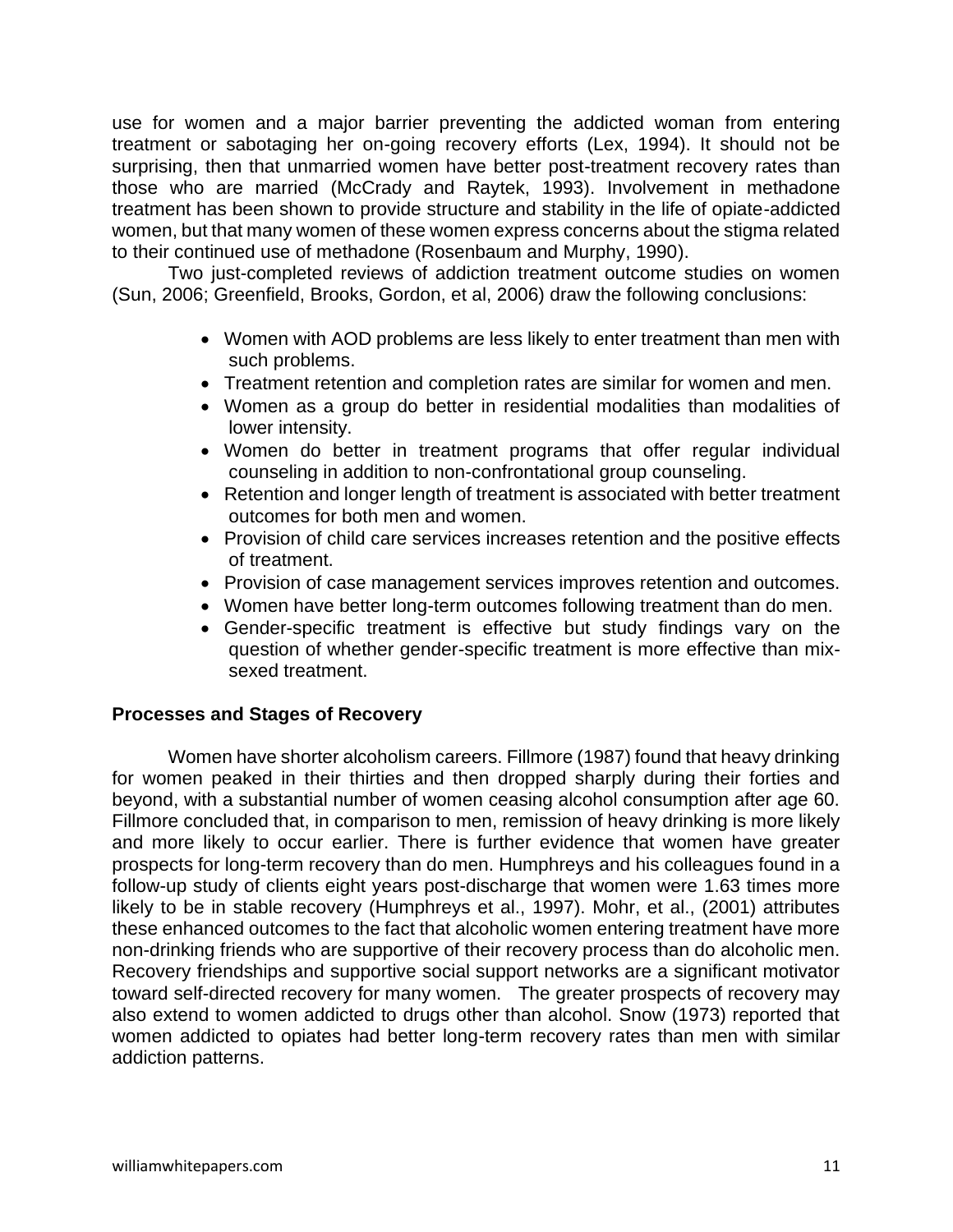#### **Recovery without Treatment/Moderated Recovery**

Many young women aged 21-34, who as a group report the highest incidence of alcohol-related problems, will resolve these problems without treatment (Wilsnack, 1989). Such "natural recovery" (the achievement of recovery from addiction without the aid of professionally-directed treatment or sustained involvement in mutual aid groups) is more common in women than in men. In a recent study of natural recovery in women, Copeland (1998) found three themes in the resolution for change decisions: 1) concern for current and future health, 2) a lost sense of self, and 3) concern over the welfare of their children. Strategies that women use to self-manage their own recovery process include management of withdrawal, short-term drug substitution, severing drug-dominated intimate and social relationships, developing new social activities and relationships, and the cultivation of new health-promoting behaviors, e.g., nutrition, fitness, alternative medicine (Copeland, 1998). Those women who cannot achieve natural recovery when compared to those who do are found to have greater problem severity, greater psychiatric co-morbidity, and fewer family and social supports.

Gender differences are also noted in the literature about persons with alcohol problems who resolve such problems through moderating their use rather than by complete abstinence. Sanchez-Craig and her colleagues (1984, 1991) and others (Miller and Joyce, 1979; Elal-Lawrence, et al., 1986; Helzer, et al., 1985) have noted that women more likely than men to achieve successful moderation outcomes. Again, this may be related to the Mohr study (2001) findings that women had richer non-drinking social relationships than men and that such relationships enhanced not only successful abstinence but also served to lower the number of drinks per drinking day among those who did drink. Successful moderation is linked to lower personal vulnerability (e.g., absence of family history, later onset of alcohol/drug use), absence of co-occurring medical/psychiatric illness and significant family and social support (White & Kurtz, in press).

# **Developmental Stages of Recovery**

Recovery for most addicted women is a time-involved, developmental process. Confirming these observations was a recent study (Brown, et al., 2000) concluding that women may be at different stages of change for different problems, e.g., substance use, high risk sexual behaviors, violent relationships, child neglect, and that such change processes must be simultaneously managed. Relapse is often part of the early recovery process for many women. Such relapses can involve the primary drug to which the women was addicted or the use of secondary drugs. Willie (1978) reported that recovered heroin addicts used drugs such as alcohol and cannabis in the first year to cope with the challenges of early recovery. Willie framed such use not as substitute addiction but as an "intermediary stage" of recovery. Similar findings occurred in Copeland's (1998) study of natural recovery in women. All of the women noted to have developed an initial problem with a substituted drug later resolved this problem. While there is a very real danger of transferring dependencies e.g., from heroin to cocaine or alcohol, episodes of drug substitution are best seen as part of the early recovery process requiring active management than an indicator of either the untreatability of the client or the failure of a particular treatment method.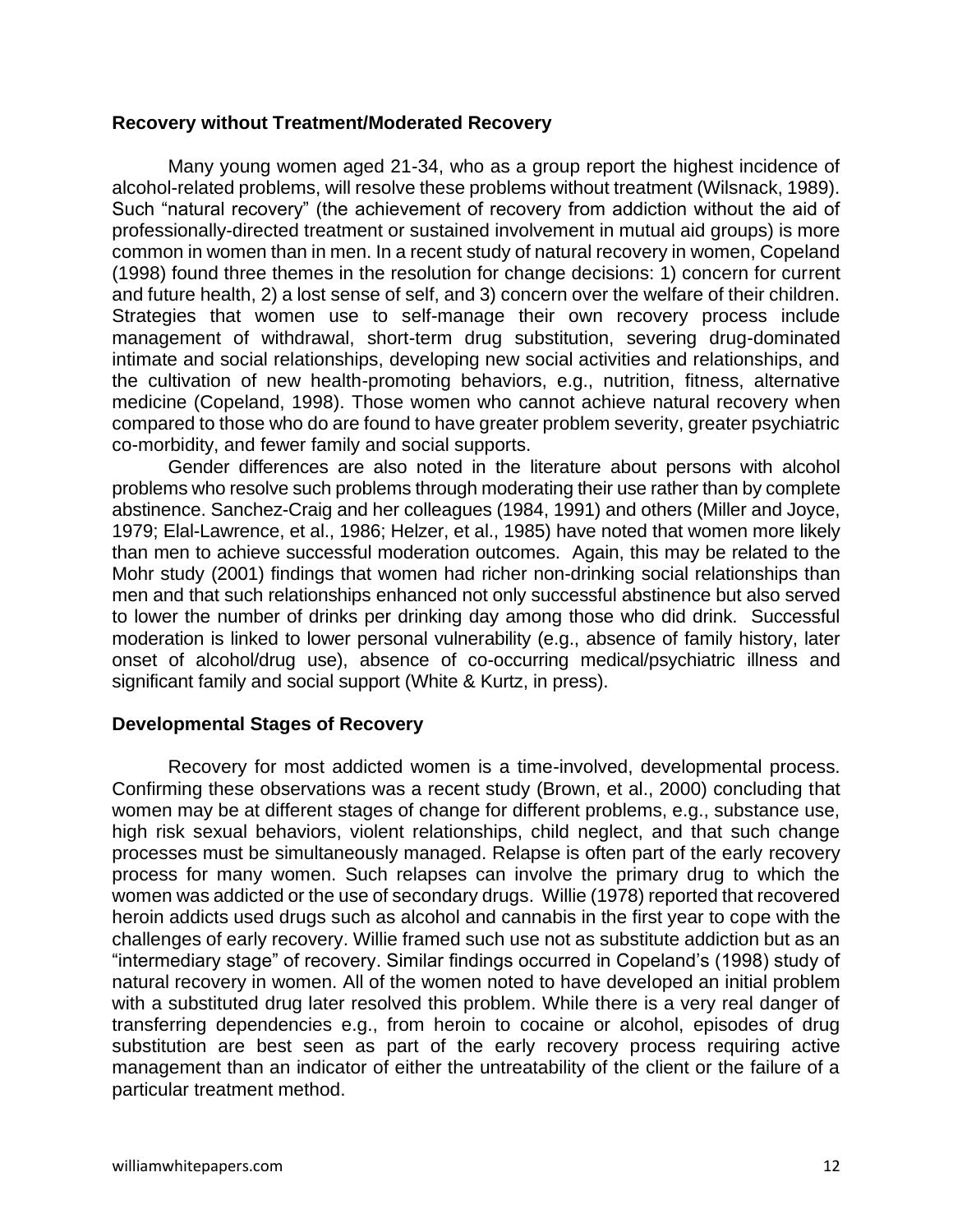#### **Recovery Support Structures**

Women and cultural minorities affiliate with AA/NA at the same rates as White men (Humphreys, et al., 1994) and at least one report suggests that women may have an easier time affiliating with 12-step groups than do men (Denzin, 1987). This may be related to the fact that alcoholic women are more socially isolated (tell fewer individuals about their drug-related problems) and have less support from their partners for recovery (Bischof, et al., 2000). The percentage of women among AA members has increased from 15 percent in 1955 to 33 percent in 1996 (White, 1998). Special women's groups within AA grew during these same years. There are feminist-based alternatives to AA (Kirkpatrick, 1976), and AA's steps have been refined for greater applicability for women (Kasl, 1992; Lerner, 1990). There is also evidence that women, particularly African-American women, may use the church as a sobriety-based support structure (White, Woll & Webber, 2003).

#### **Substance Use and Partner Violence**

Alcoholic women tend to select mates who come from family backgrounds similar to their own (Rimmer & Winokur, 1972). This process is referred to as "assortative mating" (Lex, 1991) and has been linked to the victimization histories of addicted women. The research literature on addicted women portrays a picture of unstable marital/intimate relationships characterized by low levels of emotional satisfaction and increased levels of marital conflict that can escalate into the emotional/physical abuse of the alcoholic woman. This picture must be viewed in the context of the high rate of victimization of these clients. Research has confirmed the propensity of traumatized women to "repeat and re-enact subordination and victimization in their interpersonal attachments" (Bollerud, 1990). Breaking these cycles of victimization requires specialized treatment approaches (Herman and Schatzow, 1984).

#### **Sentencing Issues**

Few studies have distinguished the effectiveness of particular DUI sanctions by gender. One notable exception to this rule was a study of the effects of victim impacts panels on DUI recidivism. That study found that female repeat offenders who were referred to victim impact panels were twice as likely to recidivate as female repeat offenders not referred to a panel (C' De Baca, Lapham, Liang & Skipper, 2001). The authors suggested the possibility that victim impact panel could actually have a negative effect on the female repeat offender. The potential effectiveness or ineffectiveness of remedial education for the female DUI offender may well be an issue of timing. We suspect that early exposure to an impact panel may elicit too much empathy for women already steeped in self blame and may increase her risk of drinking due to shame and guilt, while introducing it later might prove beneficial.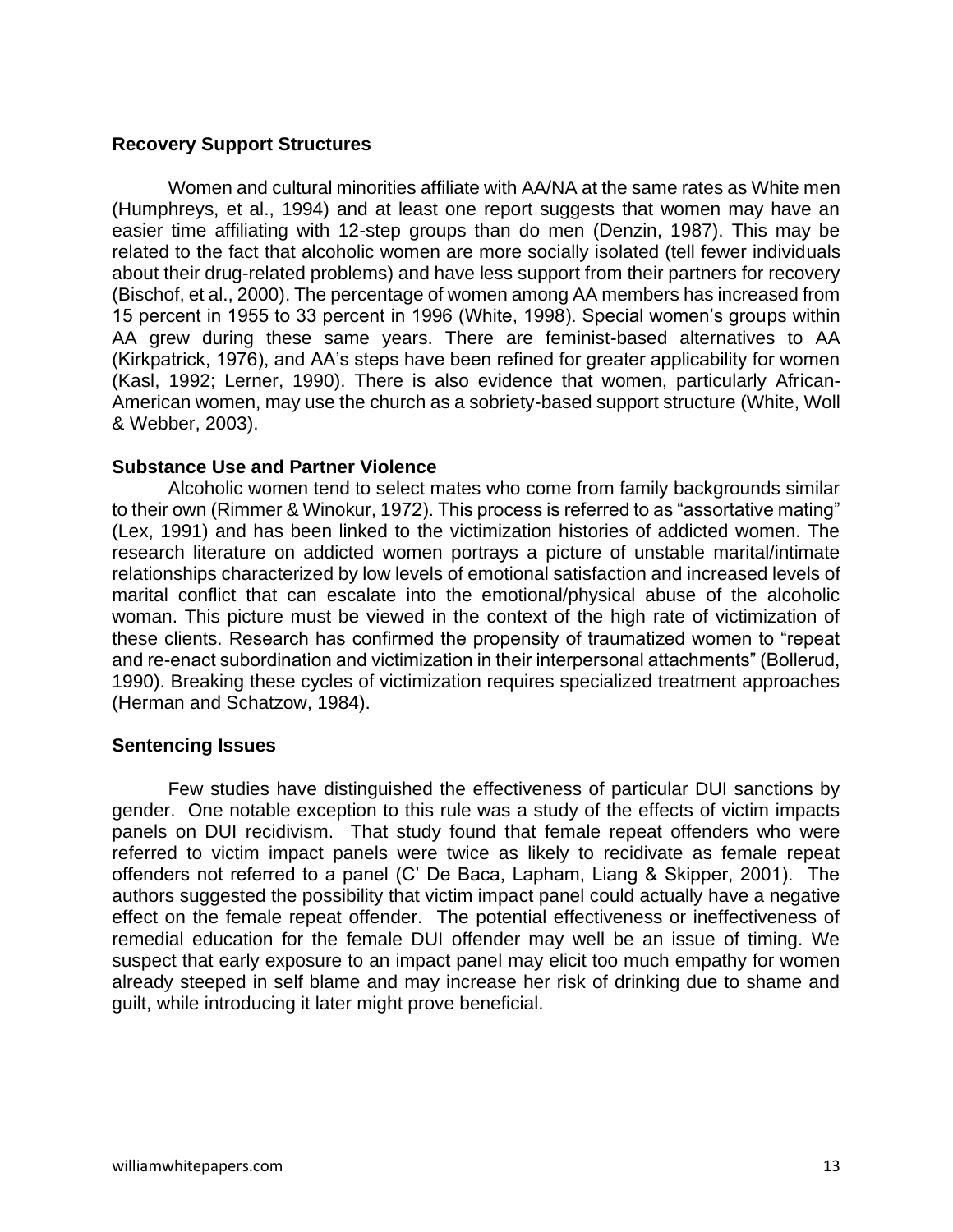#### **Tips for Enhancing Recovery among Women**

Police officers, evaluators, treatment specialists, prosecutors, judges, probation officers and Secretary of State Hearing Officers all have opportunities to interact with women who have driven under the influence of alcohol and who have significant alcohol and other drug related problems. These interactions offer tremendous opportunity to influence movement toward sustained recovery. In this section, we offer a few simple tips to reduce your stress, enhance your effectiveness, increase her accountability, and improve outcomes for addicted women.

Establish Rapport and Safety A helping alliance includes respect, rapport and safety. With histories of physical and or sexual abuse that spanned early developmental years through their adult lives, addicted women carry deeply embedded messages that the world is not a safe place, and that people, especially authority are cruel. Women in recovery talk about kindness from authority as if it were a rare and precious commodity. With harshness her anxiety level soars, she closes up and loses the capacity to hear you--she's frantically trying to defend herself. In an environment of safety and kindness she opens up and wants to comply with your expectations. Your stress level and hers will go down, and outcomes will improve.

Set Clear Expectations and Monitor Performance. Communicate in behavioral and measurable terms what is expected, acknowledge positive recovery-related activities and continue to monitor her compliance with positive feedback and support.

Convey Hope and Praise. Hope and affirmation are the lifeblood of recovery for women. Most addicted women have been socially stigmatized, victimized and blamed by systems they've reached out to. Hungry for approval from authority, acknowledging her positive efforts will motivate her and other women witnessing such praise. Recognizing and complimenting does not take a degree in counseling, but the payoff is tremendous.

Educate Yourself about the Stages of Recovery. We recommend several resources to enhance your education on the recovery process. The first is the book *Changing for Good* by John Prochaska, John Norcross and Carlo DiClemente, which demonstrates that timing in partnership with the appropriate intervention can interrupt addictive patterns. The second is an essay entitled The Varieties of Recovery Experience by William White and Ernest Kurtz that is included in a monograph entitled Recovery Management that is distributed by the Great Lakes Addiction Technology Transfer Center. A third resource is an essay on the developmental stages of recovery for addicted women that summarizes a study of recovering women in Illinois' Project SAFE sites—an award winning program that treated women with histories of addiction-related abuse or neglect of their children. This essay is included as an appendix to this monograph.

Discover and Ignite Her Motivators Every woman will easily reveal what motivates her, when we set aside our own biases, values and beliefs. If you don't believe us, try this, for the next week, ask every woman you meet the same question, nothing deep or personal, but something as simple as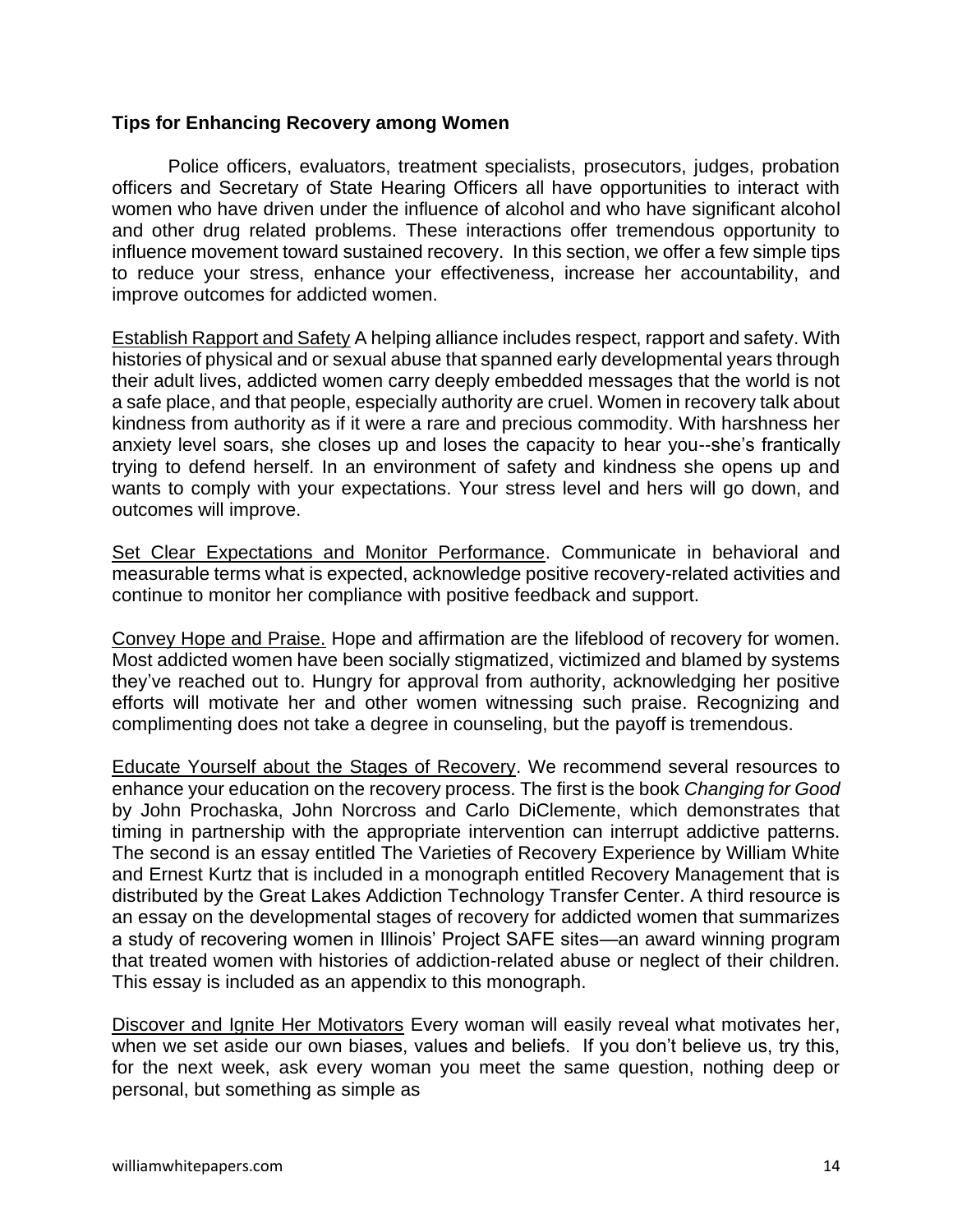- Best birthday you ever had
- Something you enjoy

As she answers, she will reveal her values, beliefs, and motivators. Just as each woman has a unique face and personality, each possesses a unique set of values, beliefs, strengths, weaknesses and interests. By listening carefully you will discover her unique motivators and how to ignite those. She will easily share those *when she feels safe, and when she feels heard.*

Help Each Client Increase Her Recovery Capital. Recovery capital is the internal and external resources that can be mobilized to initiate and sustain recovery. Here are examples of four categories of recovery capital:

- Social Capital Social relationships that and encourage and support recovery.
- Physical Capital Financial such as income, savings, a home, investments.
- Human Capital Knowledge, skills, health, problem solving abilities.
- Cultural Capital Beliefs, behavioral patterns, qualities that emanate from membership in a particular culture that encourage recovery.

We can help woman expand their recovery support resources by recognizing and enhancing their recovery capital, and suggesting simple assignments linked to her motivators. Here's an example of an assignment for a women who wanted to get her GED but suffered from testing anxiety.

- *Go to the library and request information on getting a GED. Don't sign up yet if you feel overwhelmed, just get the information.*
- *Ask women in AA who got their GED's in recovery to share when, where, how and any obstacles they overcame to get their GED.*

This assignment helps her understand the GED process and allows choices about when to begin. Studying for the GED builds confidence, enhances motivation and instills hope that she can learn, grow and change. Talking to other women helps build a recovery support network. These are examples of building recovery capital.

Where Possible, Shift Your Paradigm to "No Failure. Just Feedback" A key to ongoing recovery is the ability to explore what doesn't work and try new strategies. Relapses & acts of non-compliance can be important sources of feedback. Women in early recovery are suffering from the combined effects trauma, withdrawal and cognitive impairment of early recovery. Lake County and Cook County in Illinois both committed resources to establish specialized services for DUI Women and secured specialized training on gender specific models for their staff. Rather than attributing deviant behavior as a product of personal failure, well trained staff will further assess and adapt approaches before imposing sanctions.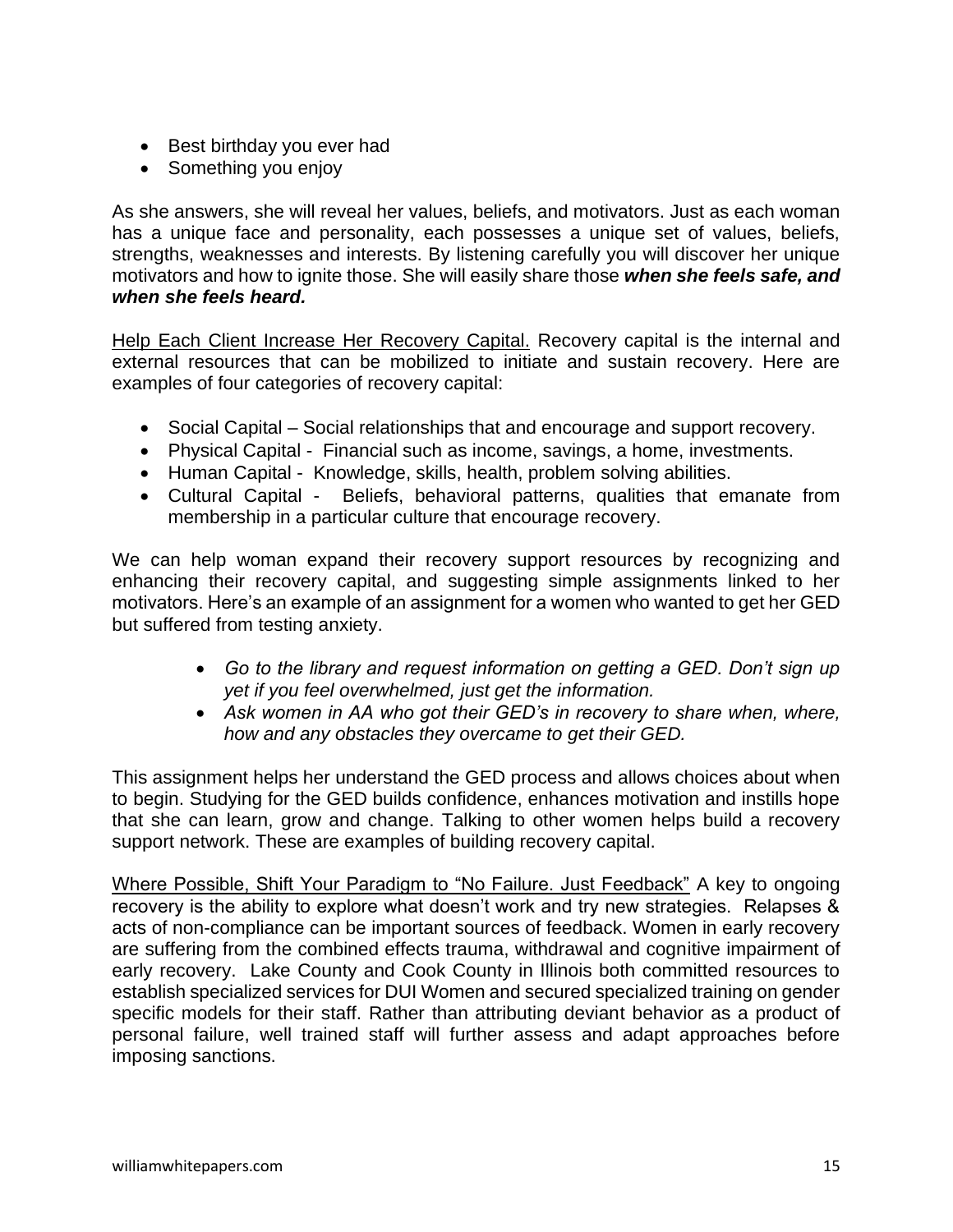Visit Local Treatment Programs for Women. Visiting local treatment programs that have gender competent services for women will breathe life into the knowledge you've acquired about women and addictions. Collaboration improves treatment outcomes, eases the referral process for you, and will help you align your goals and her goals in treatment. Considering that women who complete treatment have nine times the abstinence rates as women who didn't complete treatment, it's well worth it to have a good working relationship with treatment programs.

Visit Open Recovery Support Meetings. We recommend acclimating yourself to local recovery support groups by reviewing literature and web sites of such groups (see [www.facesandvoicesofrecovery.org,](http://www.facesandvoicesofrecovery.org/) click mutual aid resources) and attending open meetings. You can contact AA (and often NA) through the Yellow Pages of the phone book. Your work will be enriched by hearing the powerful stories of women in long-term recovery whose lives, now meaningful and productive, were once as chaotic and problemridden as those of the women clients you now serve. Your ability to understand the core ideas, language and rituals of recovery groups will dramatically enhance your ability to link women to these groups and monitor their participation. You'll meet women today who are honest, hard working, reliable, a mother, wife, and friend, because someone just like you saw beyond their problems, held them accountable and encouraged them to hang in there for the miracle of recovery.

Attend Meetings And Hear Her Story Encourage current and former clients to invite you when they share their story at an open meeting. Most women will appreciate your interest and be proud to have you there. You will be surprised to learn new things about her as she pours out her truth the AA way. What you learn from her is sure to improve your interactions with other women on your case load.

Start a Women's Self Help Group **In communities that do not have women's meetings** of AA, NA, etc., you may want to help develop such a meeting by inviting AA / NA volunteers to start up meetings and conduct them. Developing such resources can be aided by working with current Hospital and Institution Committees within AA or NA or by setting up an AA/NA advisory group.

Explore Group Supervision Lake County, Illinois and Cook County, Illinois train their staff on conducting group supervision. Groups range from women's groups, co-ed groups and groups organized by severity/risk, groups for women who have reached abstinence, and those still struggling. Because women are very relationship oriented, they do very well in groups. But, because relapse is common in early recovery, groups for women who are still using get the best outcomes when staff is trained in women's issues, addiction interruption techniques, and running effective groups. Once mastered, these skills can be important recovery support resources, particularly in communities lacking women's groups in AA and NA.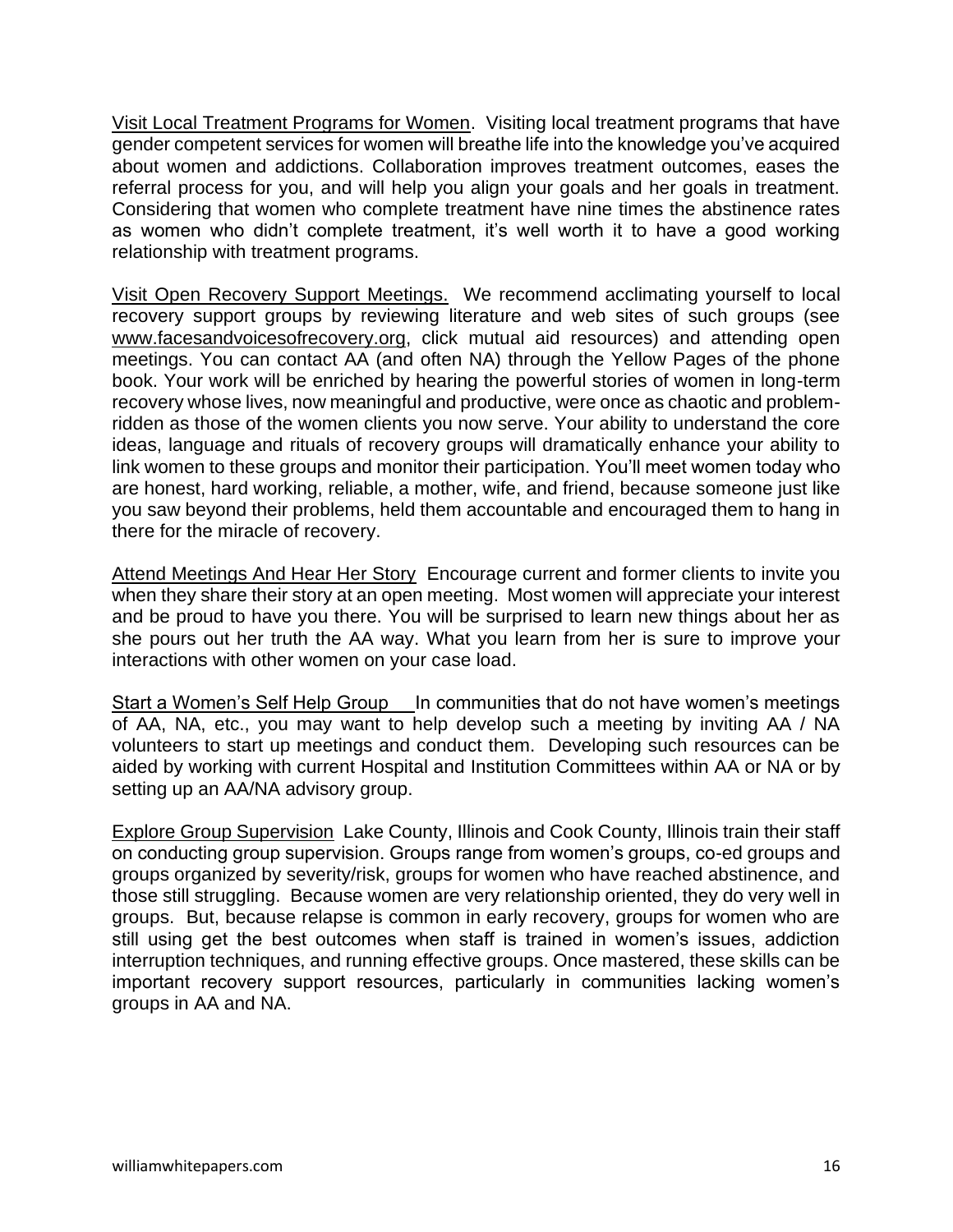# **Future Directions**

Having reviewed the available research literature on women DUI offenders and the broader literature on the treatment of women and having interviewed women DUI offenders and those providing services to these women, we would offer the following ten recommendations related to enhancing the quality of evaluation, education, treatment and supervision of female DUI offenders in the State of Illinois.

- 1. Evaluation Instruments: Develop gender norms for existing evaluation instruments and/or develop an instrument or subscales based specifically on research with, at best, female DUI offenders, and at least, community and clinical samples of women.
- 2. Gender Competent Evaluators: Require all DUI evaluators to complete genderspecific training and hold IAODAPCA's forthcoming certificate for gender competence.
- 3. Recidivist Risk Profile: Develop a DUI recidivist risk profile that is based exclusively on research with women DUI offenders.
- 4. Gender-specific Risk Education: Audit and revise existing remedial education programs to assure gender competence. Segregate women into specialty groups when there are enough women.
- 5. Gender-specific DUI Treatment Models: Develop models for treating female DUI offenders that incorporate current research findings.
- 6. Gender-specific Treatment Specialty: Encourage the development of genderspecific DUI treatment services to assure enough referrals to organize women's groups.
- 7. Women's Recovery Support Groups: Develop a directory of women's recovery support groups in Illinois and that are available Online. Establish guidelines for establishing local liaison committees between the courts, treatment agencies and recovery mutual aid groups. Develop women's recovery support groups in communities where they do not exist. Recruit AA/NA volunteers to orient new judges, probation officers and other service roles to local recovery support groups.
- 8. Alumni Volunteers: Recruit, train and supervise a cadre of women in recovery who came through the DUI system who can serve as volunteer recovery coaches to women currently entering the system.
- 9. Consumer Feedback on Services: Conduct a survey of female DUI offenders to solicit feedback related to evaluation, treatment and probation services they have received.
- 10.Gender-research: Encourage all studies done on DUI in Illinois to analyze data for gender differences.

**Acknowledgement**: Support for this article was provided by a grant from the Illinois Department of Transportation to the Institute for Legal and Policy Studies, University of Illinois-Springfield.

**About the Authors**: William White [\(bwhite@chestnut.org\)](mailto:bwhite@chestnut.org), a Senior Research Consultant at Chestnut Health Systems, has worked in the addictions field for more than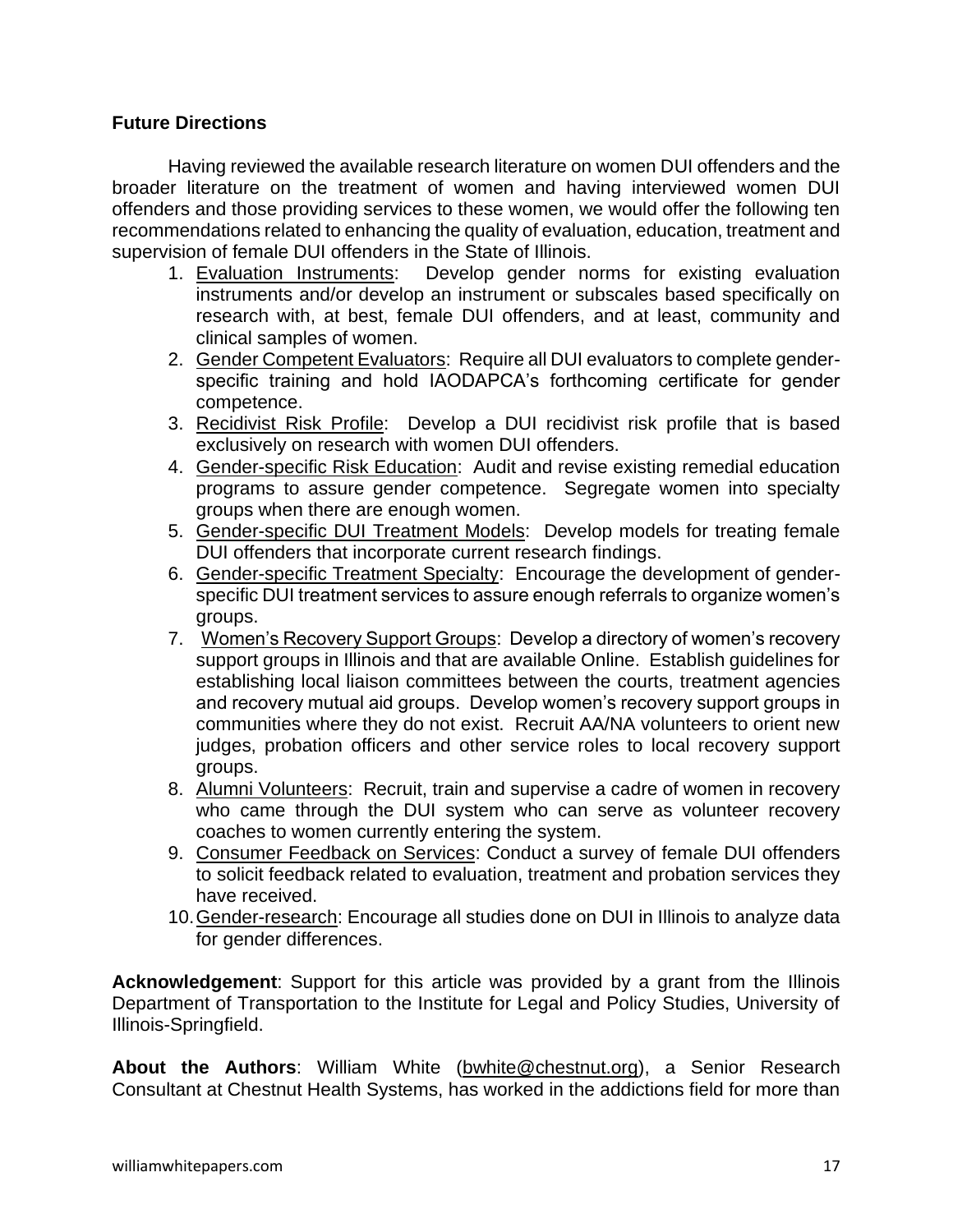35 years. He has served as the evaluator of gender-specific treatment programs and has written extensively about the history of addiction and recovery among American women. Maya D. Hennessey BA, CRADC, MISA II [\(www.mayahennessey.com\)](http://www.mayahennessey.com/) has worked in the addictions field for 30 years as a national consultant, trainer, author specializing in women, addictions and interagency collaboration. She also teaches at Governors State University.

# **References**

- Abbott, A.A. (1994). A feminist approach to substance abuse treatment and service delivery. *Social Work in Health Care*, 19(3/4), 67-83.
- Abdel-Aty, M.A. & Abdelwahab, H.T. (2000). Exploring the relationship between alcohol and the driver characteristics in motor vehicle accidents. *Accident Analysis and Prevention*, 32, 473-482.
- Alderden, Megan, Lurigio, Arthur J., and Olson, David E. (2003). Men Are From Mars, Women Are From Venus, But What Role Does Gender Play in Probation Recidivism? Justice Research and Statistics Association.
- Amaro, H., Beckman, L.J., and Mays, V.M. (1987). Comparison of black and white women entering alcoholism treatment. *Journal of Studies on Alcohol*, 48(3): 220-228.
- Amaro, H. and Hardy-Fanta, C. (1995). Gender relations in addiction and recovery. *Journal of Psychoactive Drugs*, 27: 325-337.
- Anderson, C.M., Teicher, M.H., Polcari, A., Renshaw, P.F. (2002). Abnormal T2 relaxation time in the cerebellar vermis of adults sexually abused in childhood: potential role of the vermis in stress-enhanced risk for drug abuse. *Psychoneuroendocrinology*, 27(1-2): 231-244.
- Anderson, S.C. and Henderson, D.C. (1985). Working with lesbian alcoholics. *Social Work*, 30(6): 518-525.
- Anderson, B. and Zinsser, J. (1981). *A History of Their Own: Women in Europe from Prehistory to the Present*. New York: Harper and Row, pp. 14-15.
- Annis, H. and Liban, C. (1980). Alcoholism in women: Treatment modalities and outcomes. In O. Kalant, (Ed.), *Alcohol and Drug Problem in Women: Research Advances in Alcohol and Drug Problems*. Vol. 5, (pp. 385-422). New York: Plenum Press.
- *An Assessment of the Needs of and Resources for Children of Alcoholic Parents*. (1974). (Report commissioned by the National Institute on Alcohol Abuse and Alcoholism). Rockville, MD: National Institute on Alcohol Abuse and Alcoholism (Booz-Allen & Hamilton).
- Babcock, M. and Connor, B. (1981). Sexism and treatment of the female alcoholic: A review. *Social Work*, pp. 233-238.
- Bandura, A. (1973). *Aggression: A Social Learning Analysis*. Englewood Cliffs, New Jersey: Prentice-Hall, Inc.
- Bartholomew, N.G., Courtney, K., Rowan-Szal, G.A., & Simpson, D.D. (2005). Sexual abuse history and treatment outcomes among women undergoing methadone treatment, *Journal of Substance Abuse Treatment*, 29, 231-235.
- Bauman, P.S. and Dougherty, F.E. (1983). Drug addicted mothers': Parenting and their children's development. *International Journal of the Addictions*, 18(3): 291-302.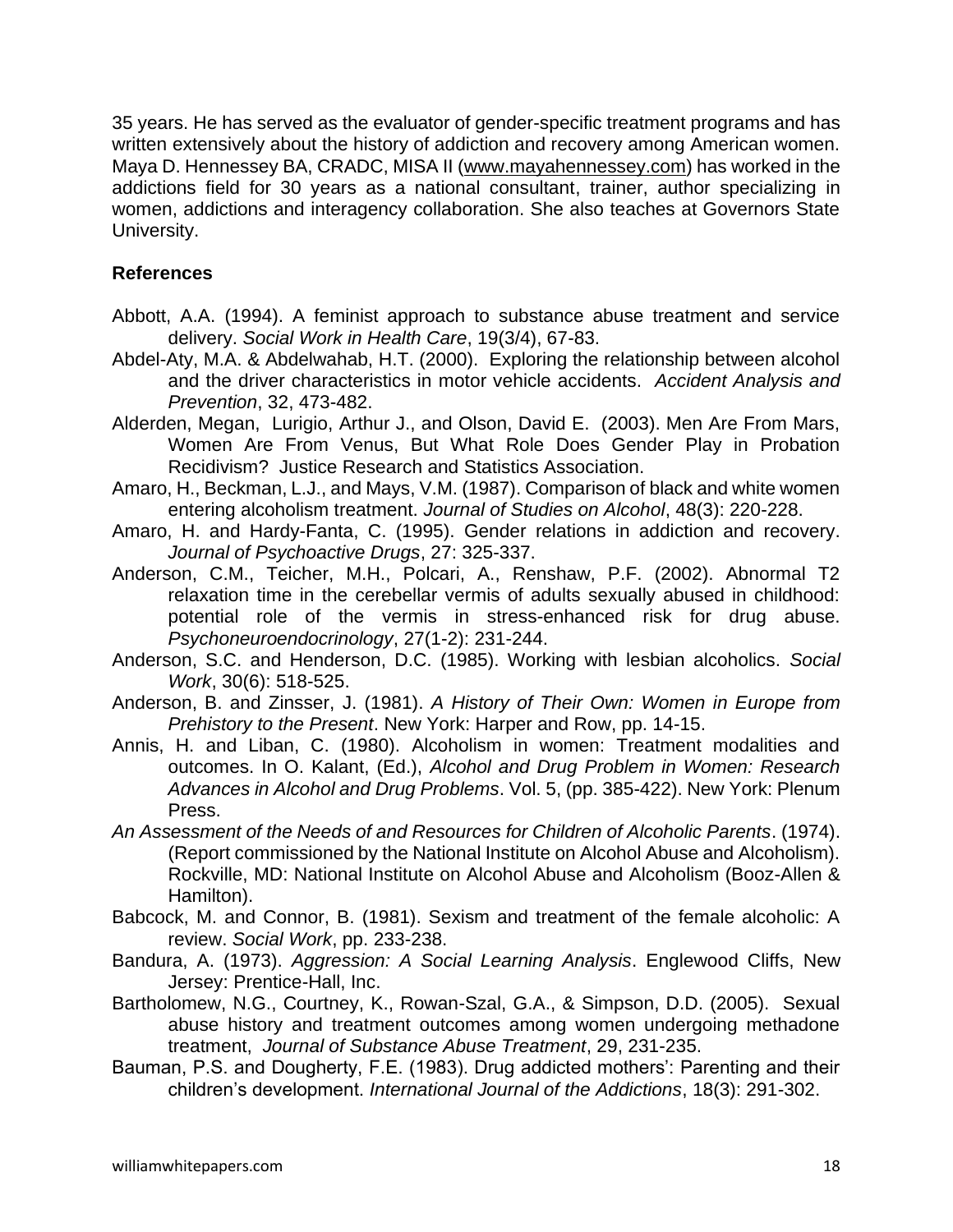- Beckman, L. J. (1976). Alcoholism problems and women: An overview. In M. Greenblatt & M. Schuckit (Eds.), *Alcoholism Problems in Women and Children*. New York: Grune & Stratton.
- Beckman, L.J. (1978). Self-esteem of women alcoholics. *Journal of Studies on Alcohol,* 39: 491-498.
- Beckman, L.J. (1978). Sex-role conflict in alcoholic women: Myth or reality. *Journal of Abnormal Psychology*, 87: 408-417.
- Beckman, L.J. (1984). Analysis of the suitability of alcohol treatment resources for women. *Substance and Alcohol Actions/Misuse*, 6(1): 21-27.
- Beckman, L. and Amaro, H. (1984/85). Patterns of women's use of alcohol treatment agencies. *Alcohol Health & Research World*, Winter, pp. 15-25.
- Beckman, L. and Amoro, H. (1986). Personal and social difficulties faced by women and men entering alcoholism treatment. *Journal of Studies on Alcohol*, 47: 135-145.
- Beckman, L.J. (1984). Treatment needs of women alcoholics. *Alcoholism Treatment Quarterly*, 1(2): 101-114.
- Beckman, L. J. (1975). Women alcoholics: A review of social and psychological studies. *Journal of Studies on Alcohol*, 36: 797-824.
- Beckman, L. J. and Amaro, H. (1984). Patterns of women's use of alcohol treatment agencies. In S. Wilsnack and L. (Eds.), *Alcohol Problems in Women: Antecedents, Consequences, and Intervention*. New York: Guilford Press.
- Beckman, L. J. and Kocel, K.M. (1982). Treatment-delivery system and alcohol abuse in women: Social policy implications. *Journal of Social Issues*, 38(2): 139-151.
- Behnke, M., Eyler, F. D., Garvan, C. W., Wobie, K. (2001). The Search for Congenital Malformations in Newborns With Fetal Cocaine Exposure. *Pediatrics*, 107: 74e-74.
- Belfer, M.L., Shader, R.I., Carroll, M., and Harmatz, J.S. (1971). Alcoholism in women. *Archives of General Psychiatry*, 25: 540-544.
- Bennett, L. & Williams, O. (1999). Men who batter. In R. Hampton et al. (Eds.) *Family Violence: Prevention and Treatment*, (2nd Edition, pp. 227-259). Thousand Oaks CA: Sage Publications Inc.
- Bergman, H; Bergman, I. (1985). Psychological characteristics of female alcoholic patients with early alcohol problems during treatment and two years later: /1/. *Proceedings of the 31st International Institute on the Prevention and Treatment of Alcoholism: Volume I*, Rome, Italy: 2 Jun – 7 Jun 1985. 495 p. (pp. 182-197).
- Biernacki, P. (1986). *Pathways from heroin addiction: Recovery from treatment*. Philadelphia, PA: Temple University Press.
- Bingol, N, et. Al. (1987). Teratogenicity of cocaine in human. *Journal of Pediatrics*, 110: 93-96.
- Black, C. (1979). Children of alcoholics. *Alcohol Health and Research World*, 4(1): 23-27.
- Black, C. (1981). *It will never happen to me.* Denver, M.A.C.
- Black, R. & Mayer, J. (1980). Parents with special problems: Alcoholism and opiate addiction. *Child Abuse and Neglect*, 4: 45.
- Blume, S. (1994). Gender differences in alcohol-related disorders. *Harvard Review of Psychiatry,* 2: 7-14.
- Blume, S. B. (1992). Alcohol and other drug problems in women. In J. H. Lowinson, P. Ruiz, R. B. Millman (Eds.), & J. G. Langrod (Assoc. Ed.), *Substance abuse* (2nd Ed.), pp. 794-807. Baltimore, MD: Williams & Wilkins.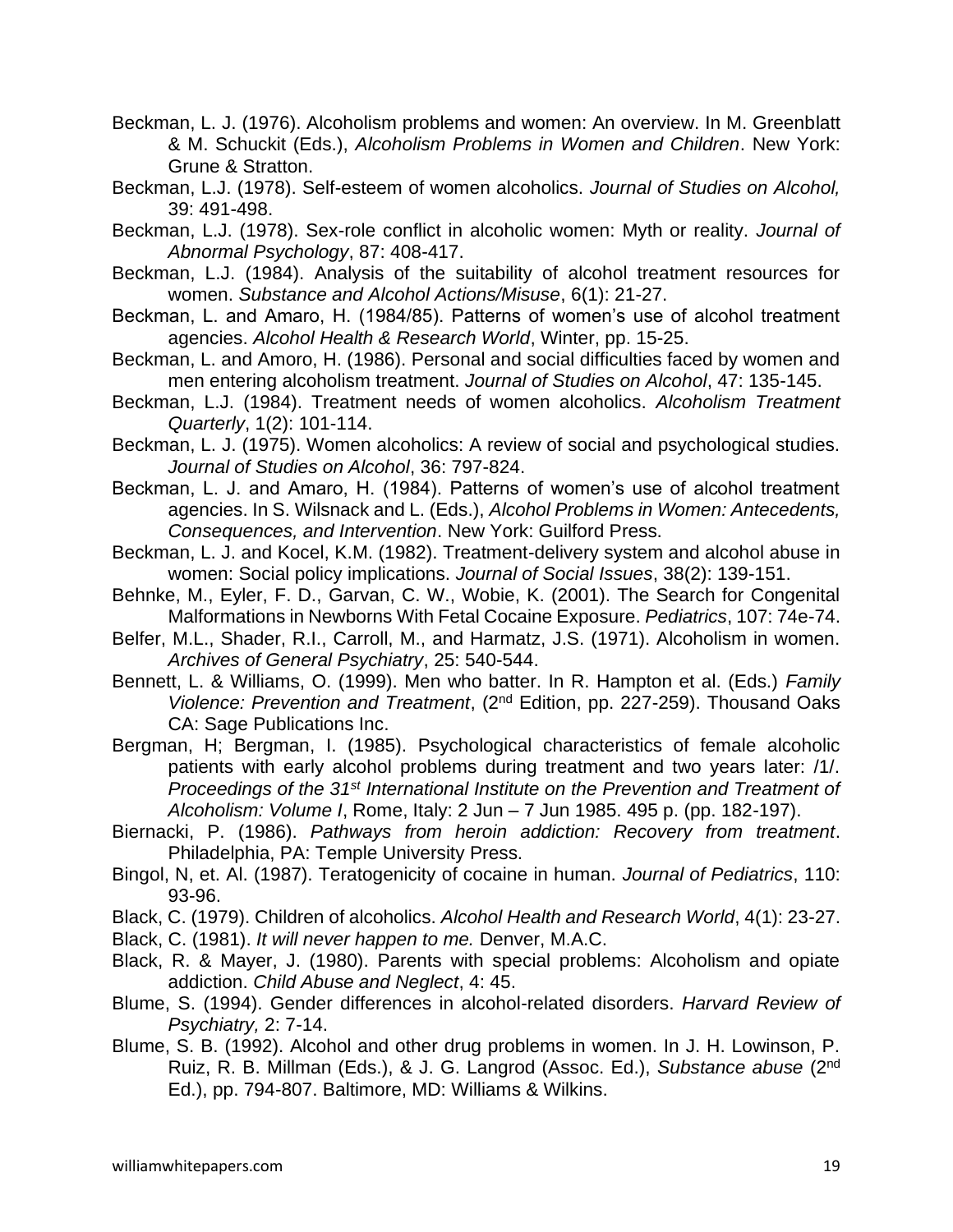Blume, S. (1991). Women, Alcohol, and Drugs. In: N. Miller (Ed.) *Comprehensive Handbook of Drug and Alcohol Addiction*. NY: Dekker, pp. 147-177.

- Blume, S. B. (1990). Chemical dependency in women: Important issues. *American Journal on Drug Alcohol Abuse,* 16(3&4): 297-307.
- Blume, S. (1988). *Alcohol/drug dependent women: New treatment insights into their special problems, treatment, recovery*. Minneapolis, MN: Johnson Institute.
- Blume, S. (1986). Women and alcohol: A review. *Journal of the American Medical Association,* 256(11): 1467-1470.
- Blume, S. B. (1986). Women and alcohol: Public policy issues. In *Women and Alcohol: Health Related Issues*. NIAAA Research Monograph No. 16, Rockville, MD: National Institute on Alcohol Abuse and Alcoholism.
- Bohman, M., Sigvardsson, S., and Cloninger, C.R. (1981). Maternal inheritance of alcohol abuse. *Archives of General Psychiatry*, 38: 965-969.
- Bollerud, K. (1990). A model for the treatment of trauma-related syndromes among chemically dependent inpatient women. *Journal of Substance Abuse Treatment*, 7.
- Bourgeois, M., Levigneron, M., and Delage, H. (1975). The children of alcoholics: A study of 66 children of alcoholics in a child psychiatry service. *Annales Medico-Psychologiques*, 2(3): 592-609.
- Bradley, K., Boyd-Wickizer, J., Powell, S., and Burman, M. (1998). Alcohol Screening Questionnaires in Women: A critical review. *Journal of the American Medical Association,* 280: 171.
- Braiker, H.B. (1982). Diagnosis and Treatment of Alcoholism in Women. In *Special Population Issues*. NIAAA Research Monograph No. 4, Washington, DC: US Government Printing Office (pp.111-139).
- Brenner, B. (1967). Alcoholism and fatal accidents. *Quarterly Journal of Studies on Alcohol*, 28(3): 517-528.
- Brindis, C.D., Clayson, Z., and Berkowitz, G. (1997b). Options for recovery: California's perinatal projects. *Journal of Psychoactive Drugs,* 29(1), 89-99.
- Brown, V.B., Melchior, L.A., Panter, A.T., Slaughter, R., and Huba, G.L. (2000). Woman's steps of change and entry into drug abuse treatment: A multidimensional stages of change model. *Journal of Substance Abuse Treatment*, 18: 231-240.
- Brown, S. (1985). *Treating the alcoholic: A developmental model of recovery*. Wiley Series on Personality Processes, New York, NY: John Wiley & Sons.
- Brown, V.B, Huba, G.J., and Melchior, L.A. (1995). Level of burden: Women with more than one-co-occurring disorder. *Journal of Psychoactive Drugs*, 27: 339-346.
- Brown, V.B., Sanchez, S., Zweben, J.E., and Aly, T. (1996). Challenges in moving from a traditional therapeutic community to a women and children's TC model. *Journal of Psychoactive Drugs*, 28(1): 39-46.
- Burman, S. (1992). A model for women's alcohol/drug treatment. *Alcoholism Treatment Quarterly*, 9(2): 87-99.
- Busch, D., McBride, A.B., and Benaventura, L.M. (1986). Chemical dependency in women: The link to ob/gyn problems. *Journal of Psychosocial Nursing and Mental Health Services*, 24(4): 26-30.
- Bushway, D. and Heiland, L. (1995). Women in treatment for addiction: What's new in the literature? *Alcoholism Treatment Quarterly*, 13(4): 83-96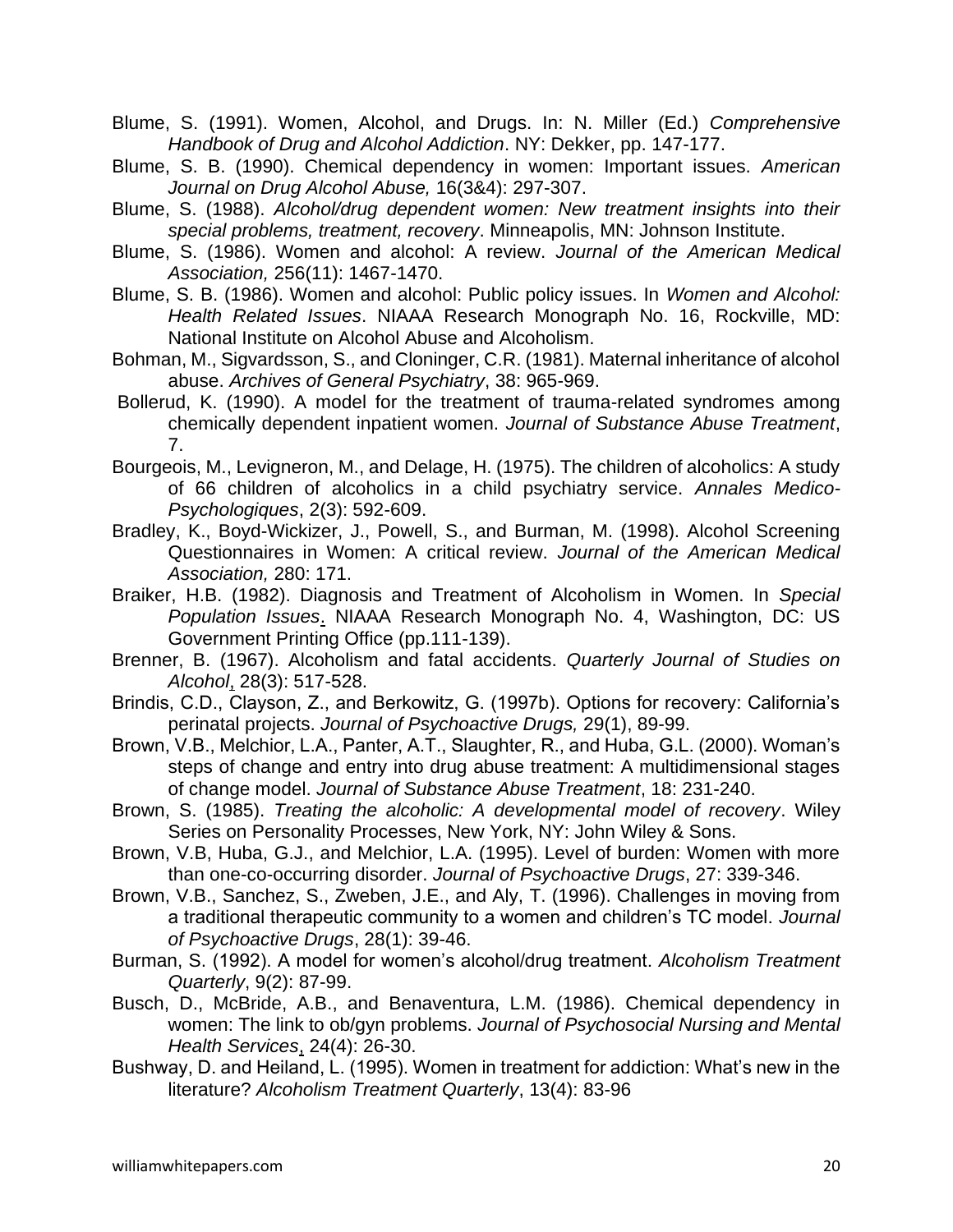Bushway, D.J. (1991). Chemical dependency treatment for lesbians and their families: The feminist challenge. *Journal of Feminist Family Therapy,* 3(3): 161-172.

- Caetano, R. (1985). Drinking patterns and alcohol problems in a national sample of U.S. Hispanics. In: D. Spiegler, D. Tate, Aitken, S., Christian, C. (Eds.), *Alcohol Use Among U.S. Ethnic Minorities: Proceedings of a Conference on the Epidemiology of Alcohol* Use *and Abuse Among Ethnic Minority Groups, September 1985*. NIAAA Research Monograph No. 18. Rockville, MD: National Institute on Alcohol Abuse and Alcoholism, 1989, (pp 147- 162).
- Cappell, C. and Heiner, R. B. (1990). The intergenerational transmission of family aggression. *Journal of Family Violence*, 5: 135-152.
- Carlson, B.E. (1984). Children's observations of interparental violence. In A. R. Roberts (Ed.), *Battered women and their families*, (pp. 147-167), New York: Springer.
- Carroll, J. F. X., Malloy, T. E., Roscioli, D. L., Pindjak, G. M., and Clifford, J. S. (1981). Personality similarities and differences in four diagnostic groups of women alcoholics and drug addicts. *Journal of Studies on Alcohol*, 42: 432-440.
- Carten, A. J. (1996). Mothers in recovery: rebuilding families in the aftermath of addiction. *Social Work*, 4(2): 214-223.
- Celentano, D. D. and McQueen, D. V. (1984). Multiple substance use among women with alcohol-related problems. In S. C. Wilsnack & L. J. Beckman (Eds.), *Alcohol problems in women* (pp 97-116). New York: Guilford Press.
- Centers for Disease Control (2001). Infant Mortality Statistics from the 1999 Period Linked Birth/Infant Death Data Set. *National Vital Statistics Report* 50 (4).
- Chang, G., Carroll, K. M., Behr, H. M., & Kosten, T. R. (1992). Improving treatment outcome in pregnant opiate-dependent women. *Journal of Substance Abusing Treatment*, 9: 327-330.
- Chang, I., Lapham, S.C. & Barton, K.J. (1996). Drinking environment and sociodemographic factors among DUI offenders. *Journal of Studies on Alcohol*, November, pp. 659-669.
- Chase, James Hadley (1951). *The Marijuana Mob*. New York: Eton Books.
- Chasnoff, I., Chisum, G. & Kaplan, W. (1988). Maternal cocaine use and genitourinary tracts malformations. *Teratology*, 37: 201-204.
- Chavez, G. F., Mulinare, J. and Codero, J. (1989). Maternal cocaine use during pregnancy as a risk factor for congenital urogenic anomalies. *Journal of the American Medical Association*, 262: 795-798.
- Chavkin, W. (2001). Cocaine and pregnancy: Time to look at the evidence. *Journal of the American Medical Association*, 285(12): 1626-1628.
- Child Welfare League of America (1998). *Alcohol and Other Drug Survey of State Child Welfare Agencies*. Washington, DC: Child Welfare League of America.
- Child Welfare League of America North American Commission on Chemical Dependency (1992). *Children at the front: A different view of the war on alcohol and drugs.*  Washington, D.C.: Child Welfare League of America.
- Chiriboga, C. A., Brust, J. C. M., Bateman, D. and Hauser, W. A. (1999). Dose-Response effect of fetal cocaine exposure on newborn neurologic function. *Pediatrics*, 103(1): 79-85.
- Chopra, K. S., Preston, D. A., and Gerson, L. W. (1979). Effect of constructive coercion on the rehabilitative process. *Journal of Occupational Medicine,* 21(11): 749-752.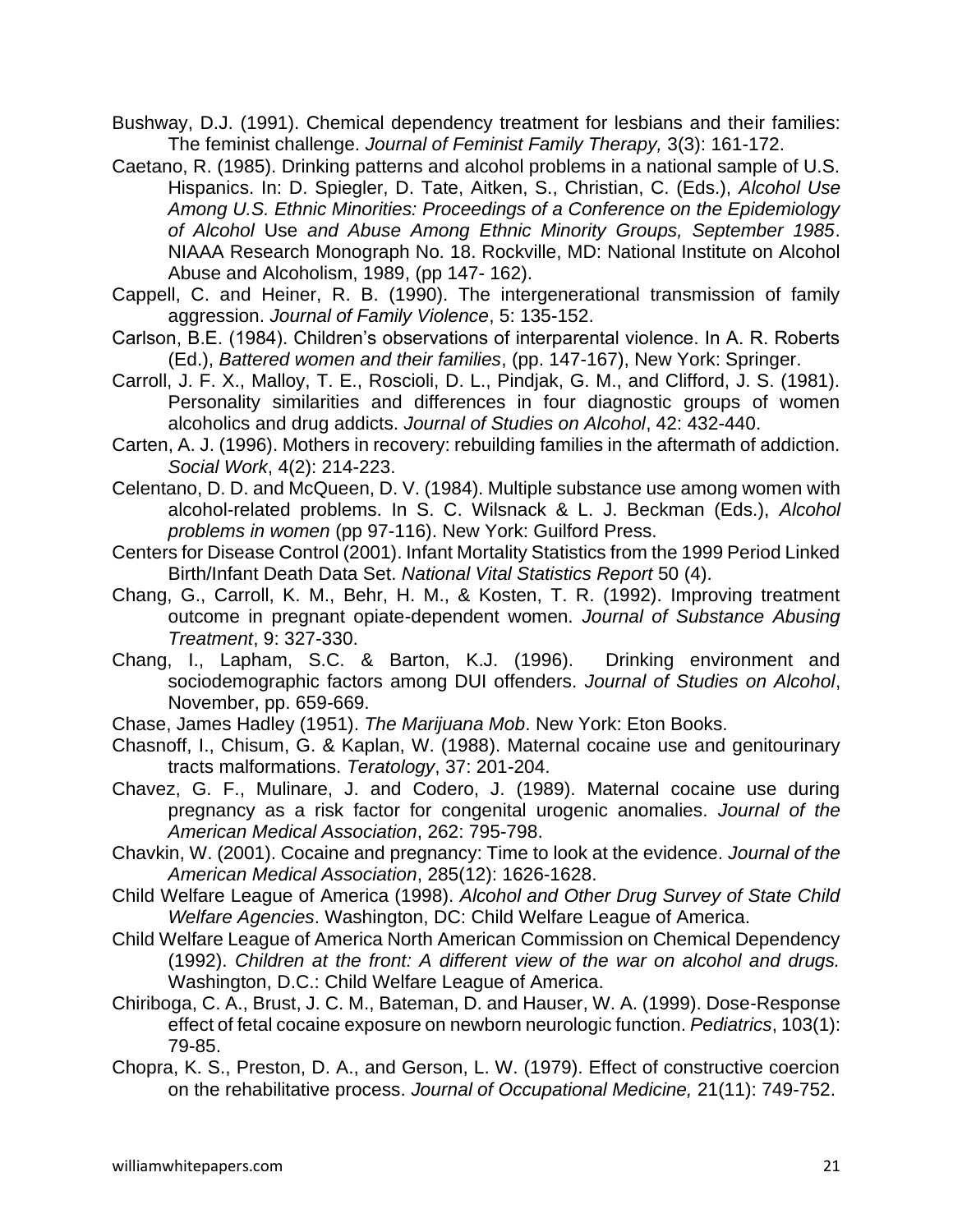Christopherpoulos, C., Cohn, A. D., Shaw, D. S., Joyce, S., Sullivan-Hanson, J., Kraft, S. P., & Emery, R. E. (1987). Children of abused women: I. Adjustment at time of shelter residence. *Journal of Marriage and the Family*, 49: 611-619.

Cocaine Exposure. Pediatrics,107: 74e-74

- Coletti, S. D., Schinka, J. A., Hughes, P. H., Hamilton, N. L., Renard, C. G., Sicilian, D. M., and Neri, R. L. (1997). Specialized therapeutic community treatment for chemically dependent women and their children. In G.DeLeon (Ed.), *Community as a method: therapeutic communities for special populations and special settings.*  Westport, CT: Praeger/Greenwood Publishing Group.
- Collins, J.J. (1989). Alcohol and interpersonal violence: less than meets the eye. In: *Pathways to criminal violence.* N. A. Weiner and M. A. Wolfgang (eds.) Newbury Park CA: Sage Publications.
- Collins, J.J. & Messerschmidt, P.M. (1993). Epidemiology of alcohol-related violence. *Alcohol Health and Research World*, (17) 2: 93-100.
- Comfort, M., Zanis, D. A., et al. (1999). Assessing the needs of substance abusing women. *Journal of Substance Abuse Treatment*, 17(1-2): 79-83.
- Copeland, J. (1998). A qualitative study of self-managed change in substance dependence among women. *Contemporary Drug Problems*, 25(Summer): 321- 345.
- Copeland, J., Hall, W., Didcot, P., and Biggs, V. (1993). A comparison of a specialist women's alcohol and other drug treatment service with two traditional mixed-sex services: Client characteristics and treatment outcomes. *Drug and Alcohol Dependence*, 32: 81-92.
- Copeland, J. and Hall, W. (1992). A comparison of women seeking drug and alcohol treatment in a specialist women's and two traditional mixed-sex treatment services. *Br. J. Addict.* 87: 1293-1302.
- Corrigan, E. M. & Anderson, S. C. (1982). Black alcoholic women in treatment. *Focus on Women: Journal of Addictions and Health*, 3.
- Corrigan, E. M. (1980). *Alcoholic Women in Treatment.* New York: Oxford University Press.
- Covington. S. (1994). *A Woman's Way Through the Twelve Steps*. Center City, MN: Hazelden.
- Covington, S. S. (1991). Sororities of helping and healing: Women and mutual help group. *Alcohol and Drugs are Women's Issues.* Paula Roth (Ed.) Metuchen, NJ: Women's Action Alliance and the Scarecrow Press.
- Covington, S. (1985). Chemically dependent women and sexuality. *Proceedings of the 31st International Institute on the Prevention and Treatment of Alcoholism: Volume 1*, Rome, Italy: 2 June – 7 June.
- Covington, S. S. (1986). Facing the Clinical challenges of women alcoholics: Physical, Emotional and sexual abuse. *Focus on Family*, 9(3): 10-11, 37, 42-44.
- Covington, S. S. (1986). Misconceptions about women's sexuality: Understanding the influence of alcoholism. *Focus on Family and Chemical Dependency*, 9(2): 6-7, 44.
- Cross, T. (1997). *Heritage and Helping. A Model Curriculum for Indian Child Welfare Practice*. Portland: Indian Child Welfare Association.
- Crothers, T.D. (1878). Inebriety in women. *Quarterly Journal of Inebriety*, 2: 247-248.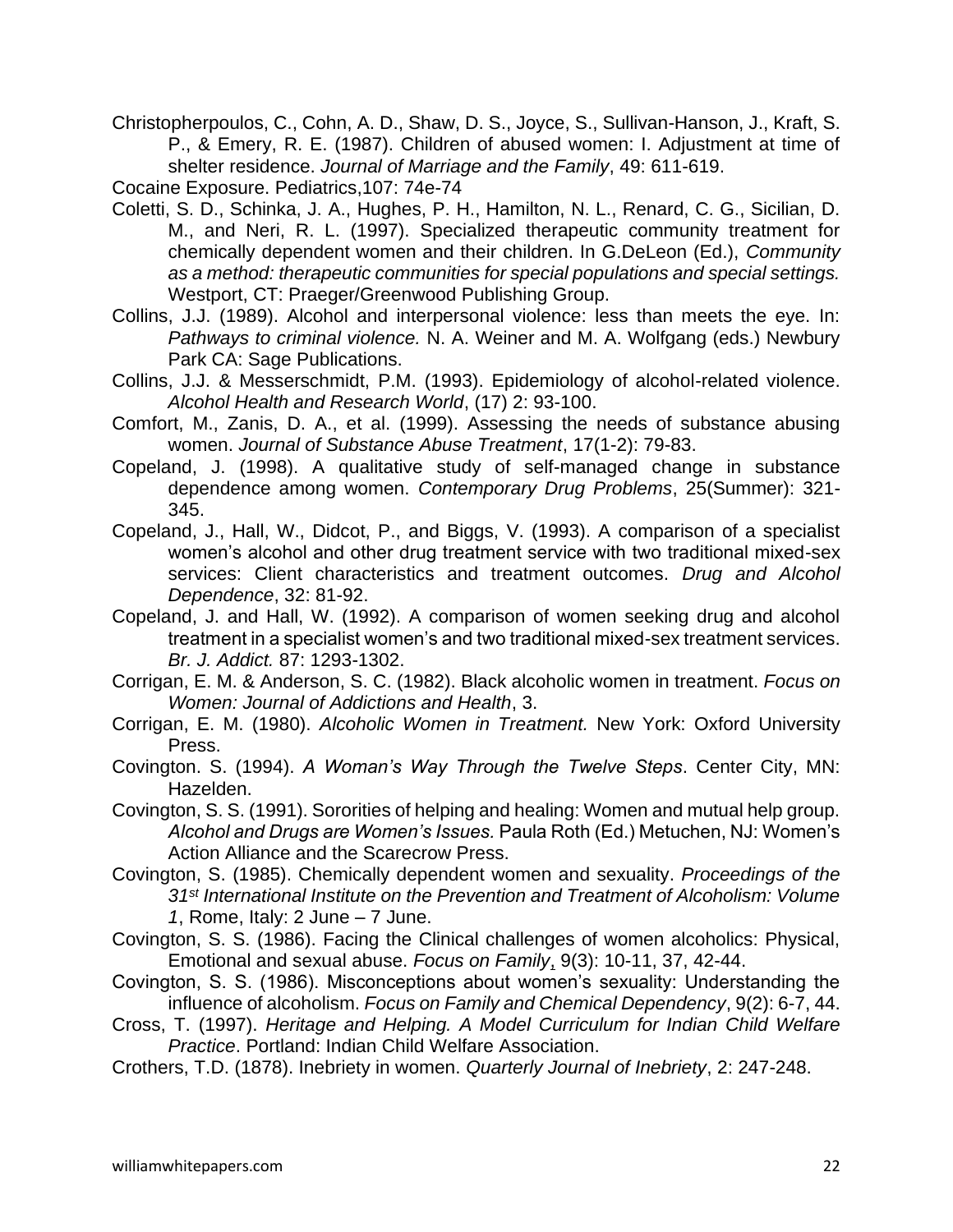Curlee, J. (1969). Alcoholism and the "empty nest". *Bulletin of the Menninger Clinic,* 33: 165-171.

Curlee, J. (1970). A comparison of male and female patients at an alcoholism treatment center. *Journal of Psychologv*, 74: 239-247.

Cuskey, W. and Wathey, R. (1982). *Female addiction*. Lexington, MA: Lexington Books.

- Dahlgren, L. and Willander, A. (1989). Are special treatment facilities for female alcoholics needed? A controlled 2-year follow-up study from a specialized female unit (EWA) versus a mixed male/female treatment facility. *Alcoholism: Clinical and Experimental Research*, 13: 499-504.
- Davis, D.J. (1990). Prevention issues in developing programs. In R.C. Engs (Ed.) *Women: Alcohol and Drugs*. Dubuque, IA: Kendall/Hunt Publishing Company.
- Davis, S. (1994). Drug treatment decisions of chemically-dependent women. *The International Journal of the Addictions*, 29(10): 1287-1304.
- Dept of Transportation (US), National Highway Traffic Safety Administration (NHTSA). Traffic safety facts 2003: overview. Washington (DC): NHTSA; 2004b [cited 2004 Oct 19]. Available from URL: [www-nrd.nhtsa.dot.gov/pdf/nrd-](http://www.cdc.gov/ncipc/factsheets/www-nrd.nhtsa.dot.gov/pdf/nrd-30/NCSA/TSF2003/809767.pdf)[30/NCSA/TSF2003/809767.pdf.](http://www.cdc.gov/ncipc/factsheets/www-nrd.nhtsa.dot.gov/pdf/nrd-30/NCSA/TSF2003/809767.pdf)
- Dimatteo, T. E. & Cesarini, T. M. (1986). Responding to the treatment needs of chemically dependent women. *Journal of Counseling and Development*, 64: 452-453.
- Douglas, J. J. Pesheau, G. (1985). Evaluation of an inpatient women's addiction treatment program. Alcohol, Drugs and Tobacco: An International Perspective. Past, Present and Future. *Proceedings of the 34th International Congress on Alcoholism and Drug Dependence: Volume II.* Papers, Calgary, Alberta, Canada: 4 Aug – 10 Aug 1985 (pp. 214-216).
- *Driving Under the Influence Among Adult Drivers* (2005). The National Survey on Drug Use and Health, July 1, 2005.
- Drugged Driving: 2002 Update. (2003). The National Survey on Drug Use and Health Report, September 16, 2003.
- Dutton, D. and Painter, S. L. (1981). Traumatic bonding: The development of emotional attachments in battered women and other relationships of intermittent abuse. *Victimology*, 6: 13-23.
- Edwards, D.W. (1985). Investigation of the use and abuse of alcohol and other drugs among 50 aged male alcoholics and 50 aged female alcoholics. *Journal of Alcohol and Drug Education*, 30(2): 24-30.
- Eldred, C. A. and Washington, M. N. (1975). Interpersonal relationships in heroin use by men and women and their role in treatment outcome. *International Journal of the Addictions*, 11(1): 117-130.
- Engs, R. C. (Ed.) (1990). *Women: Alcohol and other drugs*. Dubuque, IA: Kendall/Hunt Publishing Company.
- Estep, R. (1987). Influence of the family on the use of alcohol and prescription depressants by women. *Journal of Psychoactive Drugs*, 19(2): 171-179.
- Eyler, F. D., Behnke, M., Conlon, M., Woods, N. S., Wobie, K. (1998). Birth outcome from a prospective, matched study of prenatal crack/cocaine use: I. Interactive and dose effects on health and growth. *Pediatrics*, 101: 229-236.
- Fagan, Jeffrey (1993). Set and setting revisited: influences of alcohol and illicit drugs on the social context of violent events. *Alcohol and interpersonal violence: fostering*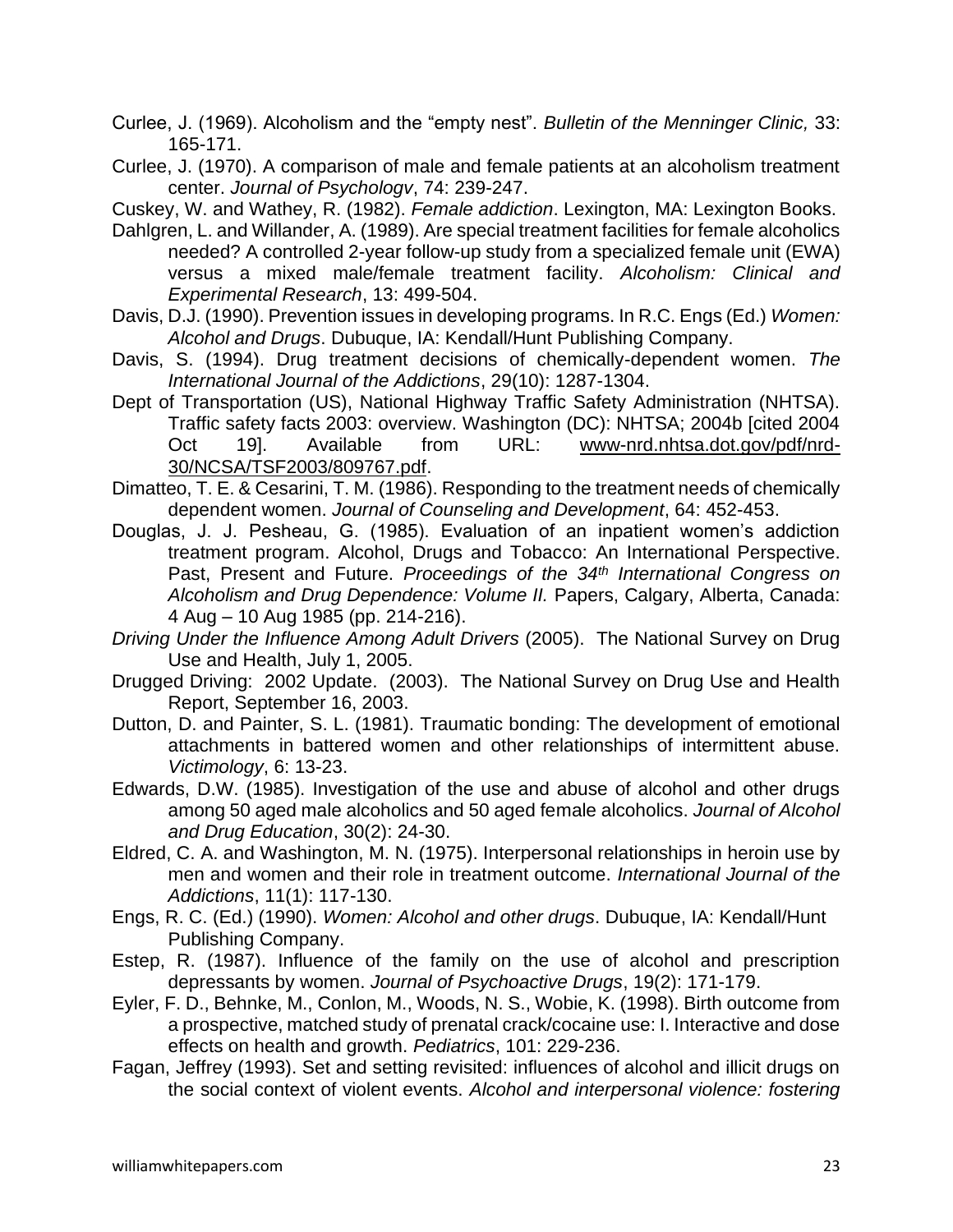*multidisciplinary perspectives*. Research Monograph 24, pp. 161-191. Rockville, MD: NIAAA.

- Farrow, J.A. & Brissing, P. (1990). Risk for DWI: A new look at gender differences and drinking and driving influences, experiences, and attitudes among new adolescent drivers. *Alcohol Education Quarterly*, 17(2), 213-221.
- Feinberg, F. (1995). Substance abusing mothers and their children: treatment for the family. In L. Combrink-Graham (Ed.), *Children in families at risk.* New York: Guilford.
- Finkelstein, N. (1993). Treatment programming for alcohol and drug-dependent pregnant women. *International Journal of Addictions,* 28(13): 1275-1309.
- Finkelstein, N. (1994). Treatment issues for alcohol and drug dependent pregnant and parenting women. *Health and Social Work*, 19(1): 7-13.
- Finkelstein, N. and Derman, L. (1991). Single parent women: What's a mother to do? In P. Roth (Ed.), *Alcohol and drugs are women's issues* (pp. 78-84). New York: Scarecrow Press.
- Finnegan, D.G. and McNally, E.B. (1988). *Dual identities: Counseling chemically dependent gay men and lesbians*. Center City, MN: Hazelden.
- Forth-Finegan, J. (1991). Sugar and spice and everything nice: Gender socialization and women's addiction: A literature review. In C. Bepko (Ed.), *Feminism and addiction*  (pp.19-48). New York: Haworth Press.
- Fox, V. (1979). Clinical experiences in working with women with alcoholism. In Vasanti Burtle (Ed.), *Women Who Drink*. Springfield, IL: Charles C. Thomas Publishers, pp. 119-126.
- Frank, D. A., Augustyn, M., Knight, W. G., Pell, T. and Zuckerman, B. (2001). Growth, development, and behavior in early childhood following prenatal cocaine exposure: A systematic review. *Journal of the American Medical Association*, 285(12): 1613- 1625.
- Gary, L. E. and Gary, R. B. (1985-86). Treatment needs of black alcoholic women. *Alcoholism Treatment Quarterly,* 2(3): 97-114.
- Gearhart, J., Beebe, D., Milhorn, H. and Meeks, R. (1991). Alcoholism in women. *American Family Physician*, 44(3): 907-913.
- Geller, J. and Harris, M. (1994). *Women of the Asylum: Voices From Behind the Walls, 1840-1945.* NY: Doubleday.
- Gilbert, J. (1987). Alcohol consumption patterns in immigrant and later generation Mexican American women. *Hispanic Journal of Behavioral Sciences*, 9(3).
- Gilligan, Carol. (1982). In A Different Voice. Cambridge, MA.Harvard University Press.
- Grella, C.E. & Greenwell, L. (2004). Substance abuse treatment for women: Changes in the settings where women received treatment and types of services provided, 1987-1998. *The Journal of Behavioral Health Services & Research*, 31(4), 367- 383.
- Gomberg, E.S.L. (1993). Gender issues. In M. Galanter (Ed.), *Recent Developments in Alcoholism*, 11: 95-107. New York: Plenum.
- Gomberg, E.S.L. & Nirenberg, T.D. (1993). Antecedents and consequences. In E.S.L. Gomberg, and T.D. Nirenberg (Eds.), *Women and substance abuse*. Norwood, NJ: Ablex.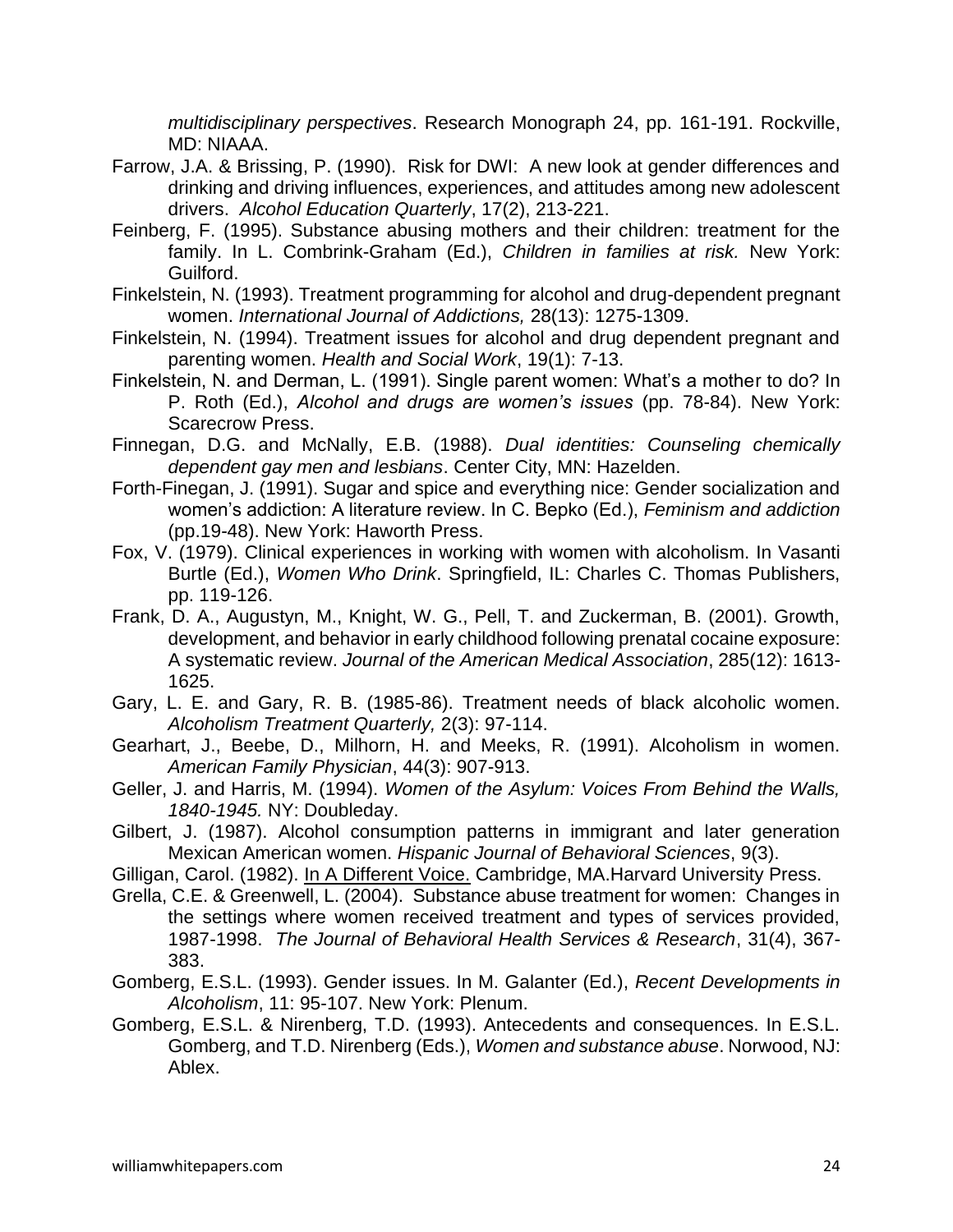Gomberg, E.S.L. (1991). Alcoholic women in treatment: New research. *Substance Abuse,* 12(1).

- Gomberg, E.S.L. (1989a). Alcoholic women in treatment: Use of other drugs. *Alcoholism: Clinical and Experimental Research,*13: 338.
- Gomberg, E.S.L. (1989). Alcoholism in women: Use of other drugs. *Alcoholism: Clinical and Experimental Research*, 13(2): 338.
- Gomberg, E.L. (1988). Alcoholic women in treatment: The question of stigma and age. *Alcohol and Alcoholism*, 23: 507-514.
- Gomberg, E.S.L. (1986). Women: Alcohol and other drugs. *Drugs and Society*, 1(1): 75- 109.
- Gomberg, E.S.L. (1986). Women with alcohol problems. In N.J. Estes and M.E. Heinemann, *Alcoholism: Development, Consequences, and Interventions.* Third Edition. St. Louis, MO: C.V. Mosby Company.
- Gomberg, E. S. (1974). Women and alcoholism. In V. Franks and V. Burtle, (Eds.), *Women in Therapy*. New York: Brunner/Mazel.
- Gomberg, E. S. Alcoholism in women. In B. Kissin and H. Begleiter, (Eds.) *The Biology of Alcoholism, Vol. IV.* New York: Plenum Press.
- Gomberg. E.L. (1987). Shame and guilt issues among women alcoholics. *Alcoholism Treatment Quarterly*, 4(2): 139-155.
- Gomberg, E. (1980). Risk factors related to alcohol problems among women: proneness and vulnerability. In: Alcoholism and Alcohol Abuse Among Women: Research Issues. Proceedings of a Workshop, April 2-5, 1978, Jekyll Island, Georgia. NIAAA Research Monograph No. 1, Rockville, MD: National Institute on Alcohol Abuse and Alcoholism (pp. 83-118).
- Goodman, G. and Rosenberg, M. (1987). *The Child Witness to Family Violence*, In Sonkin, D. (Ed.): *Domestic Violence on Trial: Psychological and Legal Dimensions of Family Violence*, New York, Springer.
- Granfield, R. and Cloud, W. (1999). *Coming Clean: Overcoming Addiction Without Treatment.* New York: New York University Press.
- Green, C.A. (2006). Gender and use of substance abuse treatment services. *Alcohol Research & Health*, 29(1), 55-62.
- Greenblatt, M. and Schuckit, M. (1976). *Alcoholism Problems in Women and Children*. New York: Grune & Stratton,
- Greenfield, L.A. (1998). *Alcohol and crime: An analysis of national data on the prevalence of alcohol involvement in crime*. Report prepared for the Assistant Attorney General's National Symposium on Alcohol and Crime. Washington, DC: U.S. Department of Justice Conference.
- Grella, C., Polinsky, M., Hser, Y. and Perry, S. (1999). Characteristics of women-only and mixed-gender drug abuse treatment programs. *Journal of Substance Abuse Treatment,* 17(1-2): 37-44.
- Griffin, M.L., Weiss, R.L., Mirin, S.M., Lange, U. (1989). A comparison of male and female cocaine abusers. *Archives of General Psychiatry*, 46: 122-126.
- Gross, M. & Brown, V. (1993). Outreach to injection drug-using women. In B.S. Brown, G.M. Beschner (Eds.), *Handbook on risk for AIDS: Injection drug users and their sexual partners*. Westport, CT: Greenwood Press.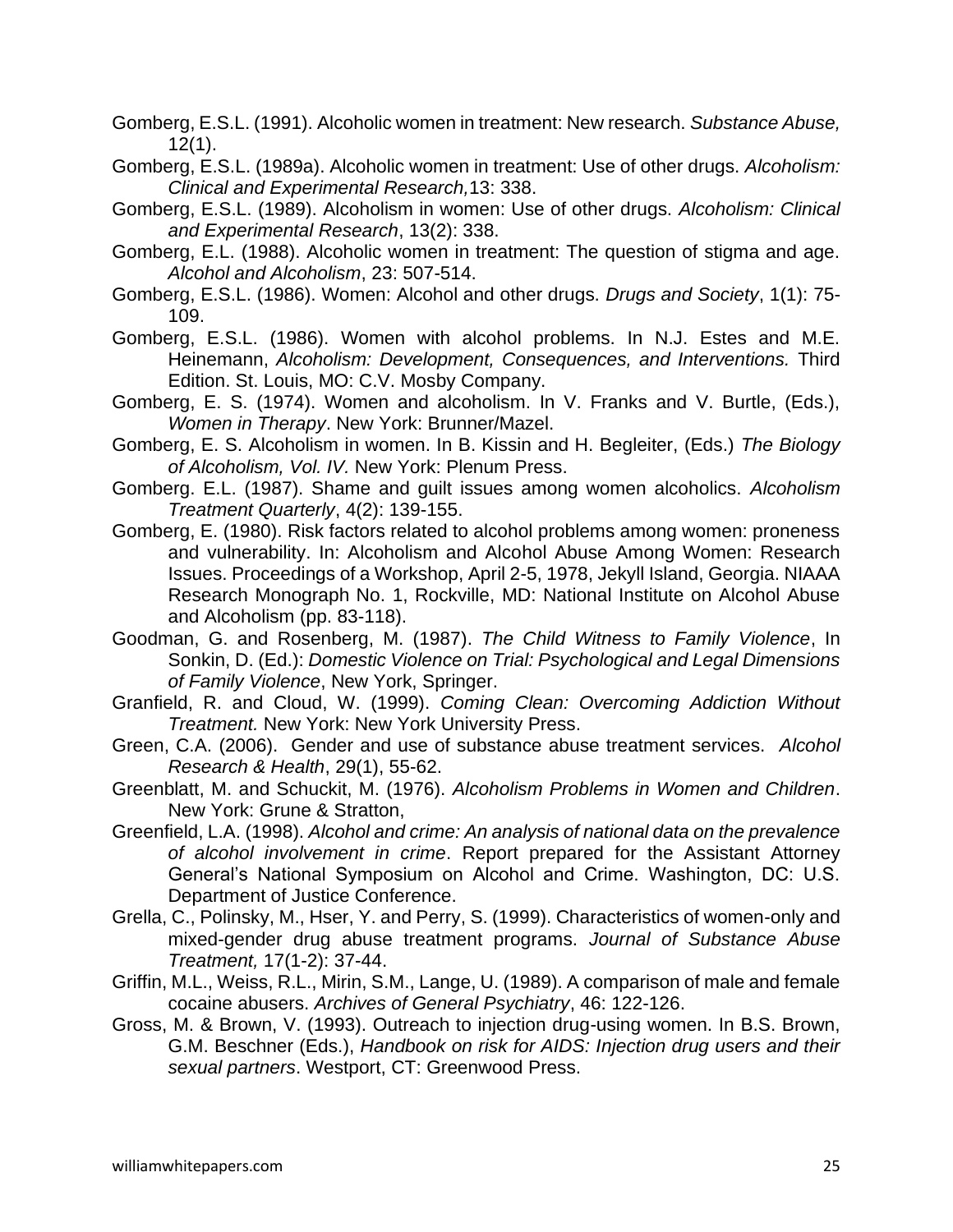- Hagen, T., Finnegan, L., and Nelson-Zlupko, L. (1994). Impediments to comprehensive treatment models for substance-dependent women: Treatment and research questions. *Journal of Psychoactive Drugs,* 26: 163-171.
- Hagan, T. (1987). A retrospective search for the etiology and drug abuse: A background comparison of a drug-addicted population of women and a control group of nonaddicted women. In L.S. Harris (Ed.), *Problems of drug dependence 1987*, (pp. 254-261). Rockville, MD: National Institute on Drug Abuse.
- Hall, J.M. (1993). What really worked? A case analysis and discussion of confrontational intervention for substance abuse in marginalized women. *Archives of Psychiatric Nursing*, 7: 322-327.
- Hall, L. (1888). Inebriety in Women: Its Causes and Results. *Quarterly Journal of Inebriety*, 5: 223-224.
- Haller, D.L. Kinsely, J.S., Dawson, K.S., and Schnoll, S.H. (1993). Prenatal substance abusers psychological and social characteristics. *The Journal of Nervous and Mental Disease*, 181(8): 509-513.
- Halliday, A., Bushn, B., Cleary, P., Aronson, M., and Delbanco, T. (1986). Alcohol abuse in women seeking gynecologic care. *Obstetrics and Gynecology*, 68(3): 322-326,
- Harrison, P.A. and Belille, C.A. (1987). Women in treatment: Beyond the stereotype. *Journal of Studies on Alcohol*, 48(6): 574-578.
- Haskett, M.E., Miller, J.W., Whitworth, J.M., and Huffman, J.M. (1992). Intervention with cocaine-abusing mothers. *Families in Society*, 451-462.
- Hatsukami, D., Owen, P.L. (1980). Treatment outcome in female alcoholics: A new perspective. Center City, MN: Hazelden Foundation.
- Haver, B. (1987). Female Alcoholics: IV. The Relationship Between Family Violence and Outcome 3-10 Years After Treatment. (University of Bergen, Department of Psychiatry, Bergen, Norway). *Acta Psychiatrica Scandinavica*, 75(5): 449-455.
- Haver, B. (1987). Female Alcoholics: III. Patterns of Consumption 3-10 Years After Treatment. (University of Bergen, Department of Psychiatry, Bergen, Norway). *Acta Psychiatrica Scandinavica*, 75(4): 397-404.
- Haver, B. (1986). Female Alcoholics: I. Psycho-social Outcome Six Years After Treatment. (University of Bergen, Haukeland Hospital, Bergen, Norway). *Acta Psychiatrica Scandinavica,* 74(1): 102-111.
- Haver, B. (1986). Female Alcoholics: II. Factors Associated With Psycho-social Outcome 3-10 Years After Treatment. (Rutgers – The State University of New Jersey, Center for Alcohol Studies, Piscataway). *Acta Psychiatrica Scandinavica*, 74(6): 597-604.
- Haver, B. (1985). Treatment outcome in female alcoholics: Findings from a long term follow-up study of 44 women. Alcohol, Drugs and Tobacco: An International Perspective. Past, Present and Future. *Proceedings of the 34th International*  Congress on Alcoholism and Drug Dependence: Volume II. Papers, Calgary, Alberta, Canada: 4 August – 10 August, (pp. 523-515).
- Haver, B. (1986). DSM-III diagnosis of alcohol use disorders in women: Findings from a follow-up study of 44 female alcoholics. (University of Bergen, Department of Psychiatry, Bersen, Norway). *Acta Psychiatrica Scandinavia*, 73: 22-30.
- Heiser, K. and Hartmann, U. (1987). Disorders of sexual desire in a sample of women alcoholics. *Drug and Alcohol Dependence*, 19: 145-157.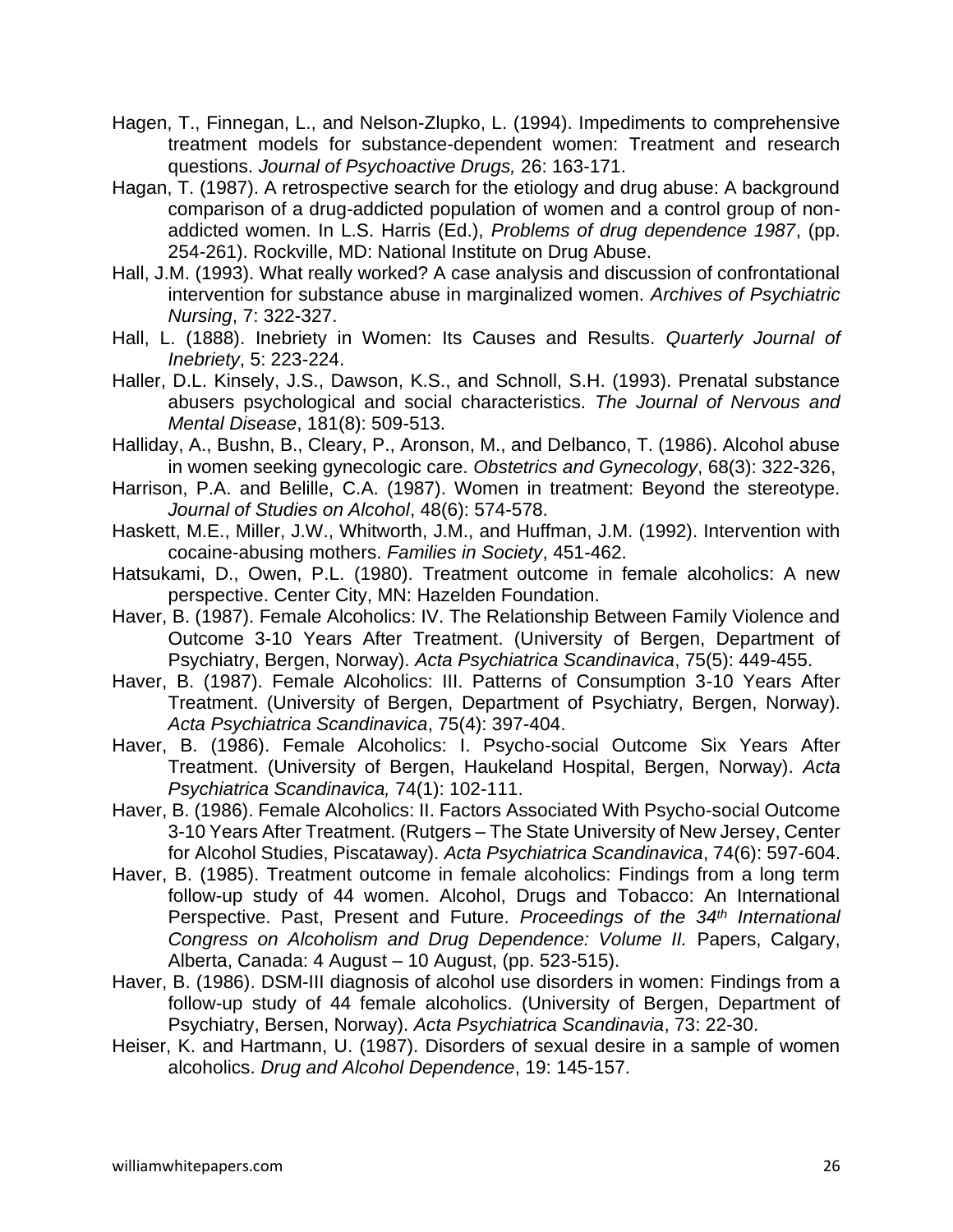- Hennessey. Maya D. (1996). Women and Substance Abuse: From Denial to Recovery. *Bar Leader.*
- Hennessey, Maya (1997). Substance Abusing Women… Is It a Fault or a Flight From the Past? *Women's Self Defence Magazine.*
- Hennessey, Maya. (2005). Just For Women: Cook County Jail Women's Justice Services. Heartland Journal.
- Herd, D. (1988). Drinking by black and white women: Results from a national survey. *Social Problems*, 35(5): 493-505.
- Herman, J. and Schatzow, E. (1984). Time-limited group therapy for women with a history of incest. *International Journal of Group Psychiatry*, 144: 908-915.
- Herrington, R.E., Jacobson, G.R., and Benzer, D.G. (Eds). (1987). *Alcohol and drug abuse handbook*. St. Louis, MO: Warren H. Green, Inc.
- Hesselbrock, M.N., Meyer, R.E., and Keener, J.J. (1985). Psychopathology of hospitalized alcoholics. *Archives of General Psychiatry*, 42: 1050-1055.
- Hesselbrock, M.N. (1981). Women alcoholics: A comparison of the natural history of alcoholism between men and women. In: *Evaluation of the Alcoholic: Implications for Research, Theory, and Treatment*. NIAAA Research Monograph No. 5. Rockville, MD: National Institute on Alcohol Abuse and Alcoholism.
- Hill, S.Y. (1984). Vulnerability to the biomedical consequences of alcoholism and alcoholrelated problems among women. In *Alcohol Problems in Women: Antecedents, Consequences, and Intervention,* New York, NY: Guilford Press,. (pp. 121-154).
- Hill, S.Y. (1986). Physiological effects of alcohol in women. In: *Women and Alcohol: Health Related Issues.* Proceedings of a Conference, May 23-24, 1984. NIAAA Research Monograph No. 16, Rockville, MD: National Institute on Alcohol Abuse and Alcoholism, (pp. 199-214).
- Hinchey, F. S., & Gavelek, J. R. (1982). Empathic responding in children of battered women. *Child Abuse and Neglect*, 6: 395-401.
- Holck, S.E., Warren, C., Smith, J. and Rochat, R. (1984). Alcohol Consumption among Mexican-American and Anglo Women: Results of a survey along the U.S. Mexico Border. *Journal of Studies on Alcohol*, 45: 149-153.
- Horgan, C., Rosenbach, M., Ostby, E., and Butricea, B. (1990). *Targeting Special Populations with Drug Abuse Problems: Pregnant Women and Infants.* Unpublished draft manuscript. Waltham, Massachusetts: Bigel Institute for Health Policy, Brandeis University.
- How Women Recover (1982-83). *Alcohol Health and Research World*, 7(2): 28-40.
- Howard, J. and Beckwith, L. (1996). Issues in subject recruitment and retention with pregnant and parenting substance-abusing women. In E.R. Rahdert (Ed.), *Treatment for drug-exposed women and their children: advances in research methodology.* NIDA Research Monograph (Vol. 165). Rockville, MD: National Institute on Drug Abuse.
- Hser, Y.I., Anglin, M.D., and Powers, K. (1990). Longitudinal patterns of alcohol use by narcotics addicts. In: M. Galanter (Ed.), *Recent Developments in Alcoholism, Volume 8. Combines Alcohol and Other Drug Dependence*. New York: Plenum Press.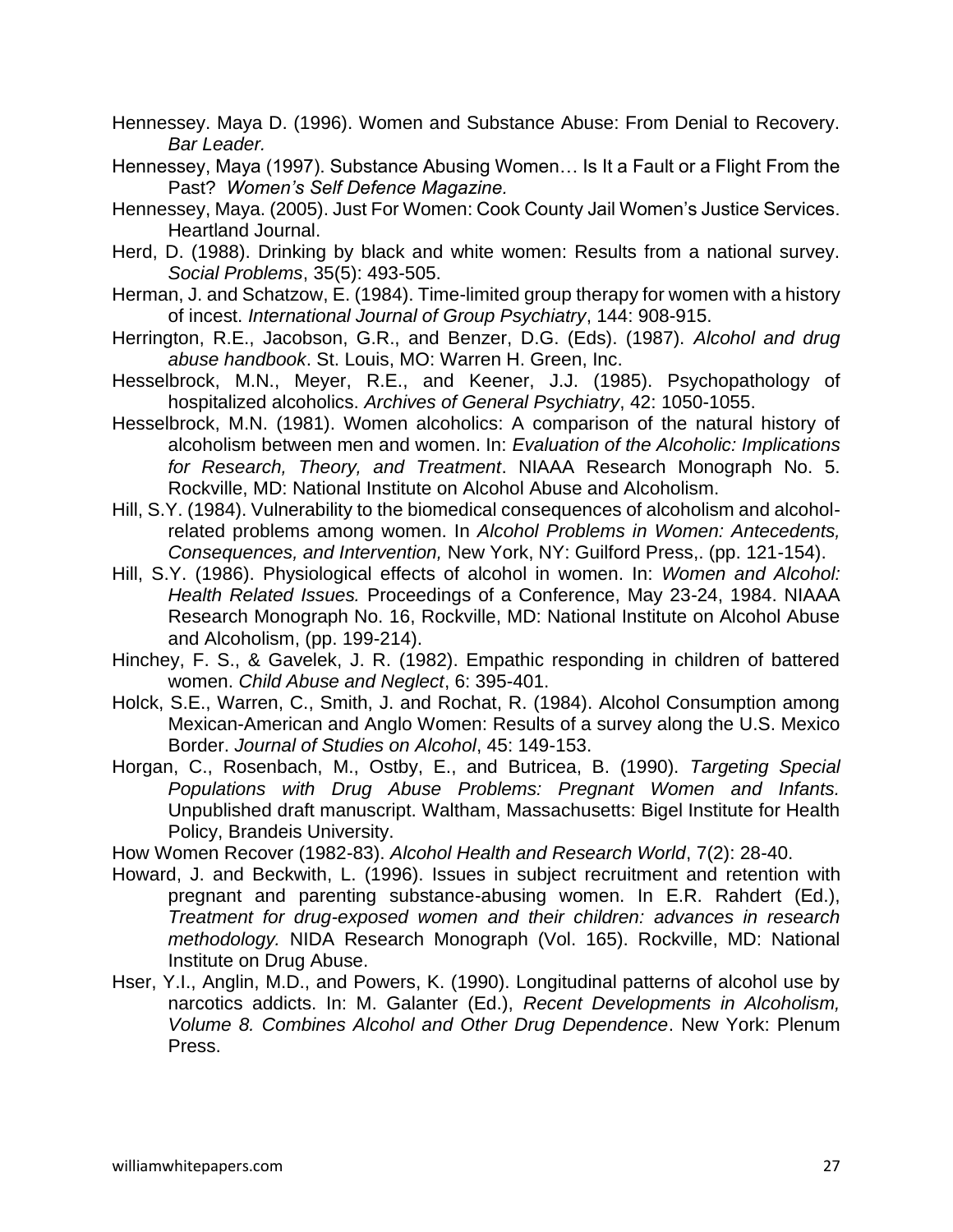- Hser, Y., Evans, E. & Huang, Y. (2005). Treatment Outcomes among Women and men methamphetamine abusers in California. *Journal of Substance Abuse Treatment*, 28, 77-85.
- Hughes, H. M. (1988). Psychological and behavioral correlates of family violence in child witness and victims. *American Journal of Orthopsychiatry*, 58: 77-90.
- Hughes, H.M., Parkinson, D. and Vargo, M. (1989). Witnessing spousal abuse and experiencing physical violence: A "double whammy?" *Journal of Family Violence*, 4: 197-209.
- Hyman, H. (1976). Alcoholics 15 years later. *Annals of the New York Academy of Sciences*, 273: 613-622.
- Illinois Department of Children and Family Services (1999). *Substance Affected Families Policy and Practices Training: Trainers Guide*. IDCFS: Springfield, IL.
- Ingersoll, K., Dawson, D., and Haller, D. (1996). Family functioning of perinatal substance abusers in treatment. *Journal of Psychoactive Drugs*, 28(1): 61-71.
- Jacobson, M., Atkind, R., and Hacker, G. (1983). *The Booze Merchants: The Inebriating of America.* CSPI Books: Washington, D.C.
- Jaffe, P., Wolfe, D., Wilson, S., & Zak, L. (1986). Similarities in behavioral and social maladjustment among child victims and witnesses to family violence. *American Journal of Orthopsychiatry*, 56: 142-146.
- Johnson, F.W., Gruenewald, P.J. & Treno, A. (1998). Age-related differences in risk of drinking and driving in gender and ethnic groups. *Alcoholism: Clinical and Experimental Research*, 22(9), 2013-2022.
- Johnson, L. (1843). *Martha Washingtonianism: A History of the Ladies' Temperance Benevolent Societies*. Boston: Saxton, Peirce & Company.
- Johnson, J.L. and Leff, M. (1999). Children of substance abusers: Overview of research findings. *Pediatrics*, 103(5): 1085-1099.
- Johnson, S. (1991). Recent Research: Alcohol and Women's Bodies. In: Roth, P. *Alcohol and Drugs Are Women's Issues*. London: Scarecrow Press.
- Johnston, L.D., O'Malley, P.M. & Bachman, J.G. (1987). National trends in drug use and related factors among American high school students young adults, 1975-1986. National Institute on Drug Abuse: Rockville, MD.
- Johnston, L. D., O'Malley, P. M., Bachman, J. G., & Schulenberg, J. E. (2006). *Monitoring the Future national results on adolescent drug use: Overview of key findings, 2005* (NIH Publication No. 06-5882). Bethesda, MD: National Institute on Drug Abuse, 67 pp.
- James, J.E. (1975). Symptoms of alcoholism in women: A preliminary study of A.A. members. *Journal of Studies on Alcohol*, 36: 1564-1578.
- Jones, B.M. and Jones, M. (1976). Women and alcohol: Intoxication, metabolism and the menstrual cycle. In *Alcoholism Problems in Women and Children*, (Eds.) M. Greenblatt and M.A. Schuckit. New York: Grune and Stratton.
- Jones, B.M. and Jones, M.K. (1976). Alcohol effects on women during the menstrual cycle. *Annals of the New York Academy of Sciences*, 273: 576-587.
- Jones, K., Smith, D., Ulleland, C., and Streissguth, A. (1973). Pattern of Malformation in Offspring of Chronic Alcoholic Mothers. *Lancet,* 1: 1267-1271.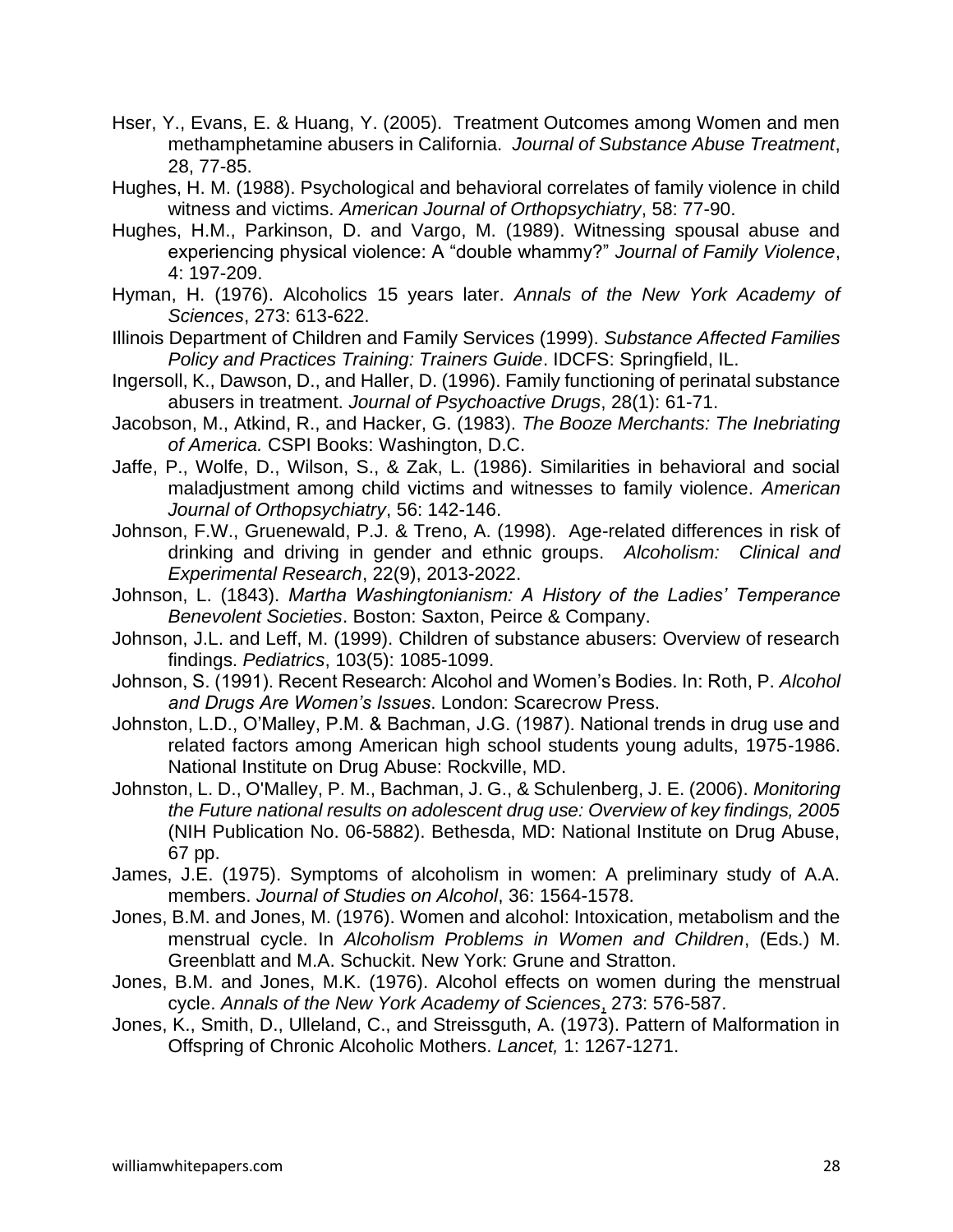- Jones-Saumty, D., Fabian, M., Parsons, O. (1981). Medical status and cognitive functioning in alcoholic women. *Alcoholism: Clinical and Experimental Research*, 5(3): 372-377.
- Jones, T.R., Smith, R.S., Martier, S., Dombrowski, M.P. and Sokol, R.J. (1994). *Alcohol and drug use in pregnancy: Effects on the Offspring.* In: Miller, N (Ed.) *Principles of Addiction Medicine.* Chevy Chase, MD: American Society of Addiction Medicine.
- Kandall, S. (1996). *Substance and Shadow: Women and Addiction in the United States*. Cambridge, MA: Harvard University Press.
- Kaplan-Sanoff, M., and Lieb, S.A. (1995). Model intervention programs for mothers and children impacted by substance abuse. *School Psychology Review*, 24(2): 186- 199.
- Karpman, B. (1956). *The Alcoholic Woman: Case Studies in the Psychodynamics of Alcoholism*. Washington DC: The Linacre Press.
- Kaskutas, L. (1994). What do Women Want out of Self-Help? Their Reasons for Attending Women for Sobriety and Alcoholics Anonymous. *Journal of Substance Abuse Treatment,* 11(3): 186.
- Kaskutas, L.A. (1996). Pathways to self-help among Women for Sobriety. *American Journal of Drug and Alcohol Abuse*, 22(2): 259-280.
- Kasl, C. (1992). *Many Roads, One Journey: Moving Beyond the 12 Steps*. New York: Harper Perennial.
- Kasl, C. (1989). *Women, Sex, and Addiction.* New York: Harper & Row.
- Kaufman-Kantor, G. and Straus, M. (1987). The "drunken bum" theory of wife beating. *Social Problems*, 34(3):214-231.
- Kelley, M. (1899). Women and the Drink Problem. *The Catholic World*, 69: 678-687.
- Kendler, K., Heath, A., Neale, M., Kessler, R., and Eaves, L. (1992). A population-based twin study of alcoholism in women. *Journal of the American Medical Association*, 268(14): 1877-1882.
- Kerouac, S., Taggart, M.E., Mescop, J. and Fortin, M.F. (1986). Dimensions of health in violent families. *Health Care for Women International*, 11: 413-426.
- Kessler, R.C., Michelson, K.D. and Zhao, S. (1997). Patterns and Correlates of Self-Help Group Membership in the United States. *Social Policy*, Spring 27-46.
- Kirkpatrick, J. (1986). *Goodbye Hangovers, Hello Life.* New York: Ballantine Books.
- Kirkpatrick, J. (1981). *A Fresh Start*. Dubuque: Kendall/Hunt Publishing.
- Kirkpatrick, J. (1978). *Turnabout: Help for a New Life*. Garden City, NY: Doubleday and Company.
- Klassen, A.D. and Wilsnack, S.C. (1986). Sexual experience and drinking among women in a U.S. national survey. *Archives of Sexual Behavior*, 15: 363-392.
- Kominars, S.B. (1989). *Accepting ourselves: The twelve step journal of recovery from addiction for gay men and lesbians*. New York: Harper & Row.
- Kosten, T.R., Rounsaville, B.J., & Kleber, H.D. (1986). A 2.5 year follow-up of treatment retention and reentry among opioid addicts. *Journal of Substance Abuse Treatment*, 3: 181-189.
- Kovach, J.A. (1986). Incest as a treatment issue for alcoholic women. *Alcoholism Treatment Quarterly*, 3(1):1-15.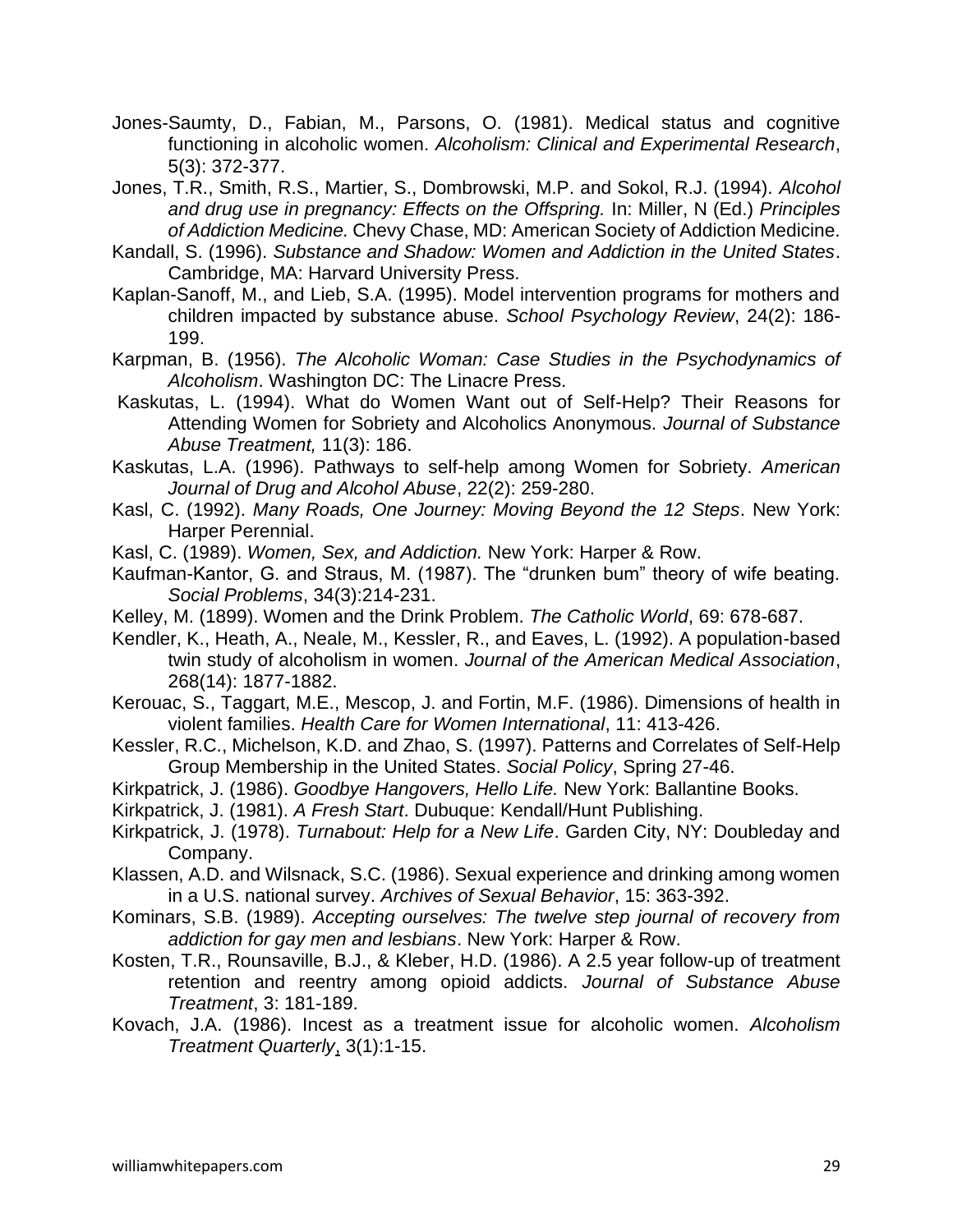- Krauthamer, C. (1974). The personality of alcoholic mothers and their children: A study of their relationship to birth-order, mother-child attitude, and socioeconomic status. *Dissertation Abstracts International*, 1974, 34, 5198B. (Abstract)
- Krauthamer, C. (1979). Maternal attitudes of alcoholic and nonalcoholic upper middle class women. *International Journal of the Addictions*, 14: 639-644.
- Kritsberg, W. (1985). *The Adult Children of Alcoholics Syndrome*. New York: Bantam Books.
- Kumpfer, K.L., Hofman, A. (1986). Family Issues in Women's Alcoholism Treatment. *National Council on Alcoholism Forum*, 18 April – 21 April, San Francisco, California.
- LaFave, L.M. (1999). An argument for choice: An alternative women's treatment program. *Journal of Substance Abuse Treatment*, 16(4): 345-352.
- LaFrance, S.V., Mitchell, J., Damus, K., Driver, C., Roman, G., Graham, E., & Schwartz, L. (1994). Community-based services for pregnant substance-using women. *American Journal of Public Health,* 84(10): 1688-1689.
- Lapham, S. C., Smith, E., C'de Baca, J., Chang, I., Skipper, B. J., Baum, G., & Hunt, W. C. (2001). Prevalence of psychiatric disorders among persons convicted of driving while impaired. *Archives of General Psychiatry, 58*(10), 943-949.
- Leland, J. (1984). Alcohol use and abuse in ethnic minority women. In S. Wilsnack & L. Beckman (Eds.), *Alcohol problems in women.* New York: Guilford Press, 66-96.
- Leonard, K.E. & Blane, H.T. (1992). Alcohol and marital aggression in a national sample of young men. *Journal of Interpersonal Violence*, 7(1): 19-30.
- Leonard, K.E. & Quigley, B.M. (1999). Drinking and marital aggression in newlyweds: An event-based analysis of drinking and the occurrence of husband aggression. *Journal of Studies on Alcohol*, 60(4): 537-545.
- Lerner, H.G. (1990-Spring). 12-stepping it: Women's roads to recovery. A psychologist tells why. *Lilith*.
- Leshner, A. (1995) Filling the gender gap in drug abuse research. NIDA Notes, 10(1): 2- 3.
- Lewis, C.E., Saghir, M.T. & Robins, E. (1982) Drinking patterns in homosexual and heterosexual women. *Journal of Clinical Psychiatry*, 43: 277-279.
- Lex, B.W. (1991). Some gender differences in alcohol and polysubstance users. *Health Psychology,* 10(2): 121-132.
- Lex, B.W. (1994). Alcohol and other drugs among women. *Alcohol Health and Research World,* 18(3): 212-219.
- Lex, B.W.,, Sholar, J.W., Bower, T. & Mendelson, J.H. (1991). Putative Type II Alcoholism Characteristics in Female Third DUI Offenders in Massachusetts: A Pilot Study. *Alcohol*, (8) 283-287.
- Lieber, C. (1993). Women and alcohol: Gender differences in metabolism and susceptibility. In E. Gomberg and T. Nirenberg, (Eds.) *Women and substance abuse*. Norwood, NJ: Ablex Publishing, pp 1-17.
- Liebschultz, J.M., Mulvey, K.P, & Samet, J.H. (1997). Victimization among substanceabusing women: Worse health outcomes. *Arch Intern Med,* 157(10): 1093-1097.
- Lindbeck, V.L. (1972) The woman alcoholic: A review of the literature. *International Journal of the Addictions*, 7(3): 567-580.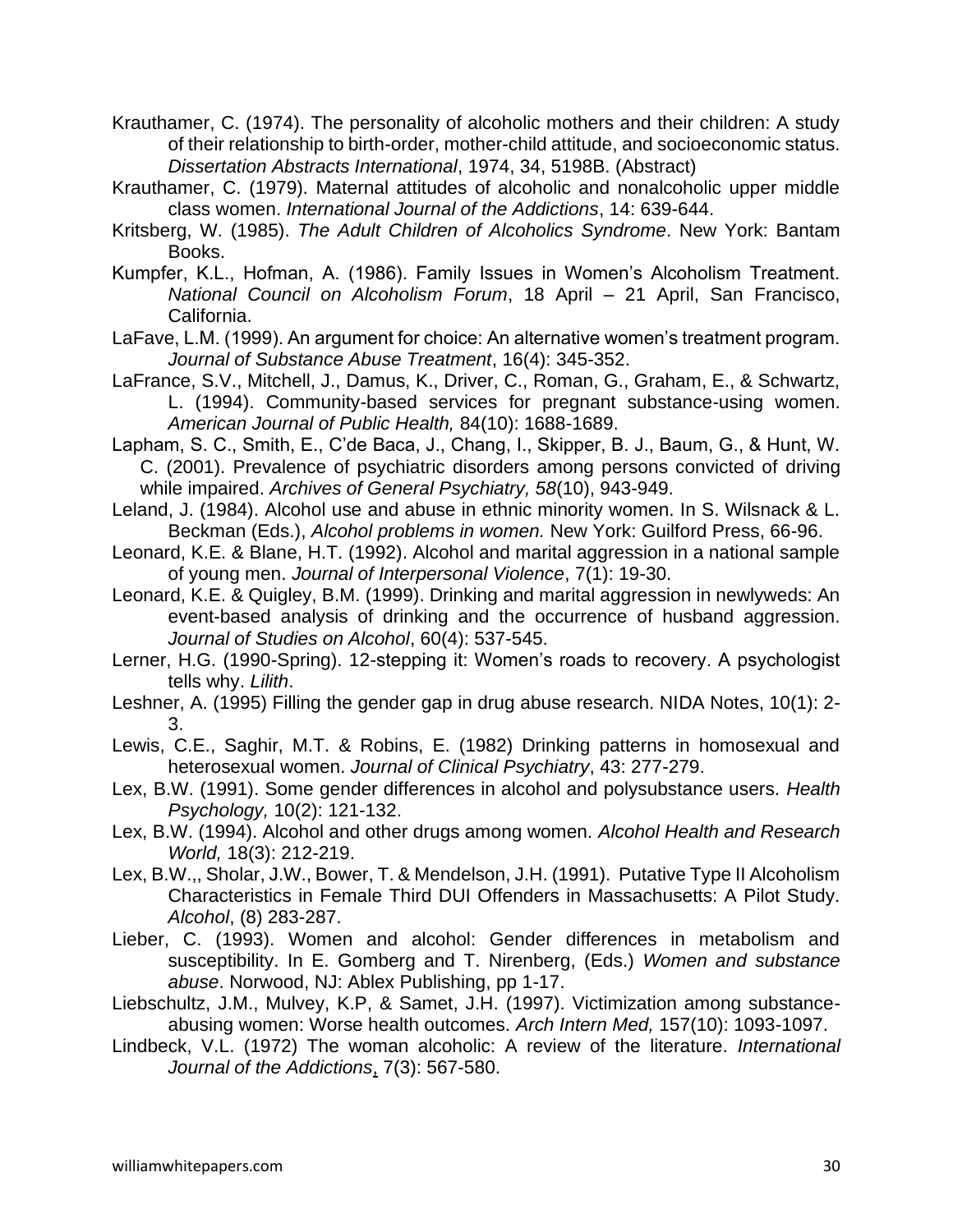- Lockheed, M.E., & Hall, K.P. (1976). Conceptualizing sex as a status characteristic: Applications to leadership training strategies. *Journal of Social Issues,* 32: 11-124.
- Luthar, S.S., & Walsh, K.G. (1995). Treatment needs of drug addicted mothers: Integrating parenting psychotherapy interventions. *Journal of Substance Abuse Treatment*, 12(5): 341-348.
- MacDonald, J.G. (1987). Predictors of Treatment outcome for alcoholic women. *International Journal of the Addictions*, 22(3): 235-248,
- Magura, S., & Laudet, A.B. (1996). Parental substance abuse and child maltreatment: review and implications for intervention. *Child and Youth Services Review*, 18(3): 193-220.
- Malin, H.H., Archer, L.D., & Munch, N.E. (1978). A national surveillance system for alcoholism and alcohol abuse. Paper presented at the 32<sup>nd</sup> International Congress on Alcoholism and Drug Dependence, Warsaw, Poland, September 3-8, 1978. (Also Alcohol Epidemiologic Data System Working paper No. 8, Rockville, MD).
- Maril, R. & Zavaleta, N. (1979). Drinking patterns of low-income Mexican American women. *Journal of Studies on Alcohol*, 40(5).
- Marlatt, G.A. & Rohsenow, D.J. (1980). Cognitive processes in alcohol use: Expectancy and the balanced placebo design. In: N.K. Mello, (Ed.), *Advances in Substance Abuse Behavioral and Biological Research*, Greenwich, CN: Jai
- Martin, S.E. (1992). The epidemiology of alcohol-related interpersonal violence. *Alcohol Health and Research World*, (16)3: 230-237.
- Martin, S.E. (1993). Introduction. Alcohol and interpersonal violence. Fostering multidisciplinary perspectives. *Research Monograph 24*, National Institute on Alcoholism and Alcohol Abuse, 16(3):
- Marsh, J.C. & Miller, N.A. (1985). Female clients in substance abuse treatment. *The International Journal of the Addictions,* 20(6&7): 995-1019.
- Mayer, J., and Black, R. (1976). The relationship between alcoholism and child abuse/neglect. Paper presented at the Seventh Annual Medical – Scientific Session of the National Council on Alcoholism Forum. Washington, D.C., May, 1976.
- Mayes, L.C., Granger, R.H. Bornstein, M.H., & Zuckerman, B. (1992). The problem of prenatal cocaine exposure: A rush to judgement. *Journal of the American Medical Association,* 267: 406-408.
- McCance-Katz, Carroll, K., & Rounsaville, B.J. (1999). Gender differences in treatmentseeking cocaine abusers: Implications for treatment and prognosis. *The American Journal on Addictions,* 8: 300-311.
- McCrady, B.S., & Raytek, H. (1993). Women and substance abuse: Treatment modalities and outcomes. In. E.S. Gomberg, & T.D. Nirenberg (Eds.), *Women and substance abuse* (Pp 314-348). Norwood, NJ: Ablex.
- McCrady, B.S. (1984). *Women and Alcoholism*. New York, New York: Guilford Press, (pp. 428-449).
- McGirr, K.J. (1975). Alcohol use and abuse in the gay community: A view toward alienation. In K. Jay & A. Youth (Eds.), *After you're out.* New York: Pyramid Books.
- McKay, M. (1994). The link between domestic violence and child abuse: Assessment and treatment considerations. *Child Welfare League of America*, 73: 29-39.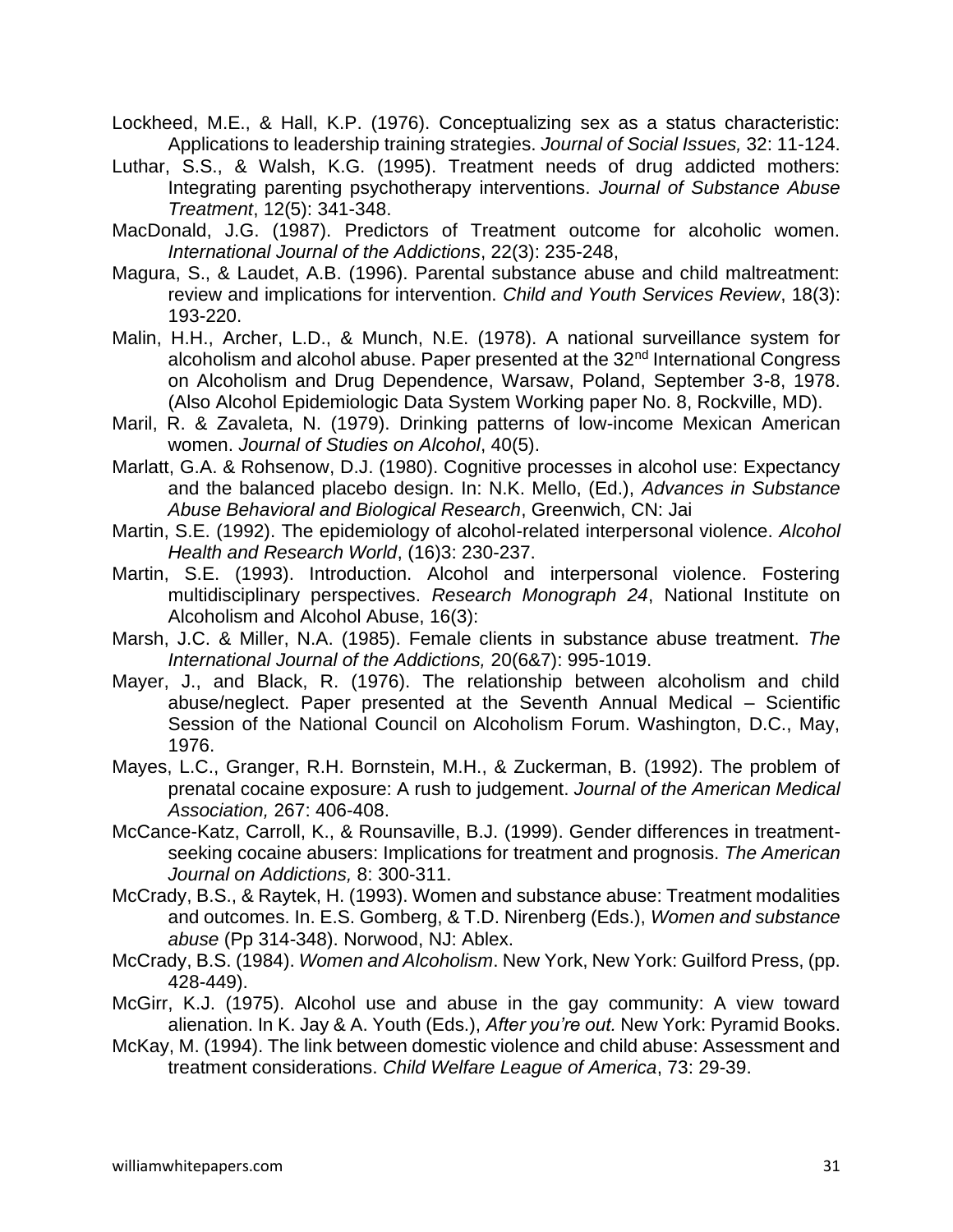- McKirnan, D.J. & Peterson, P.L. (1989) Alcohol and drug use among homosexual men and women: Epidemiology and population characteristics. *Addictive Behaviors*, 14(5): 545-553.
- Midanik, L. (1983). Familial alcoholism and problem drinki8ng in a national drinking practices survey. *Addictive Behavior*, 8: 113-141.
- Miller, B.A., Downs, W.R., & Testa, M. (1993). Interrelationships between victimization experiences and women's alcohol use. *Journal of Studies on Alcohol*, 11: 109-117.
- Miller, B.A., Downs, W.R. and Gondoli, D.M. (1989). Espousal violence among alcoholic women as compared to a random household sample of women. *Journal of Studies on Alcoholism*, 50(6): 533-540.
- Miller, D. and Jang, M. (1977). Children of alcoholics: A 20 year longitudinal study. *Social Work Research and Abstracts*, 13(4): 23-29.
- Miller, W. R., & Rollnick, S. (1991). *Motivational interviewing: Preparing people to change addictive behavior*. New York: Guilford Press.
- Moise, R., Reed, B.G., and Conell, C. (1981). Women in drug abuse programs: Factors that influence retention at very early and later stages in two treatment modalities: A summary. *International Journal of the Addictions,* 16(7).
- Moore, R.H. (1994). Underage female DUI offenders: Personality characteristics, psychological stressors, alcohol and other drug use, and driving risk. *Psychological Reports*, (74, 435-445.
- Morrissey, J.P., Ellis, A.R., Gatz, M. et al, (2005). Outcomes for women with co-occurring disorders and trauma: Program and person-level characteristics. *Journal of Substance Abuse Treatment*, 28, 121-133.
- Morningstar, P. and Chitwood, D. (1987). How women and men get cocaine: sex role stereotypes and acquisition patterns*. Journal of Psychoactive Drugs*, 19: 135-142.
- Mosbacher, D. (1988). Lesbian Alcohol and Substance Abuse. *Psychiatric Annals*, 18(1): 47-50.
- Murray, J. B. (1989). Psychologists and alcoholic women. *Psychology Reports,* 64(2): 627-644.
- Musto, D. (1973). *The American Disease: Origins of Narcotic Controls.* New Haven: Yale University Press.
- Nelson-Zlupko, L., Kauffman, E., and Dore, M.M. (1995). Gender differences in drug addiction and treatment: implications for social work interventions with substanceabusing women. *Social Work,* 40(1): 45-51.
- NIAAA (1990). *Alcohol and Health. 7th Special Report to the U.S. Congress.* Washington, DC: U.S. Government Printing Office.
- Nichols, M. (1985). Theoretical concerns in the clinical treatment of substance abusing women: A feminist analysis. *Alcoholism Treatment Quarterly,* 2(1): 79-90.
- NIDA (1991). *Annual Emergency Room Data: 1991.* National Institute on Drug Abuse Statistical Data Series 1, Number 11-A. Rockville, MD: NIDA.
- NIDA (1999). NIDA Research Report: Cocaine Abuse and Addiction. National Institute on Drug Abuse, Rockville, MD: NIDA
- Nielsen, L.A. (1984). Sexual abuse and chemical dependency: Assessing the Risk for women alcoholics and adult children. *Focus on Family and Chemical Dependencv*, 7(6): 6, 10-11, 37.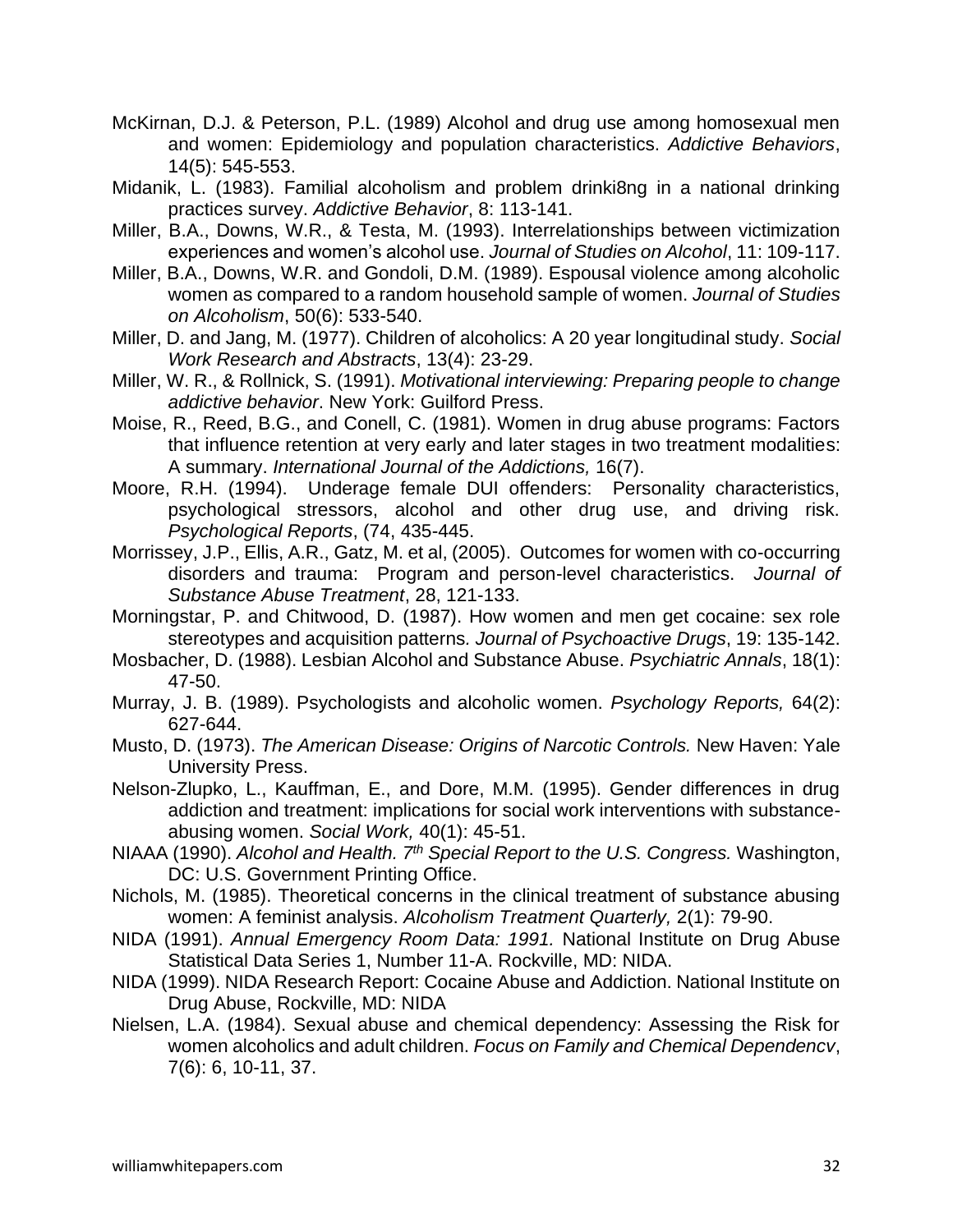Northstar Project. (1991). *Out and counted: A survey of the Twin cities gay & lesbian community*. Minneapolis: Gay & Lesbian Community Action Council.

O'Neill, Eugene (1956) *Long Day's Journey into Night*. New Haven: Yale University Press.

- Orme, T.C., & Rimmer, J. (1981). Alcoholism and child abuse: A review. *Journal of Studies on Alcohol*, 42, 273-287.
- Osofsky, J. and Fenichel, E. [Eds.] (1994). *Caring for Infants and Toddlers in Violent Environments: Hurt, Healing and Hope*. Zero to Three/National Center for Infant Clinical Programs, Arlington, VA.
- Parker, R.N. & Rebhun, L.A. (1995). *Alcohol and homicide: A deadly combination of two American traditions*. Albany: State of New York Press.
- Parks, K.A., Nochajski, T.H., Wieczorek, W.F. & Miller, B.A. (1996). Assessing alcohol problems in female DWI offenders. *Alcoholism: Clinical and Experimental Research,* 20(3), 434-439.
- Pernanen, Kai (1981). Theoretical aspects of the relationship between alcohol use and crime. In: J.J. Collins, (Ed.) *Drinking and crime: perspectives on the relationship between alcohol consumption and criminal behavior*. New York: Guilford Press.

Pernanen, Kai (1991). *Alcohol in human violence*. New York: Guilford Press.

- Pfouts, J.H., Schopler, J.H., Henley, H.C. (1982). Forgotten victims of family violence. *Social Work*, 27(4): 367-368.
- *Practical approaches in the treatment of women who abuse alcohol and other drugs.* (1994). Rockville, MD: Center for Substance Abuse Prevention, DHHS.
- Prochaska, J.O., DiClemente, C.C., & Norcross, J.C. (1992). In search of how people change: application to addictive behaviors. *American Psychologist*, 47: 1102-1114.
- Popkin, C.L. (1991) Drinking and driving by young females. Accident Analysis and Prevention, 23(1), 37-44.
- Rachel, V. (1985). Woman like you: Life stories of women recovering from alcoholism and addiction. New York, NY: Harper and Row Publishers.
- Ramlow, B.E., White, A.L., Watson, D.D., and Leukefeld, C.G. (1977). The needs of women with substance use problems: An expanded vision for treatment. *Substance Use and Misuse*, 32(10): 1395-1404.
- Rathbone-McCuan, E., & Roberds, L. (1980). A treatment of the older female alcoholic. *Focus on Women*, 1: 104-129.
- Reed, B.G. (1987). Developing women-sensitive drug dependence treatment services: Why so difficult? *Journal of Psychoactive Drugs,* 19(2):151-164.
- Reed, B.G. (1985). Drug misuse and dependency in women: The meaning and implications of being considered a special population or minority group. *International Journal of the Addictions*, 20: 13-62.
- Reed, B. and Leibson, E. (1981). Women clients in special women's demonstration drug abuse treatment programs compared with women entering selected co-sex programs. *International Journal of the Addictions*, 16(8): 1425-1466.
- Rimmer, J. (1974). Psychiatric illness in husbands of alcoholics. *Quarterly Journal of Studies on Alcohol*, 35: 281-283.
- Robinson, S.D. (1984). Women and alcohol abuse: Factors involved in successful interventions. *International Journal of the Addictions*, 19(6): 601-611.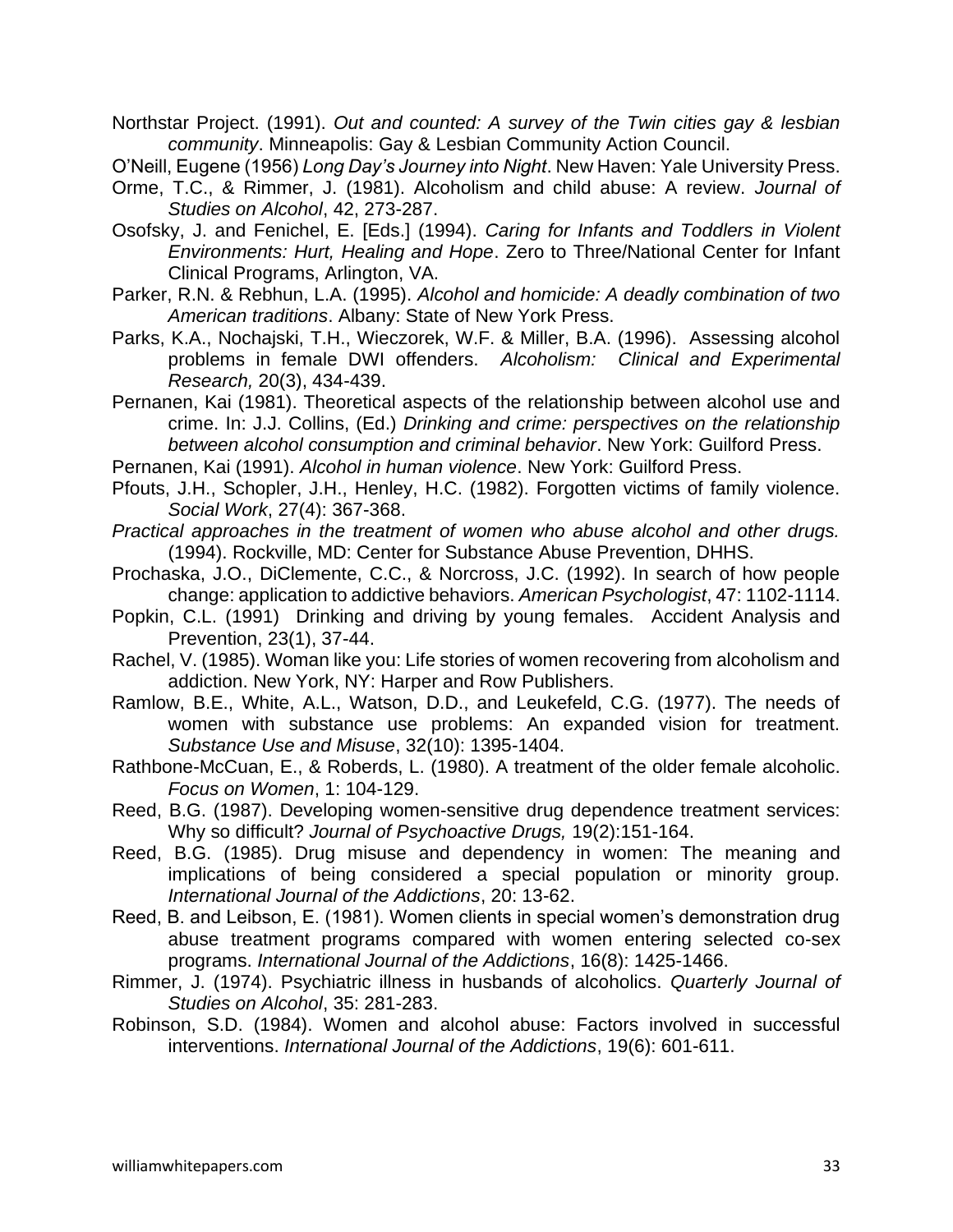- Robsenow, D.J., Corbett, R., & Devine, D. (1988). Molested as children: A hidden contribution to substance abuse. *Journal of Substance Abuse Treatment*, 5: 13- 18.
- Roizen, J. (1997). Epidemiologcal issues in alcohol-violence. In M. Galanter (Ed)., *Recent developments in alcoholism, vol. 13: Alcoholism and violence*. New York: Plenum Press.
- Roman, P.M. (1988). *Women and Alcohol Use: A Review of the Research Literature*. U.S. Department of Health and Human Services: Rockville, MD.
- Rorabaugh, W. (1979). *The Alcoholic Republic: An American Tradition.* Oxford: Oxford University Press
- Rosenbaum, M. & Murphy, S. (1990). Women and addiction: Process, treatment, and outcome. NIDA Research Monograph Series 98, The Collection and Interpretation of Data from Hidden Populations. Rockville, MD: U.S. Department of Health & Human Services, National Institute on Drug Abuse.
- Rosenbaum, M. and Murphy, S. (1981). Getting the treatment: Recycling women Addicts. *Journal of Psychoactive Drugs*, 13(1): 1-13.
- Rosenbaum, A. and O'Leary, D. K. (1981). Children: The unintended victims of marital violence. *American Journal of Orthopsychiatry*, 51: 692-699.
- Roth, P. (1991). *Alcohol and Drugs are Women's Issues.* Metuchen, NJ: Women's Action Alliance and Scarecrow Press (2 volumes).
- Rounsaville, B.J., Tierney, T., Crits-Christoph, K., Weissman, M.M., and Kleber, H.D. (1982). Predictors of outcome in treatment of opiate addicts. *Comprehensive Psychiatry*, 23: 462-478.
- Roy, M. (1988). *Children in the crossfire: Violence in the home-How does it affect our children?* Deerfield, FL: Health Communications.
- Ruggels, W. L., Mothershead, A., Pyszka, R., Loebel, M., and Lotridge, J. (1977). *A Follow-up Study of Clients at Selected Alcoholism Treatment Centers Funded bY NIAAA* (supplemental report). Menlo Park, CA: Stanford Research Institute.
- Russell, M. and Czarnecki, D. (1982). Alcohol use and menstrual problems [Abstract]. *Alcoholism: Clinical and Experimental Research*, 10:99.
- Russell, M., Lyons, J.P, Brown, J. (1981). Development of a self-administered questionnaire to screen for alcoholism in females. *Alcoholism: Clinical and Experimental Research*, 5(1): 166.
- SAMHSA (1997). *Substance use among women in the United States*. Office of Applied Studies, Analytical Series A-3: Rockville, MD
- SAMHSA (2001a). *Drug Abuse Warning Network: Detailed Emergency Department (ED) Tables: 2000.* Office of Applied Studies, Analytical Series \_\_\_. Rockville, MD: Substance Abuse and Mental Health Services Administration.
- SAMHSA (2001b). *Summary of findings from the 2000 national household survey on drug abuse*. Office of Applied Studies, Analytical Series H-13: Rockville, MD.
- SAMHSA (2001c). How men and women enter treatment. *The DASIS Report, August 3, 2001*. Office of Applied Studies, Substance Abuse and Mental Health Services Administration: Rockville, MD.
- Sandmaier, M. (1980) The Invisible Alcoholics: Women and Alcohol Abuse in America. New York: McGraw-Hill Book Company.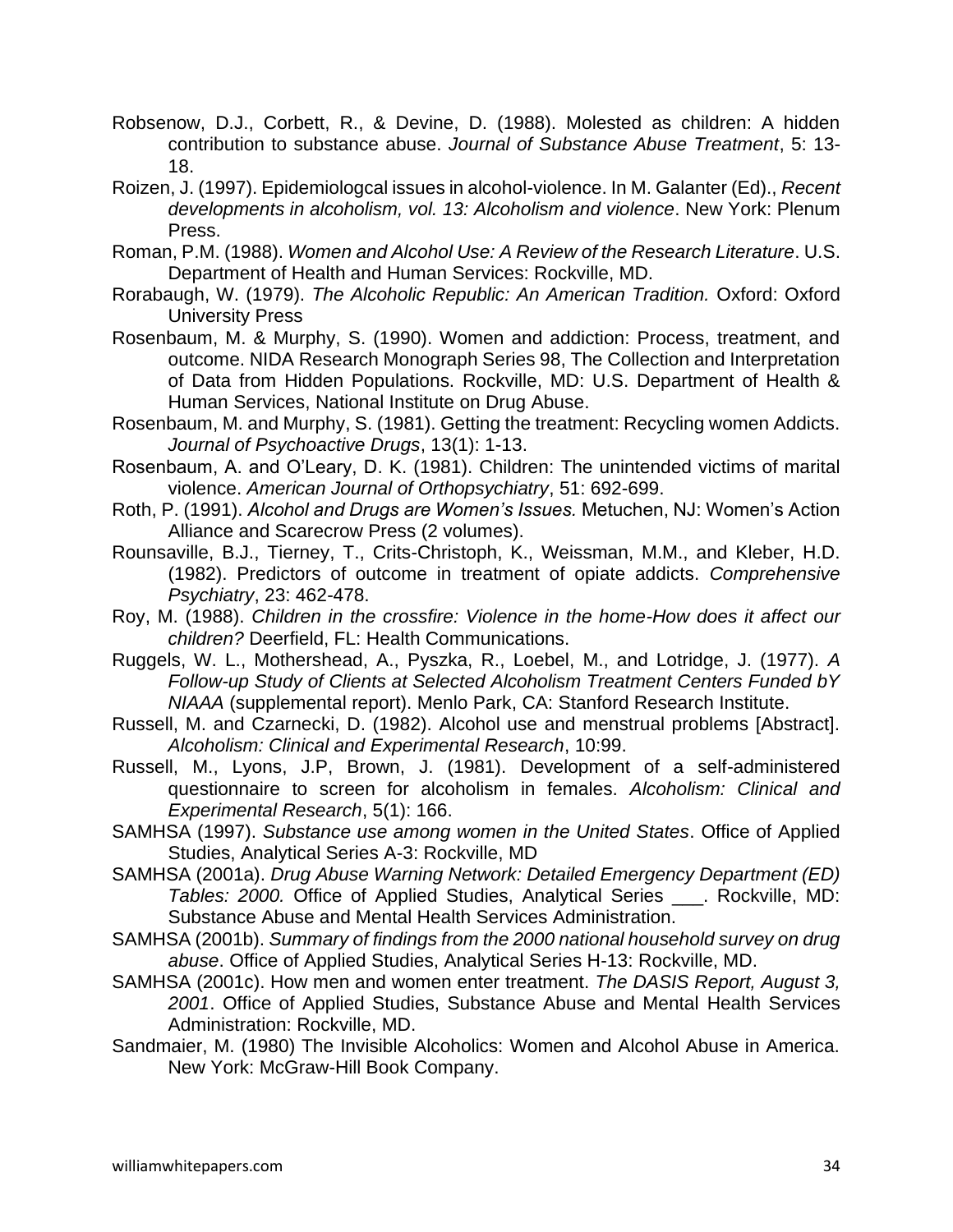- Saville, P.D. (1975). Alcoholism-Related Skeletal Disorder. *Annals of the New York Academy of Science*, 252, 287.
- Sax. Leonard. (2005) Why Gender Matters. What Parents and Teachers Need To Know About The Emerging Science of Sex Differences. Doubleday. Division of Random House.
- Schaefer, S., Evans, S., Sterne, M. (1985). Incest among women in recovery from alcoholism and drug dependency: Correlation and implication for treatment. Alcohol, Drugs and Tobacco: An International Perspective, Past, Present and Future. *Proceedings of the 34th International Congress on Alcoholism and Drug Dependence: Volume II.* Calgary, Alberta, Canada: 4 August – 10 August, pp. 268- 269.
- Schatzkin, A. et al. (1987). Alcohol Consumption and Breast Cancer in the Epidemiologic Follow-up Study of the First National Health and Nutrition Examination Survey. *New England Journal of Medicine*, 316: 1169-1173.
- Schliebner, C. (1994). Gender-sensitive therapy: An alternative for women in substance abuse treatment. *Journal of Substance Abuse Treatment*, 11(6): 511-515.
- Schmidt, L. and Weisner, C. (1995). The emergence of problem-drinking women as a special population in need of treatment. In M. Galanter (Ed.), *Recent Developments in Alcoholism, Vol 12: Alcoholism and women* (pp309-334). New York: Plenum Press.
- Schuckit, M.A., & Morrissey, E.R. (1976). Alcoholism in women: Some clinical and social perspectives with an emphasis on possible subtypes. In M. Greenblatt & M.A. Schucket (Eds.), *Alcoholism Problems in Women and Children*. New York: Grune & Stratton.
- Schuckit, M. (1972). The alcoholic woman: A literature review. *Psychiatry in Medicine*, 3(11): 37-43.
- Schuckit, M.A., Pitts, F.M., Reich, T., King, L.J., & Winokur, G. (1969). Alcoholism: I. Two types of alcoholism in women. *Archives of General Psychiatry*, 20: 301-306.
- Schuckit, M.A., and Winokur, G. (1969). A Short Term Follow Up of Women Alcoholics. *Diseases of the Nervous Svstem*, 33: 672-678.
- Sclare, A. B. (1970). The female alcoholic. *British Journal of Addiction*, 65: 99-107.
- Semidei, J., Radel, L.F., and Nolan, C. (2001). Substance abuse and child welfare: clear linkages and promising responses. *Child Abuse and Neglect*, 80(2): 109-128.
- Skorina, J.K., Kovach, J.A. (1986). Treatment techniques for incest-related issues in alcoholic women. *Alcoholism Treatment Quarterly*, 3(1): 17-30.
- Smith, A. (1986). Alcoholism and Gender: Patterns of Diagnosis and Response. *Journal of Drug Issues*, 16(3): 407-420.
- Smith, E.M. & Cloninger, C.R. (1981). Alcoholic females: Mortality at twelve-year followup. *Focus on Women: Journal of Addictions and Health*, 2: 1-13.
- Smith, H. (1901). Alcohol in Relation to Women. *Quarterly Journal of Inebriety*, 23: 190- 193.
- Smith, L.M., Chang, L., et al. (2001). Brain Proton Magnetic Resonance Spectroscopy and Imaging in Children Exposed to Cocaine in Utero. *Pediatrics*, 107: 227-231.
- Snell, T.L., & Morton, D.C. (1991). *Women in Prison: Survey of State Prison Inmates*. Bureau of Justice Statistics Special Report NCJ-145321. Washington, DC: U.S. Department of Justice, Office of Justice Statistics, Bureau of Justice Statistics.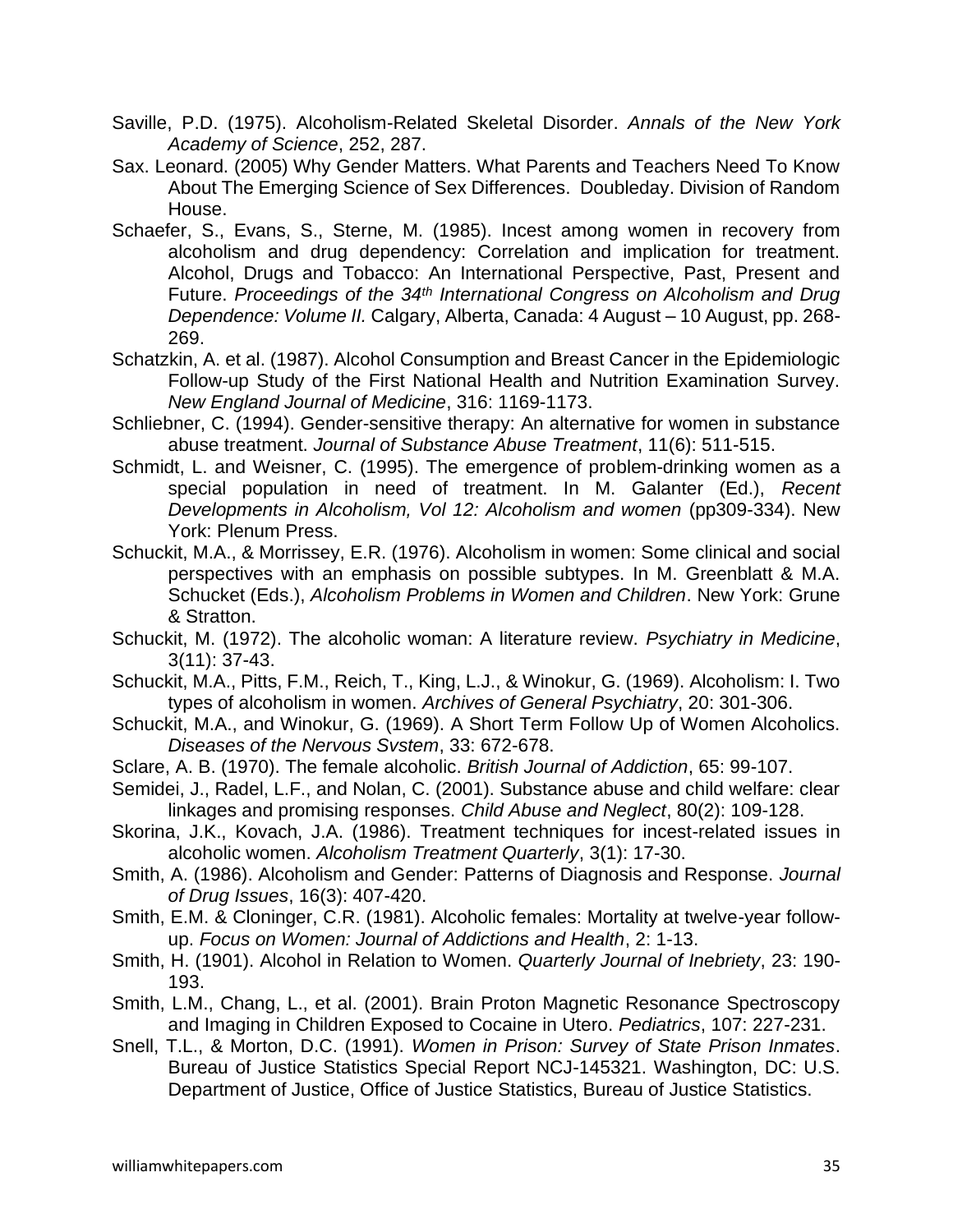Sparks, A. (1898). Alcoholism in Women. *Medical Record*, 1898, 52: 699-701.

- Sparks, A. (1898). Alcoholism in Women: Its Causes, Consequence, and Cure, *Quarterly Journal of Inebriety* 20 (1898): 31-37.
- Stabenau, J.R. (1984). Implication of family history of alcoholism, antisocial personality, and sex differences in alcohol dependence. *American Journal of Psychiatry,* 141: 1178-1182.
- Stark, E. & Flitcraft, A. (1988). Violence among intimates: An epidemiological view. In: V.D. Van Hasselt, R.L. Morrison, A.S. Bellack, & M. Herson, (Eds.), *Handbook of Family Violence*. New York: Plenum.
- Sterk, C. (1999). *Fast Lives: Women Who Use Crack Cocaine.* Philadelphia: Temple University Press.
- Stets, J.E. (1990). Verbal and physical aggression in marriage. *Journal of Marriage and Family*, 43: 721-732.
- Stevens, S.J. & Arbiter, N. (1995). A therapeutic community for substance- abusing women and women with children: Process and Outcome. *Journal of Psychoactive Drugs*, 27(1): 49-56.
- Strantz, I.H. and Welch, S.P. (1995). Postpartum women in outpatient drug abuse treatment: correlates of retention/completion. *Journal of Psychoactive Drugs,* 27(4): 357-373.
- Straus, M.A. and Gelles, R.J. (Eds.) (1990). Physical violence in American families. New Brunswick, NJ: Transaction Publishers.
- Straus, M.A. (1991). *Children as witness to marital violence: A risk factor for life long problems among a nationally representative sample of American men and women*. Paper presented at the Ross Roundtable on A Children and Violence, Washington, D.C., September 1991.
- Strauss, M.E., et al. (1975). Behavior of narcotics-addicted newborns. *Child Development*, 46: 887-893.
- Substance Abuse and Mental Health Services Administration. (2005). *Results from the 2004 National Survey on Drug Use and Health: National Findings* (Office of Applied Studies, NSDUH Series H-28.
- Sutker, P.E. (1982). Acute alcohol intoxication: Mood changes and gender. Paper presented at the 13<sup>th</sup> Annual Medical-Scientific Conference of the National Alcoholism Forum, Washington, D.C., (April).
- Swan, Neil (1998). Exploring the role of child abuse in later drug abuse: Researchers face broad gaps in information. *NIDA Notes, 13 (2).* Rockville, MD: National Institute on Drug Abuse.
- Thom, B. (1984). Process approach to women's use of alcohol services. *British Journal of Addiction*. 79(4): 377-382.
- Thompson, K. and Wilsnack, R. (1984). Drinking and Drinking problems among female adolescents: Patterns and influences. In: S.C. Wilsnack, and L. Beckman, (Eds.) *Alcohol Problems in Women: Antecedents, Consequences, and Intervention* (pp. 37-65). New York: Guilford Press.
- Thornton, C., and Carter, J. (1988). Treating the Black female alcoholic: Clinical observations of Black therapists. *Journal of National Medical Association*, 80: 644- 647.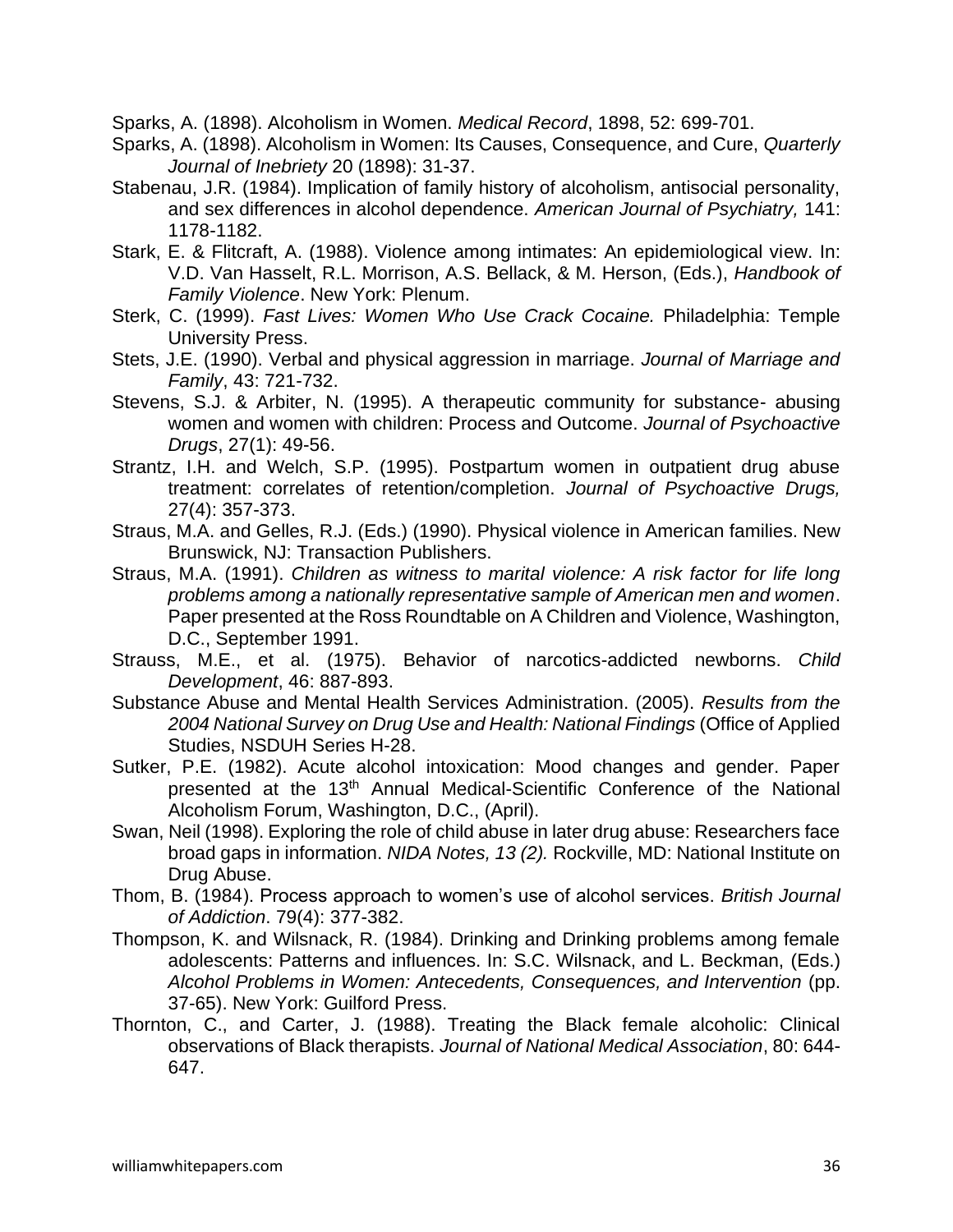- Toneatto, A., Sobell, L.C., & Sobell, M.B. (1992). Gender issues in the treatment of abusers of alcohol, nicotine, and other drugs. *Journal of Substance Abuse*, 4: 209- 218.
- Trinh, C. (1998). The role of social support in the lives of pregnant women in recovery. In B.R. Sherman, with L.M. Sanders & C.Trinh (Eds.). *Addiction and Pregnancy: Empowering Recovery through Peer Counseling* (pp. 107-191). Westport, CT: Praeger Publishers.
- Underhill, B.L. (1986). Issues Relevant to Aftercare Programs for Women. *Alcohol Health and Research World*, 11(1): 46-47, 73.
- U.S. Department of Health and Human Services, Children's Bureau (1996). *Third National Incidence Study of Child Abuse and Neglect*. Washington, D.C.: U.S. Government Printing Office.
- U.S. Department of Health and Human Services (1999). *A Report to Congress on Substance Abuse and Child Protection*. Washington, D.C.: Government Printing Office.
- Uziel-Miller, N. & Lyons, J.S. (2000). Specialized substance abuse treatment for women and their children: An analysis of program design. *Journal of Substance Abuse Treatment*, 19: 355-367.
- Rachel, V. (1985). *Woman like you: Life stories of women recovering from alcoholism and addiction*. New York, New York: Harper and Row Publishers, (223 p.)
- Van Den Bergh, N. (1991). Having bitten the apple: A feminist perspective on addictions. In N. Van Den Bergh (Ed.), *Feminist perspectives on addictions.* New York: Springer Publishing Co.
- Van Den Bergh, N. (1991). A feminist perspective on addictions. *Alcohol & Recovery*. July/August.
- Vannicelli, M. (1984). Barriers to Treatment of Alcohol. *Actions/Misuse*, 5(1): 29-37. Belmont, MD: Appleton Treatment Center, Outpatient Service.
- Vannicelli, M. (1986). Treatment considerations. In: *Women and alcohol: Health related issues*. Research Monograph No. 16. Washington, DC: U.S. Government Printing Office,(pp. 130-153).
- Vannicelli, M., Nash, L. (1984). Effect of sex bias on women's studies in alcoholism. *Alcoholism: Clinical and Experimental Research*, 8: 334-336.
- Volpe, J., & Hamilton, G. (1982-1983). How women recover: Experience and research observations. *Alcohol Health and Research World,* 7(2): 28-39.
- Vourakis, C. (1989). *The Process of Recovery for Women in Alcoholics Anonymous: Seeking Groups Like Me.@* Ph.D. Dissertation, San Francisco: University of California.
- Walitzer, K.S. & Dearing, R.L. (2006). Gender differences in alcohol and substance use relapse. Clinical Psychology Review, 26, 128-148.
- Wallen, J. (1992). A comparison of male and female clients in substance abuse treatment. *Journal of Substance Abuse Treatment*, 9: 243-248.
- Watson, R.R. (1994). *Addictive Behaviors in Women.* Totowa, NJ: Humana Press.
- Webber, R. (1991). Cocaine dependence and compulsive sexuality. *American Journal of Preventive Psychiatry and Neurology*, 3(1): 50-53.
- Wechsberg, W.M. & Cavanaugh, E.R. (1998). Differences found between women injectors in and out of treatment: Implications for interventions. In:. S.J. Stevens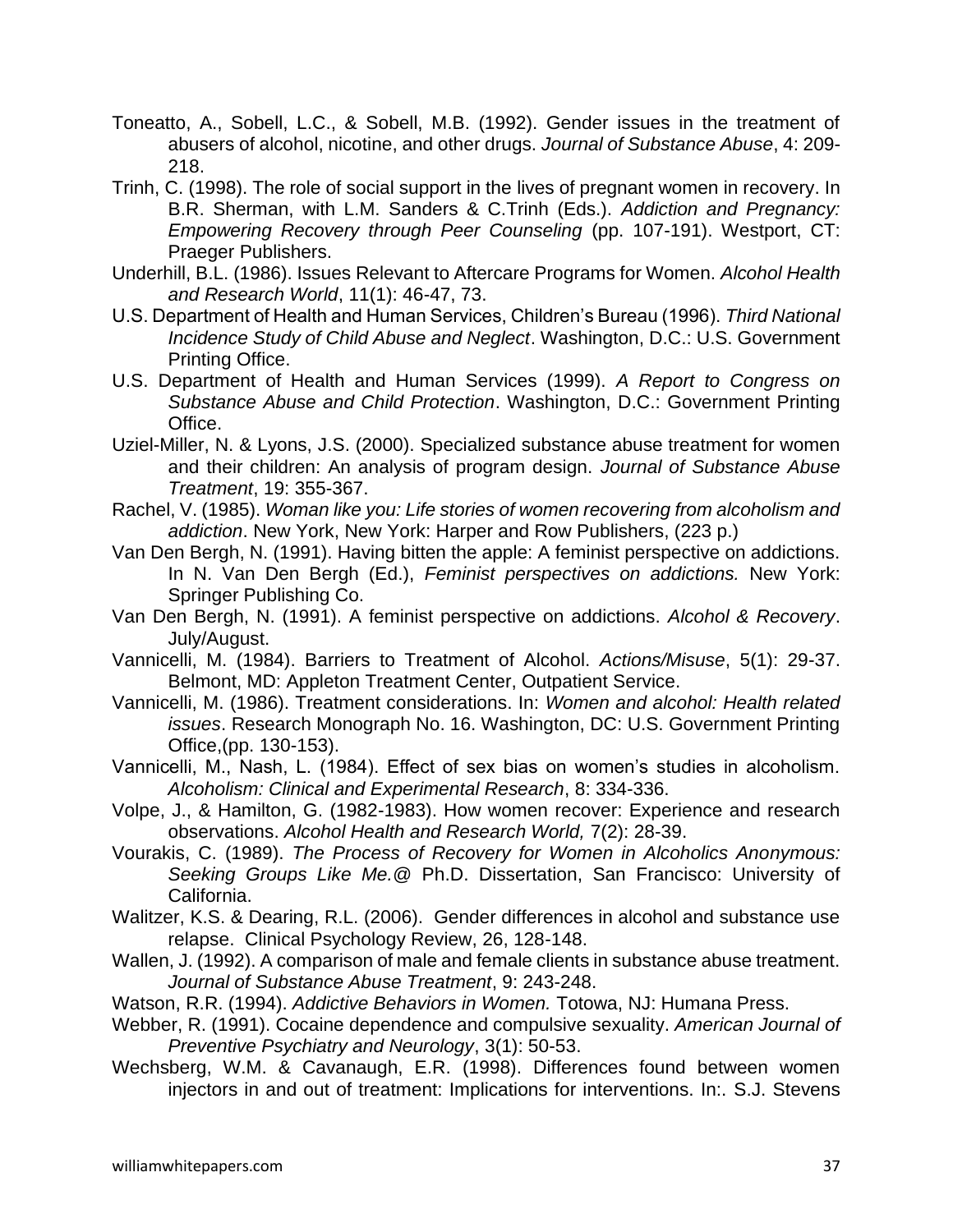and H.K. Wexler (Eds.) *Women and Substance Abuse: Gender Transparency*, pp. 63-79; and *Drugs & Society*, 13(1/2): 63-79.

- Wechsberg, W.M., Craddock, S.G., & Hubbard, R.L. (1998). How are women who enter substance abuse treatment different than men?: A gender comparison from the Drug Abuse Treatment Outcome Study (DATOS). In:. S.J. Stevens and H.K. Wexler (Eds.) *Women and Substance Abuse: Gender Transparency*, pp. 63-79; and *Drugs & Society*, 13(2): 97-115.
- Wechsberg, W.M. (1995). Strategies for working with female substance abuse clients. In B. Brown (Ed.), *Substance abuse treatment in the era of AIDS* (pp. 119-152). Rockville, MD: Center for Substance Abuse Treatment.
- Wechsberg, W.M., Craddock, S.G., & Hubbard, R.L. (1994). *Preliminary findings: Gender differences among those entering methadone treatment.* Presented at the National Methadone Conference, Washington, DC, April 21.
- Weisner, C. & Schmidt, L. (1992). Gender disparities in treatment for alcohol problems. *Journal of the American Medical Association, 268*(14): 1872-1876.
- Welez, M., Svikis, D., Jansson, L.M., Haug, N., Wells, K., & Golden, A. (1996). Parenting knowledge among drug-abusing women. In L.S. Harris (Ed.), *Problems of drug dependence, 1995: proceedings of the 57th annual scientific meeting. NIDA Research Monograph* (Vol. 161). Rockville, MD: National Institute on Drug Abuse.
- Weisner, C. and Schmidt, L. (1992). Gender disparities in treatment for alcohol problems. *Journal of the American Medical Association,* 268(14): 1872-1876.
- Wells, K.D. (1986). Recovering Black Female Alcohol Abusers' Perceptions Regarding the Contribution of Selected Factors in the Maintenance of Their Sobriety. Rutgers University – The State University of New Jersey, New Brunswick. *Dissertation Abstracts International*, 47(4): 1750-B.
- White, W. (1998). *Slaying the Dragon: The History of Addiction Treatment and Recovery in America*. Bloomington, IL: Chestnut Health Systems.
- White, W. (1990). *PROJECT SAFE Program Manual.* Chicago, IL: Illinois Department of Children & Family Services.
- White, W. and Chaney, R. (1993). *Metaphors of Transformation: Feminine and Masculine.* Bloomington, IL: A Lighthouse Institute Monograph.
- White, W., Woll, P. and Godley, S*.* (1997)*. The Delivery and Supervision of Outreach Services to Women*. Chicago, IL: Illinois Department of Alcoholism and Substance Abuse.
- White, W. & Gasperin, D. (2006). *Addiction Treatment and Recovery: A Primer for Criminal Justice Personnel*. Springfield, IL. University of Illinois-Springfield Center for Legal and Policy Studies.
- White, W. & Gasperin, D. (2006) *Recognizing, Managing and Containing the "Hard Core Drinking Driver."* Springfield, IL: Administrative Office of the Illinois Courts / Center for Legal Studies, University of Illinois Springfield.
- White, W. & Kilbourne, J. (2006). American women and addiction: A cultural double bind. *Counselor*, 7(3), 46-51.
- White, W., Woll, P and Webber, R. (2003) *Project SAFE: Best Practices Resource Manual*. Chicago, IL: Illinois Department of Human Service, Office of Alcoholism and Substance Abuse.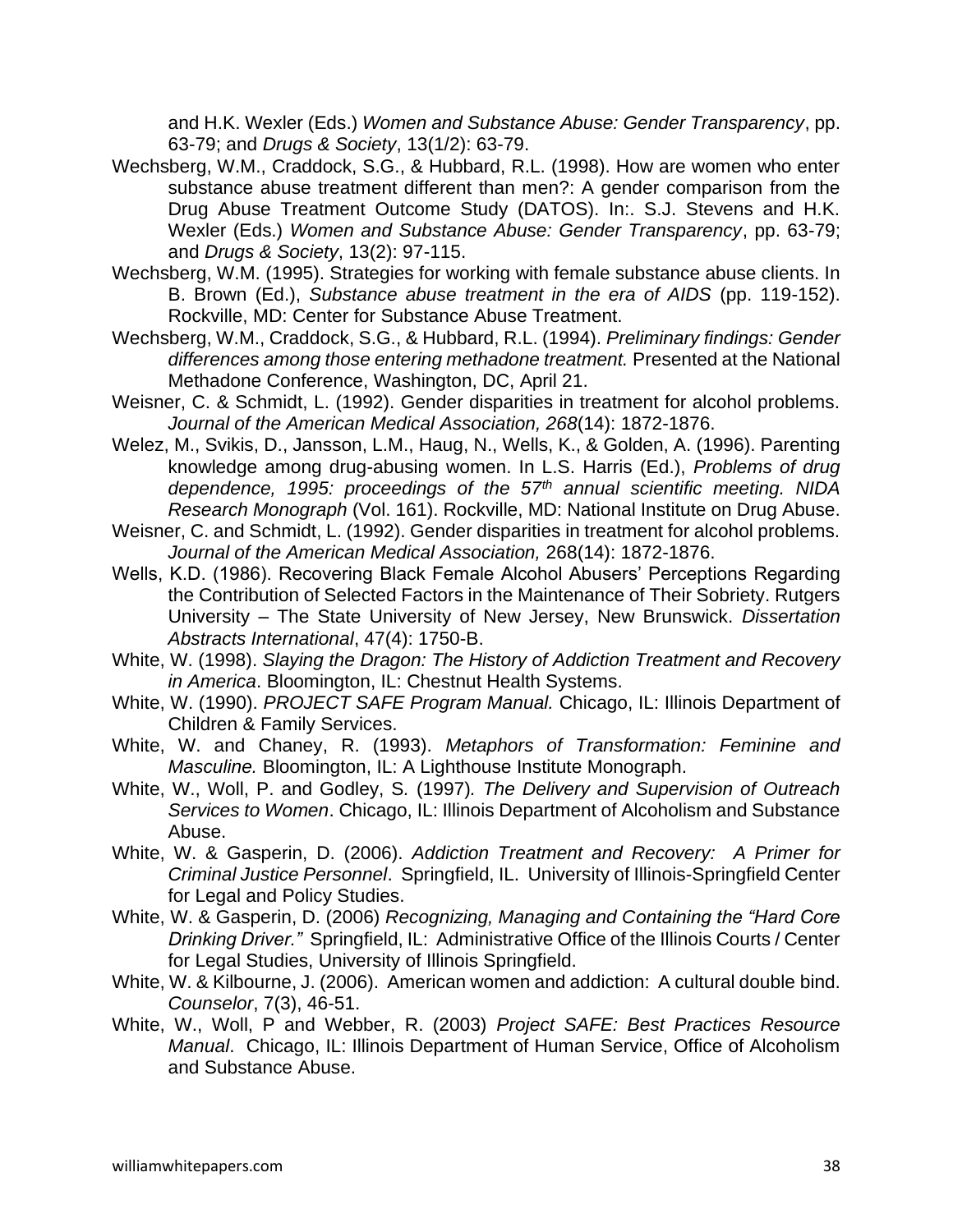Widom, C.S. (1989). *The intergenerational transmission of violence.* New York: Harry Frank Guggenheim Foundation.

- Wiebel, W. (1990). Identifying and gaining access to hidden populations. The collection and interpretation of data from hidden populations. *NIDA Research Monograph #98.* Rockville, MD: National Institute on Drug Abuse.
- Willet, W.C. et al.(1987). Moderate alcohol consumption and risk of breast cancer. *New England Journal of Medicine*, 316: 1174-1180.
- Williams, C.N. (1982). Differences in child care practices among families with alcoholic fathers, alcoholic mothers, and two alcoholic parents. Unpublished doctoral dissertation, The Florence Heller Graduate School, Brandeis University.
- Williams, C.N. (1987). Childcare practices in alcoholic families: Findings from a neighborhood detoxification program. *Alcohol Health & Research World*, 11(4): 74- 77, 94.
- Williams, R., Saunders, J.B. (1983). Genetics of alcoholism: Is there an inherited susceptibility to alcohol-related problems? *Alcohol and Alcoholism*, 18(3): 189- 217,
- Williams, R.R., Horm, J.W. (1977). Association of cancer sites with tobacco and alcohol consumption and socioeconomic status of patients: Interview study from the third National Cancer Survey. *Journal of the National Cancer Institute*, 58: 525-547.
- Wilsnack, S.C. (1991). Barriers to treatment for alcoholic women. *Addiction & Recovery*, (July/August).
- Wilsnack, S.C., Klassen, A.D., Schur, B.E., et al. (1991). Predicting onset and chronicity of women=s problem drinking: A five year longitudinal analysis. *American Journal on Public Health*, 81: 305-317.
- Wilsnack, S. and Beckan, L., (Eds.) (1984). Alcohol Problems in Women. New York: The Guilford Press.
- Wilsnack, R.W., Wilsnack, S.C., Klassen, A.D. (1987). Antecedents and consequences of drinking and drinking problems in women: Patterns from a U.S. national survey. In: P.C. Rivers, (Ed.), *Alcohol and Addictive Behavior*, Lincoln, NE: University of Nebraska Press, (pp. 85-158).
- Wilsnack, S. (1989). Women at high risk for alcohol abuse. *The Counselor*, 20: 16-17.
- Wilsnack, S.C. (1976). The impact of sex roles on women's alcohol use and abuse. In M. Greenblatt & M.A. Schuckit (Eds.), *Alcoholism Problems in Women and Children*. New York: Grune & Stratton.
- Wilsnack, S.C., Wilsnack, R.W., Klassen, A.D. (1986). Epidemiological research on women's drinking, 1978-1984. In: Women and Alcohol: Health Related Issues. Proceedings of a Conference, May 23-24, 1984. NIAAA Research Monograph No. 16, Rockville, MD: National Institute on Alcohol Abuse and Alcoholism, (pp. 1- 68).
- Wilsnack, S. C. (1973) Sex role identity in female alcoholism. *Journal of Abnormal Psychology,*

82(2): 253-261.

- Widom, C.S. (1989). *The intergenerational transmission of violence*. New York: Harry Frank Guggenheim Foundation.
- Wolfe, D. A., Zak, L., Wilson, S., and Jaffe, P. (1986). Child witnesses to violence between parents: Critical issues in behavioral and social adjustment. *Journal of Abnormal Child Psychology*, 14: 95-104.